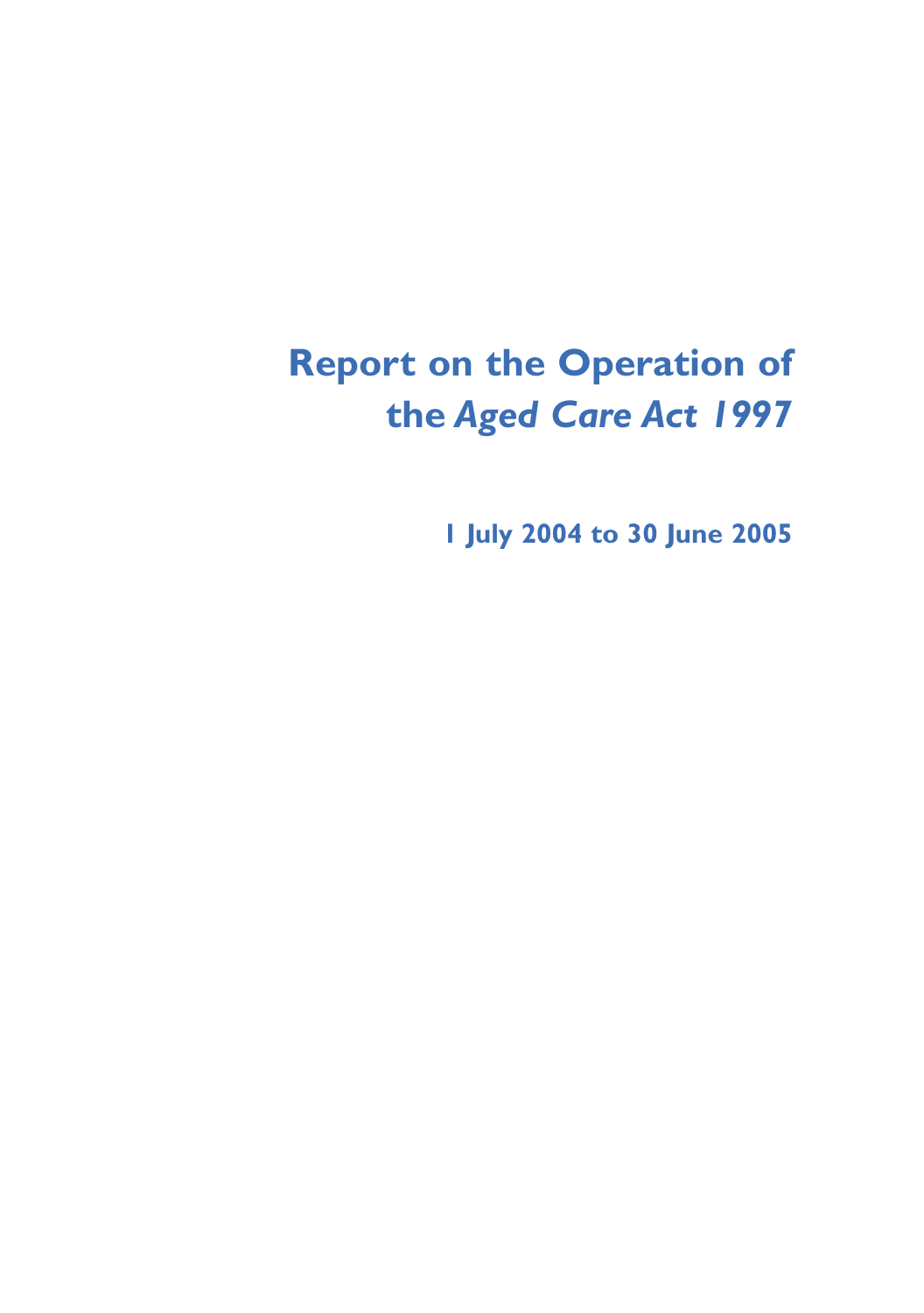© Commonwealth of Australia 2005

#### ISBN 0 642 82774 5

This work is copyright. Apart from any use as permitted under the *Copyright Act 1968*, no part may be reproduced by any process without prior written permission from the Commonwealth. Requests and inquiries concerning reproduction and rights should be addressed to the Commonwealth Copyright Administration, Attorney General's Department, Robert Garran Offices, National Circuit, Canberra ACT 2600 or posted at http://www.ag.gov.au/cca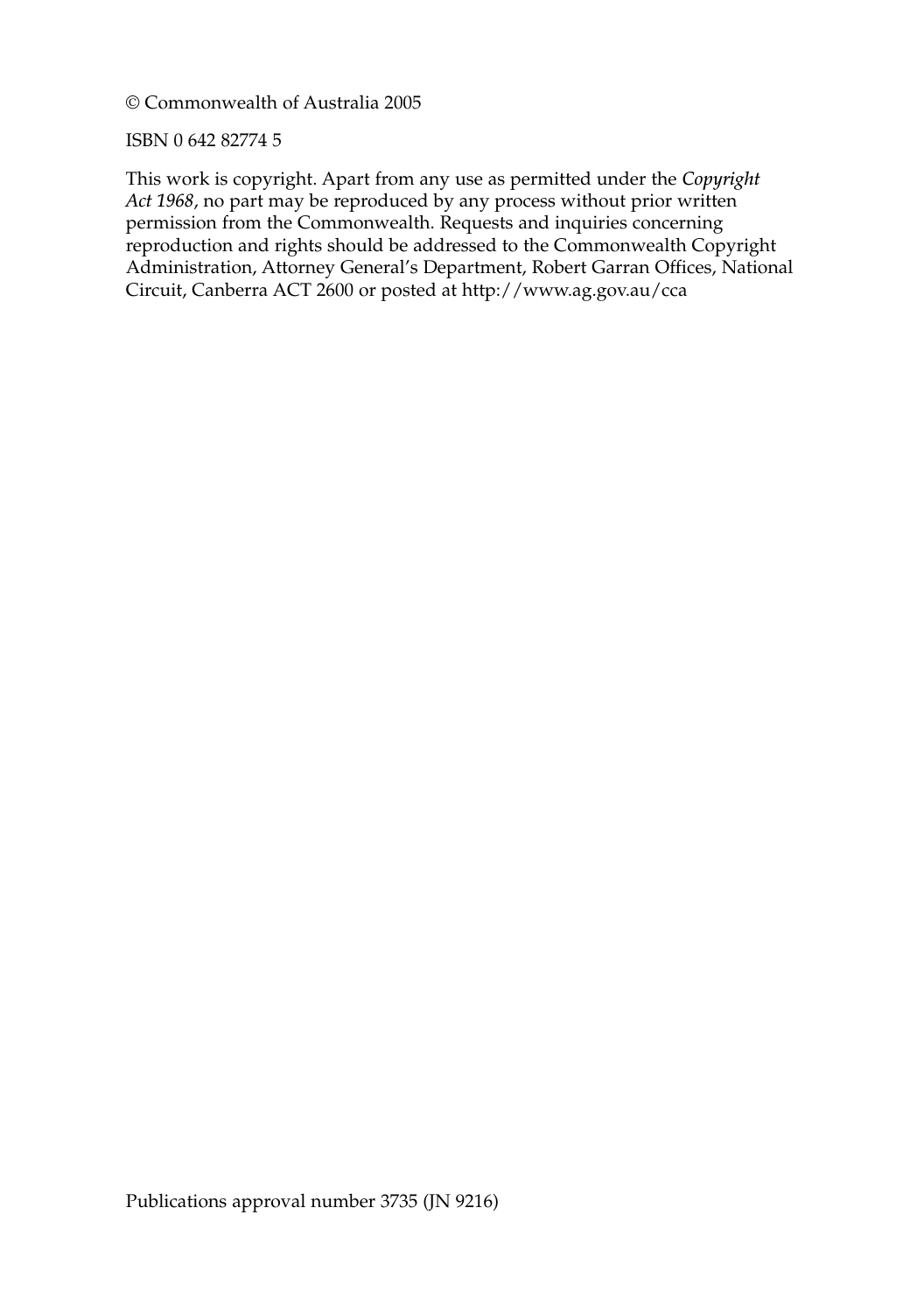## **Foreword**

#### **By the Minister for Ageing, the Hon Julie Bishop MP**

I am pleased to present the *Report on the Operation of the Aged Care Act 1997* for 2004–05.

Since 1996, the Australian Government has made aged care a priority by developing a system of worldclass, high quality, accessible and affordable care. By its emphasis on quality care, the Government has reformed the aged care industry which has now an



increased focus on the individual care needs of older Australians.

This report includes information on the implementation of the \$2.2 billion record funding package, *Investing in Australia's Aged Care: More Places, Better Care*, announced in the 2004–05 Budget in response to recommendations of the Review of Pricing Arrangements in Residential Aged Care. The package provides a responsible, generous and measured approach to short and medium term issues in residential aged care.

Older Australians prefer to remain at home as they age, and the Australian Government supports innovation and flexibility in community care. In consultation with the states and territories, the Australian Government is also implementing *The Way Forward*, a blueprint released in August 2004 for the future of community care. It offers easier access to services and a partnership approach to improved management and delivery of care.

The Australian Government is providing clear direction for the future of aged care, while maintaining our policy imperatives of quality of care, equity of access, efficiency and sustainability. The 2005–06 Budget provides \$320.6 million over five years to make dementia an Australian Government National Health Priority and \$207.6 million over four years to provide carers with more access to respite services. It provides for important new initiatives to help improve the quality of care.

The 2005–06 Budget also establishes a framework for consultation with the community and the aged care industry on the long-term future of aged care. This will enable all Australians to have their say on longer-term options proposed by the Review of Pricing Arrangements in Residential Aged Care.

The views of the community and the aged care sector will help the Government consider the best options to increase care recipients' choice of services that will meet their needs and to strengthen the sector's long-term sustainability.

I look forward to the outcomes of the consultations, as the Australian Government works with older people, their families, carers, aged care staff and aged care providers to ensure that older Australians continue to receive excellent care and support.

feni Biolop

Julie Bishop

Foreword **Foreword**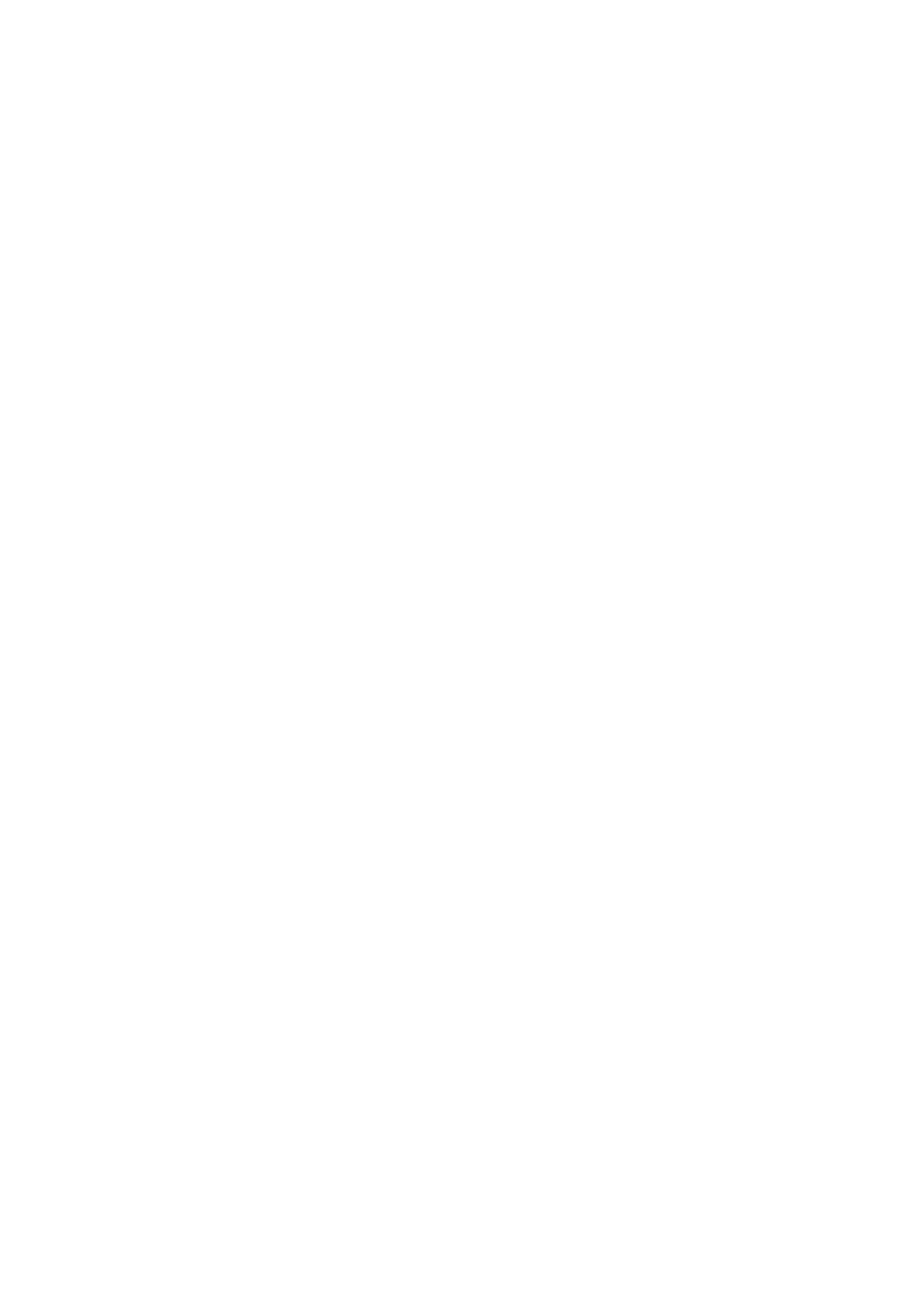## **Contents**

|                | <b>Contents</b>                                                |          |  |  |  |
|----------------|----------------------------------------------------------------|----------|--|--|--|
|                | <b>Executive Summary</b>                                       | ix       |  |  |  |
|                | Glossary                                                       |          |  |  |  |
| I Introduction |                                                                | п        |  |  |  |
|                | <b>2 Access to care</b>                                        | 5        |  |  |  |
| 2.1            | Planning framework                                             | 5        |  |  |  |
| 2.2            | Provision                                                      | 7        |  |  |  |
| 2.3            | Recent provision of new places                                 | 8        |  |  |  |
| 2.4            | New places in the next three years                             | 10       |  |  |  |
| 2.5            | Community care                                                 | 10       |  |  |  |
| 2.6<br>2.7     | Residential care<br>Flexible care                              | 11<br>14 |  |  |  |
| 2.8            | Respite care and carer support                                 | 17       |  |  |  |
| 2.9            | Independent assessment                                         | 19       |  |  |  |
| 2.10           | Support for people with special needs                          | 20       |  |  |  |
| 2.11           | Information                                                    | 23       |  |  |  |
|                | 3 Funding for care                                             | 27       |  |  |  |
| 3.1            | Growth in funding for aged care                                | 27       |  |  |  |
| 3.2            | Community care                                                 | 28       |  |  |  |
| 3.3            | Residential care—recurrent funding                             | 30       |  |  |  |
| 3.4            | Residential care-capital funding                               | 34       |  |  |  |
| 3.5            | Residential care-structure                                     | 36       |  |  |  |
| 3.6            | Flexible care                                                  | 37       |  |  |  |
| 3.7            | Respite care and carer support                                 | 37       |  |  |  |
| 3.8            | eBusiness                                                      | 38       |  |  |  |
|                | 4 Quality of care and accommodation                            | 39       |  |  |  |
| 4.1            | Community care                                                 | 39       |  |  |  |
| 4.2            | Residential care                                               | 39       |  |  |  |
| 4.3            | Compliance by approved providers with legislative requirements | 44       |  |  |  |
| 4.4            | Aged care workforce                                            | 46       |  |  |  |
| 4.5            | Supporting consumers                                           | 48       |  |  |  |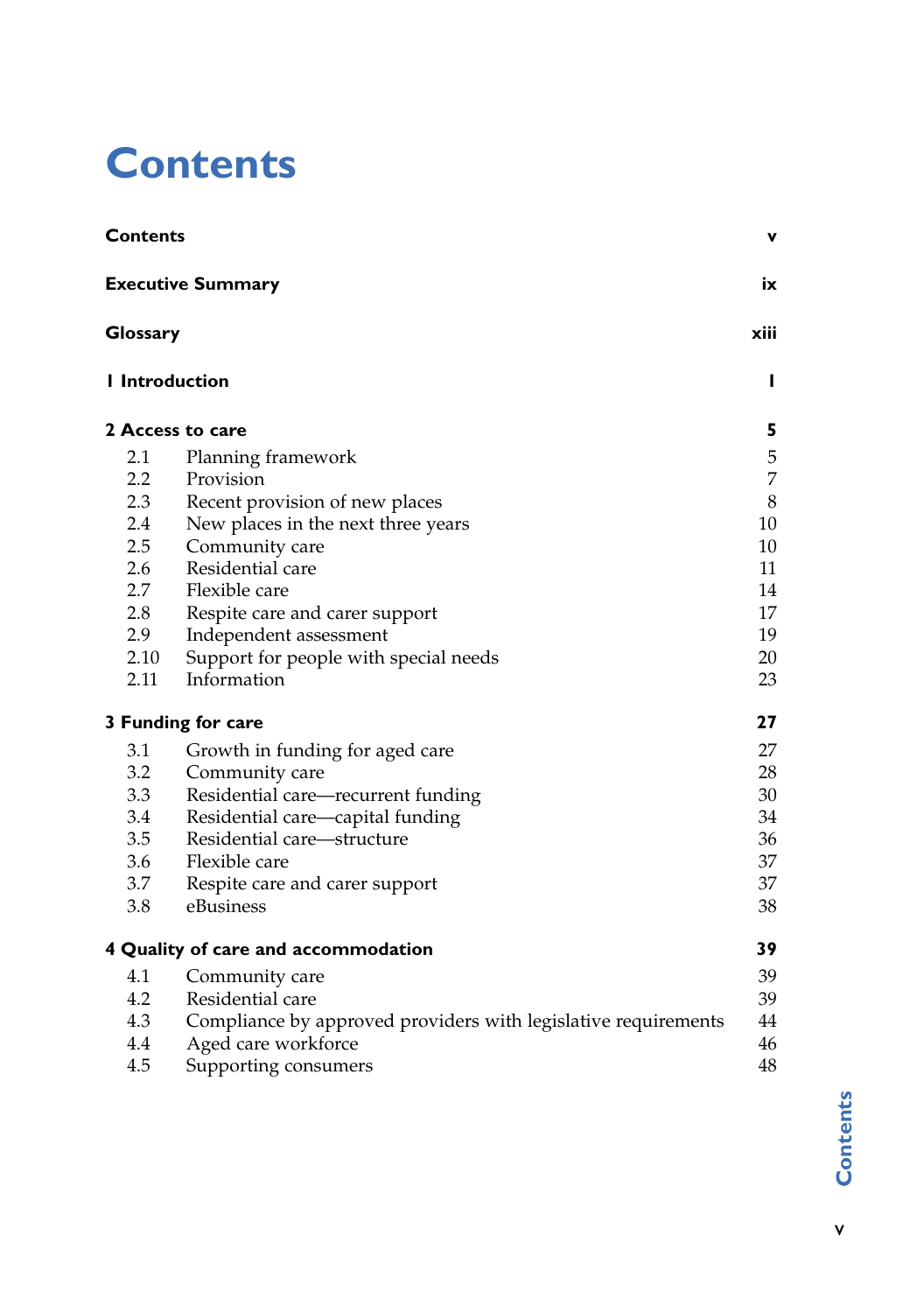| <b>Appendix A</b>      | Amendments to the Aged Care Act 1997 and the Aged Care Principles                                                                                                                              | 51       |
|------------------------|------------------------------------------------------------------------------------------------------------------------------------------------------------------------------------------------|----------|
| <b>Appendix B</b>      | Responsibilities of approved providers under the Aged Care Act 1997                                                                                                                            | 55       |
| <b>Appendix C</b>      | Sanctions imposed under the Aged Care Act 1997<br>1 July 2004 to 30 June 2005                                                                                                                  | 59       |
| <b>Appendix D</b>      |                                                                                                                                                                                                |          |
|                        | List of Aged Care Assessment Teams                                                                                                                                                             | 63       |
| <b>List of Figures</b> |                                                                                                                                                                                                |          |
|                        | Figure 1: Operational aged care places at 30 June, 1997 to 2005<br>Figure 2: New places allocated in annual rounds, 1995 to 2005<br>Figure 3: Operational MPS, EACH and Innovative Care places | 7<br>9   |
|                        | funded under the Aged Care Act 1997, 30 June 1996 to 30 June 2005<br>Figure 4: Growth in Australian Government outlays for aged care,                                                          | 14       |
|                        | 1996-97 to 2004-05<br>Figure 5: Average number of residents per room in aged care homes,                                                                                                       | 28       |
| <b>List of Tables</b>  | 1998 to 2005                                                                                                                                                                                   | 40       |
| Table 1:               | Allocated and operational residential, community and<br>transition care places per 1,000 people 70 years or older,<br>30 June 2005, by state and territory                                     | $\,8\,$  |
| Table 2:               | New residential and CACP places allocated in the 2004<br>Aged Care Approvals Round, by state and territory                                                                                     | 9        |
| Table 3:               | New aged care places to be allocated in 2005-06 and<br>indicative releases for 2006-07 and 2007-08                                                                                             | 10       |
| Table 4:<br>Table 5:   | Number of allocated CACPs, 30 June 1995 and 30 June 2005,<br>by state and territory                                                                                                            | 11       |
| Table 6:               | Operational residential places other than flexible care places,<br>by provider type at 30 June 2005, by state and territory<br>Proportion of new entrants to permanent residential care        | 12       |
|                        | entering within a specified period after ACAT assessment,<br>by level of care at entry, 2004–05                                                                                                | 12       |
| Table 7:               | Utilisation of operational residential aged care places by<br>state and territory, 30 June 2005.                                                                                               | 13       |
| Table 8:<br>Table 9:   | Operational and allocated Extended Aged Care at Home<br>packages at 30 June 2005, by state and territory<br>Multipurpose Services and operational places, 30 June 2005,                        | $15\,$   |
|                        | by state<br>Table 10: The Aged Care Innovative Pool                                                                                                                                            | 16<br>17 |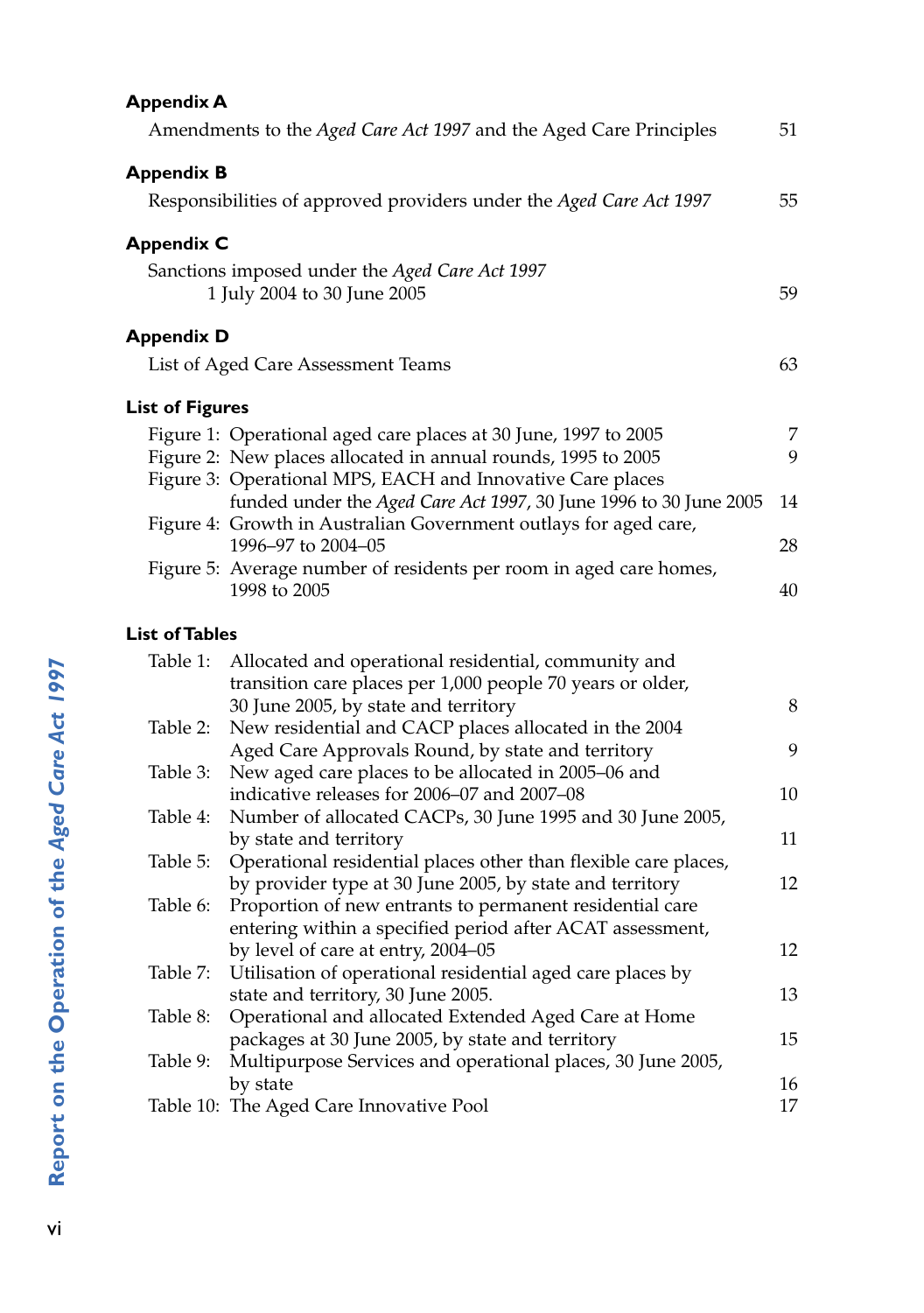| Table 11: Estimated respite care resident days by level of care 2004–05,<br>by state and territory               | 18 |
|------------------------------------------------------------------------------------------------------------------|----|
| Table 12: Calls to the information line by main category of caller and<br>main reason for call, 2004-05          | 23 |
| Table 13: Australian Government funding for Community Aged Care                                                  |    |
| Packages, 1995-96 and 2004-05, by state and territory<br>Table 14: Community care establishment grants, 2004–05, | 29 |
| by state and territory                                                                                           | 29 |
| Table 15: Australian Government recurrent residential aged care                                                  |    |
| funding 2003-04 and 2004-05, by state and territory                                                              | 30 |
| Table 16: Average Australian Government payments                                                                 |    |
| (subsidy plus supplements) for each residential aged care                                                        |    |
| recipient, 1995-96 and 2004-05                                                                                   | 31 |
| Table 17: Australian Government viability funding 2004–05,                                                       |    |
| and number of aged care homes receiving funding during                                                           |    |
| 2004–05, by state and territory                                                                                  | 33 |
| Table 18: Method of payment of accommodation bonds by percentage,                                                |    |
| 2001-02 to 2004-05                                                                                               | 35 |
| Table 19: Residential care places by ownership sector (percentage of<br>all operational places)                  | 36 |
| Table 20: Australian Government funding for Multipurpose Services,                                               |    |
| 2003-2004 and 2004-05, by state                                                                                  | 37 |
| Table 21: Australian Government funding for Extended Aged Care                                                   |    |
| at Home packages, 2003-04 and 2004-05, by state and territory                                                    | 37 |
| Table 22: Australian Government funding for residential respite care,                                            |    |
| 2003-04 and 2004-05, by state and territory                                                                      | 38 |
| Table 23: Estimated building work in residential aged care,                                                      |    |
| 2002-03 to 2004-05                                                                                               | 42 |
| Table 24: Complaints received by the Aged Care Complaints                                                        |    |
| Resolution Scheme, 2003-04 and 2004-05                                                                           | 48 |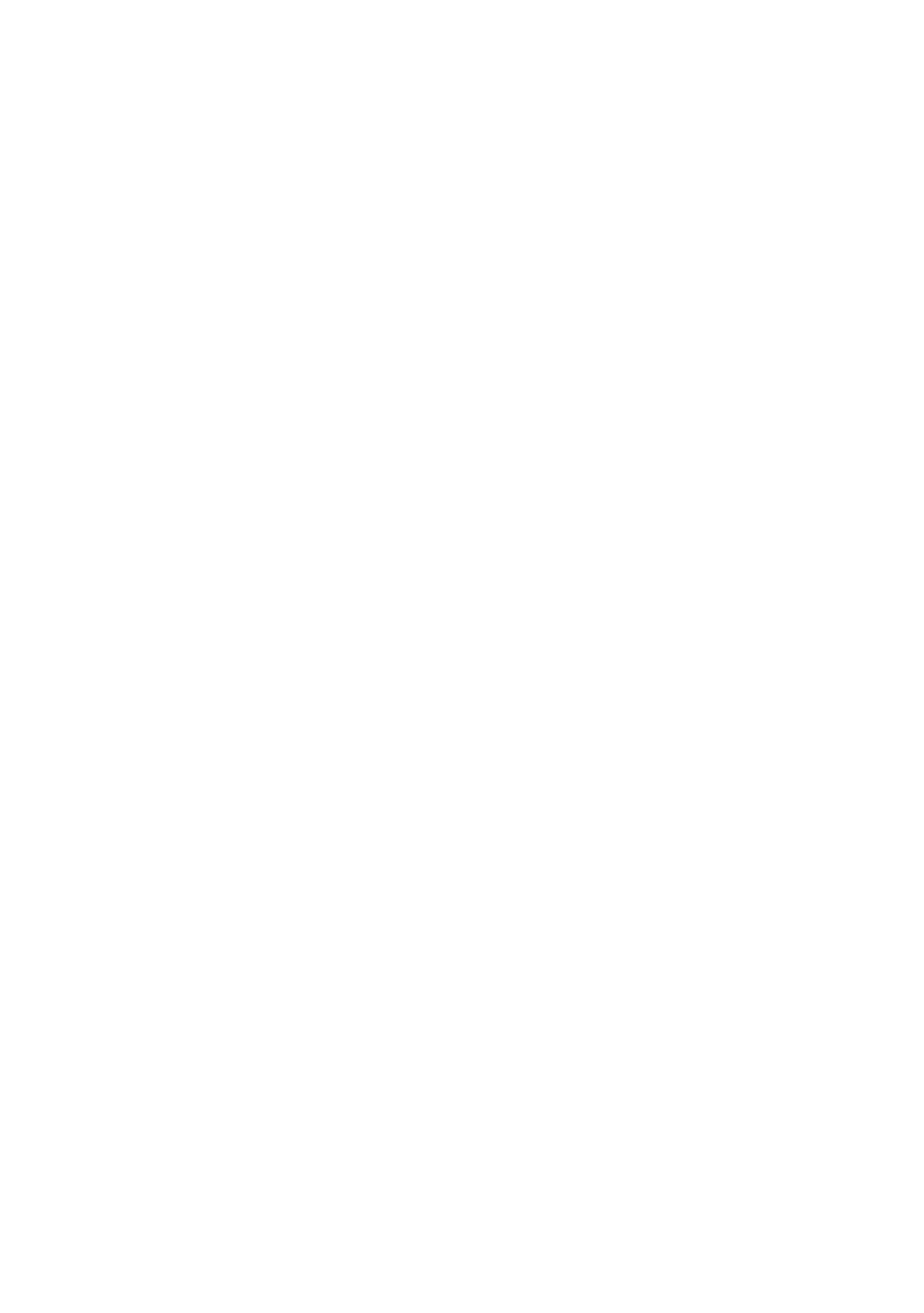# **Executive Summary**

The *Report on the Operation of the Aged Care Act 1997* meets the requirement of Section 63-2 of the Act that the Minister for Ageing present to Parliament a report on the operation of the Act for each financial year. This report describes the operation of the Act during 2004–05 and includes additional information to aid understanding of aged care programs and policies.

## **Implementation of** *Investing in Aged Care: More Places, Better Care*

In the 2004–05 Budget, the Australian Government announced the \$2.2 billion *Investing in Australia's Aged Care: More Places, Better Care* package. Of the 31 new measures, 24 were implemented by the end of 2004–05 and three more by 1 July 2005. Implementation of the remaining four is well advanced. The package is providing for:

- expanded provision of care;
- additional recurrent and capital funding for aged care services;
- improved quality of care;
- workforce initiatives;
- streamlined administration of aged care;
- more support to services in rural and remote areas; and
- improvements to the hospital/aged care interface, including through Transition Care.

### **Access to care**

The Australian Government has established planning and assessment arrangements to ensure equitable access to aged care and to provide diverse and flexible services to all older Australians, including those with special needs.

The number of Australian Government subsidised aged care places continues to increase. At 30 June 2005, there were 193,753 operational aged care places equating to a ratio of 102.4 places per 1,000 people aged 70 years or more. This included 161,165 residential places and 32,588 community care places.

The 2004–05 Budget increased the planning target from 100 to 108 aged care places per 1,000 people aged 70 or older, with a view to achieving this target by 2007.

At 30 June 2005, 216,935 places had been allocated. This included 183,395 residential places, 32,941 community care places and 599 Transition Care places.

A Transition Care program was introduced as a new initiative in the 2004–05 Budget. Being developed jointly with the states and territories, it will provide short term support in a non-hospital environment to older people after a hospital stay, allowing them to complete their recovery, optimise their functional capacity, and finalise longer term arrangements.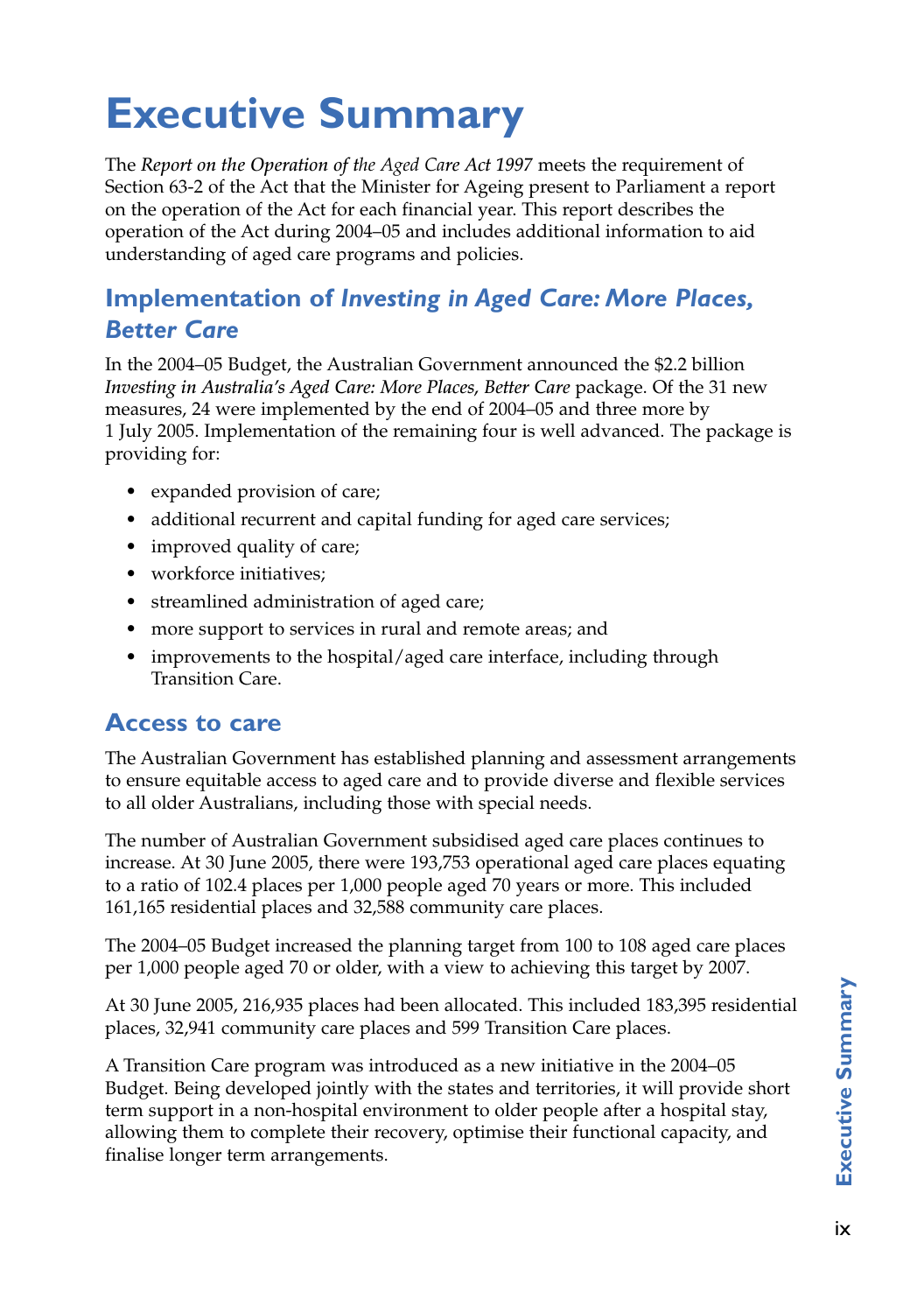In the 2004 Aged Care Approvals Round, 8,905 new residential care places, 2,020 CACPs, and 900 EACH packages were allocated. A further 12,093 places have been made available for allocation in the 2005 Aged Care Approvals Round. Places are also allocated outside the rounds for flexibly-funded care.

At 30 June 2005, there were 2,930 aged care homes receiving Australian Government funding. Occupancy declined slightly, with an average of 95.3 per cent of all residential places being used during 2004–05.

During 2004–05, the proportion of new entrants to permanent residential care entering within a given period after being assessed as eligible was similar to that of 2003–04.

The use of respite care services increased again during 2004–5. There were over 49,700 admissions to residential respite, utilising an estimated 1,039,616 resident days.

In 2003–04, Aged Care Assessment Teams recorded 190,203 assessments, compared with 197,058 for 2002–03.<sup>1</sup>

The Australian Government continued to support care recipients with special needs, providing targeted care places for people from Aboriginal and Torres Strait Islander communities, people from diverse cultural and linguistic backgrounds, veterans (including spouses, widows and widowers of veterans), people who are socially or financially disadvantaged, and people living in rural or remote areas. During 2004–05, a new Community Partners program was established to assist older people from established culturally and linguistically diverse communities to access aged care services.

The Australian Government is committed to ensuring that people are aware of the options available to them and that they are able to access appropriate services. It provides a range of information products and services, including information lines, brochures and fact sheets, Internet websites, and the Commonwealth Carelink Centres network.

### **Funding for care**

The 2004–05 Budget package significantly increased Australian Government funding for aged care, building on an already strong foundation of recurrent funding for services provided under the *Aged Care Act 1997*. In 2004–05, Australian Government recurrent expenditure on residential care under the Act increased to \$5.2 billion, expenditure on Community Aged Care Packages increased to \$290.2 million, and there were increases in funding for each type of flexible care. Australian Government funding outside the *Aged Care Act 1997* included increases to \$791.9 million for Home and Community Care and \$103.9 million for the National Respite for Carers Program.

In the 2004–05 Budget, the Australian Government allocated an additional \$877.8 million over four years for a new Conditional Adjustment Payment (CAP) to

<sup>1</sup> See footnote 7 on page 19.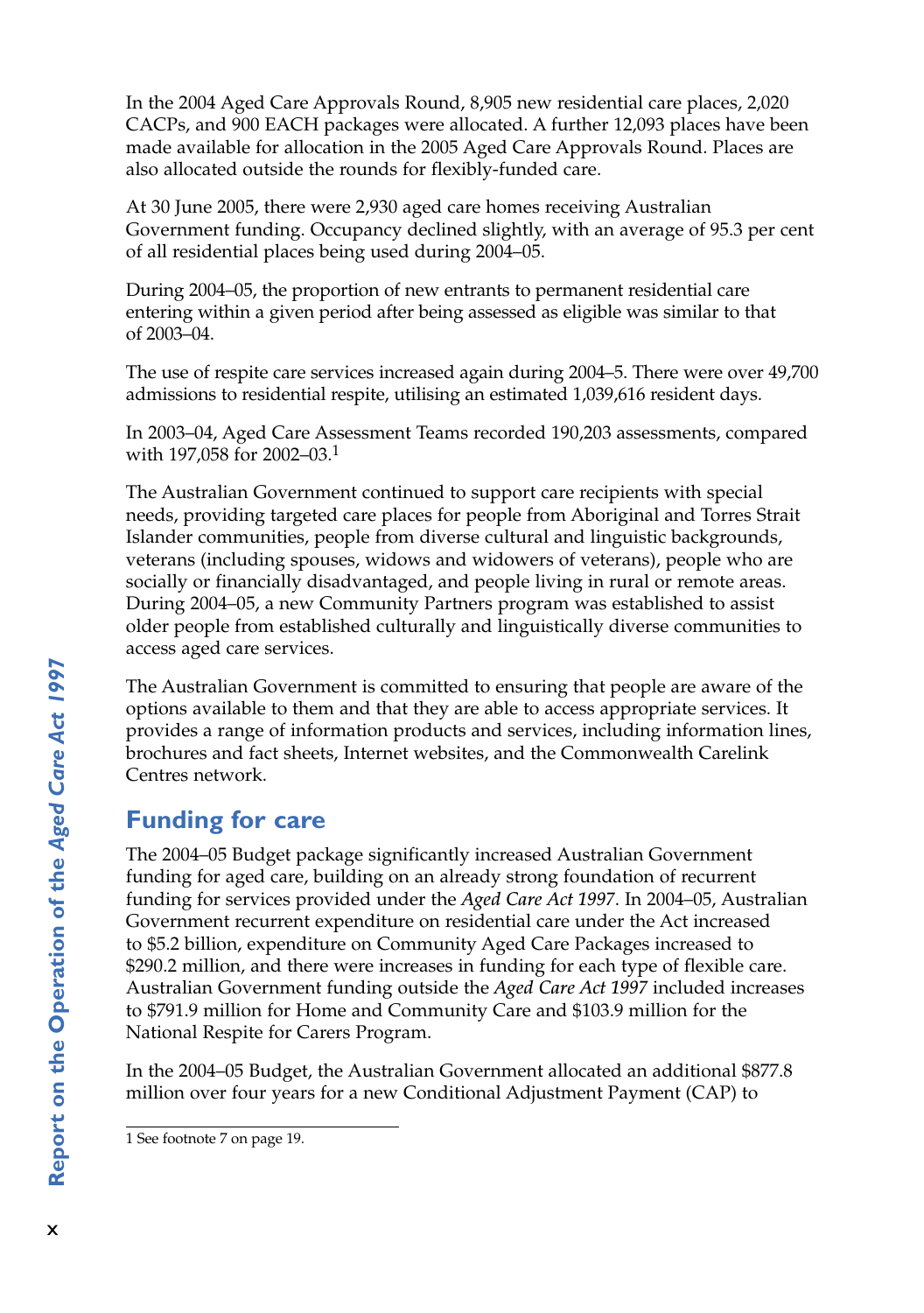eligible approved providers of residential aged care. Payable subject to certain conditions, CAP is calculated at 1.75 per cent of the basic subsidy amount paid in 2004–05, rising to 7 per cent of the basic subsidy amount by 2007–08.

Capital income is also available to service providers through resident accommodation payments, the capital component of recurrent funding and targeted capital assistance grants. Some 59.9 per cent of homes derived income from accommodation charges in 2004–05. About 73.6 per cent of homes held accommodation bonds at 30 June 2005. The average accommodation charge for new residents was an estimated \$15.06 per day. The average accommodation bond agreed with a new resident in 2004–05 was an estimated \$127,618 and the median new bond amount was an estimated \$118,000.

## **Quality of care**

The Aged Care Standards and Accreditation Agency accredits all Australian Government-funded aged care homes, with 92 per cent of homes accredited for three years. As at 30 June 2005, almost 99 per cent of homes were compliant with all 44 Accreditation Standard Outcomes.

Building quality and amenity improve as homes upgrade to meet the requirements of the agreed ten-year plan for improved safety and building standards. The number of residents per room continues to decline.

The industry engages in significant building, upgrading and refurbishment. An estimated total of \$950.0 million of new building, refurbishment and upgrading work was completed during 2004–05, involving around 16.8 per cent of all homes. An estimated further \$1.134 billion of work was in progress at 30 June 2005, involving around 12.1 per cent of all homes.

The quality framework is reinforced by a program of spot checks, audits and other contacts, the imposition of sanctions, and other regulatory action against providers that do not meet their responsibilities under the *Aged Care Act 1997*. During 2004–05, the Department of Health and Ageing and the Aged Care Standards and Accreditation Agency undertook 4,705 accreditation site audits, review audits, support contact visits and site visits.

In 2004–05, the Department took regulatory action against 129 approved providers, including the issuing of 12 Notices of Decision to Impose Sanctions and 208 Notices of Non-Compliance.

In the 2004–05 Budget, \$13.7 million was allocated for Quality Reporting in Community Care, with the first three year cycle to commence nationally from 1 July 2005 covering Community Aged Care Packages (CACP), Extended Aged Care at Home (EACH) and the National Respite for Carers Program (NRCP).

In 2004–05, the Australian Government further expanded its program of significant investment in the education and training of aged care staff, including the provision of nursing scholarships and training opportunities for other care staff.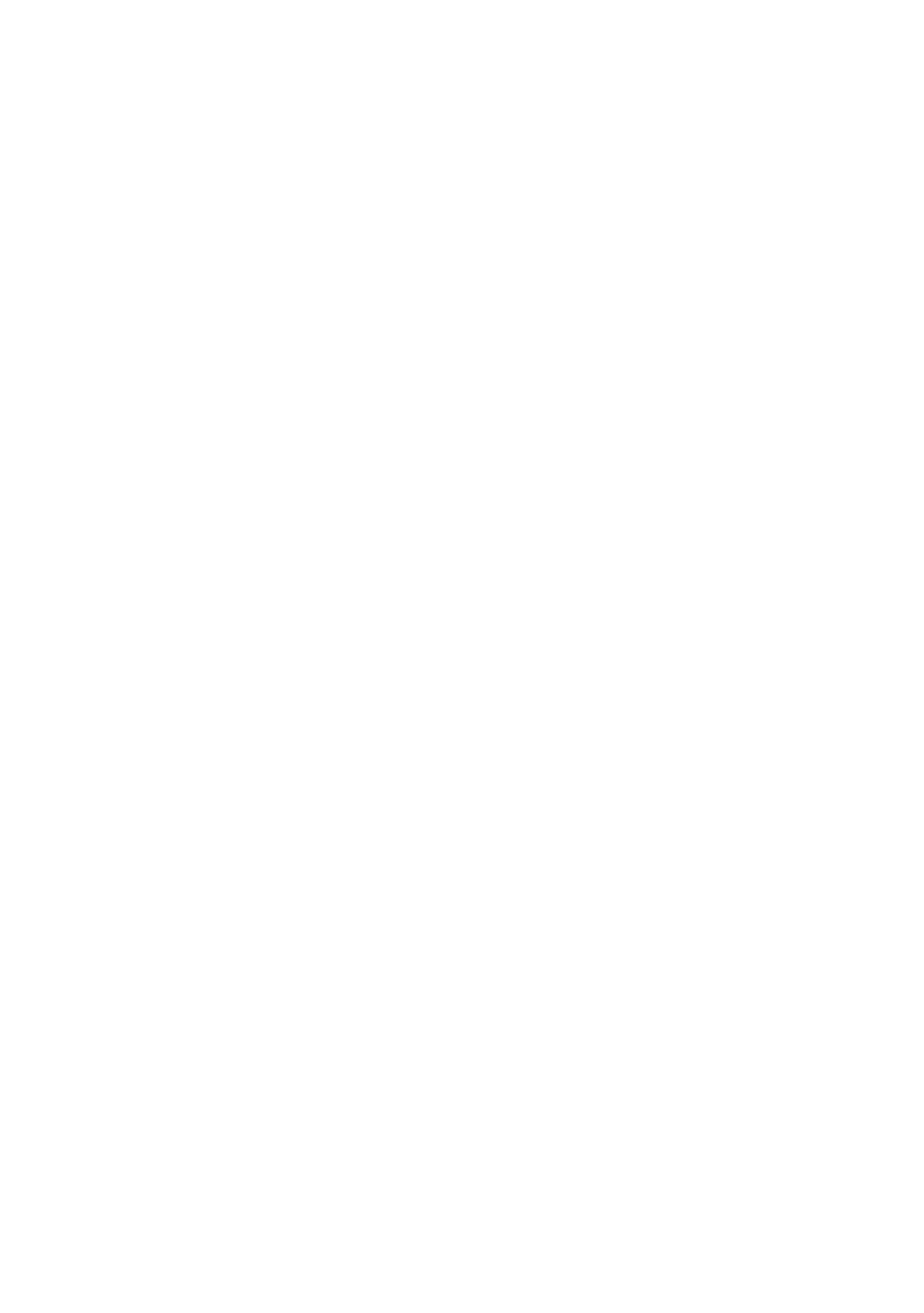# **Glossary**

| <b>ACAT</b>              | Aged Care Assessment Team                                                                                                                                                                                                                                                                                                                                             |  |  |  |  |
|--------------------------|-----------------------------------------------------------------------------------------------------------------------------------------------------------------------------------------------------------------------------------------------------------------------------------------------------------------------------------------------------------------------|--|--|--|--|
| Act, the                 | The Aged Care Act 1997                                                                                                                                                                                                                                                                                                                                                |  |  |  |  |
| <b>Agency, the</b>       | The Aged Care Standards and Accreditation Agency                                                                                                                                                                                                                                                                                                                      |  |  |  |  |
| <b>Approved provider</b> | A person or organisation approved under Part 2.1 of the<br>Act to be a provider of care for the purpose of payment of<br>subsidy (A provider approved since the commencement of<br>the Act must be a corporation.)                                                                                                                                                    |  |  |  |  |
| <b>ACFI</b>              | Aged Care Funding Instrument                                                                                                                                                                                                                                                                                                                                          |  |  |  |  |
| <b>ACPAC</b>             | <b>Aged Care Planning Advisory Committee</b>                                                                                                                                                                                                                                                                                                                          |  |  |  |  |
| <b>ACPR</b>              | Aged Care Planning Region                                                                                                                                                                                                                                                                                                                                             |  |  |  |  |
| <b>AIHW</b>              | Australian Institute of Health and Welfare                                                                                                                                                                                                                                                                                                                            |  |  |  |  |
| <b>CACP</b>              | <b>Community Aged Care Package</b>                                                                                                                                                                                                                                                                                                                                    |  |  |  |  |
| <b>CAP</b>               | Conditional Adjustment Payment                                                                                                                                                                                                                                                                                                                                        |  |  |  |  |
| <b>CPP</b>               | <b>Community Partners Program</b>                                                                                                                                                                                                                                                                                                                                     |  |  |  |  |
| Department, the          | Department of Health and Ageing                                                                                                                                                                                                                                                                                                                                       |  |  |  |  |
| <b>EACH</b>              | <b>Extended Aged Care at Home</b>                                                                                                                                                                                                                                                                                                                                     |  |  |  |  |
| Extra service            | Extra service status allows aged care homes to offer<br>a 'significantly higher' than average standard of<br>accommodation, services and food in return for additional<br>payment under certain conditions.                                                                                                                                                           |  |  |  |  |
| <b>HACC</b>              | Home and Community Care                                                                                                                                                                                                                                                                                                                                               |  |  |  |  |
| <b>High care</b>         | Includes:                                                                                                                                                                                                                                                                                                                                                             |  |  |  |  |
|                          | accommodation related services-for example,<br>furnishings, bedding, general laundry, toiletry<br>goods, cleaning services, meals, maintenance<br>of buildings and grounds, and the provision of<br>staff continuously on call to provide emergency<br>assistance;                                                                                                    |  |  |  |  |
|                          | personal care services—for example, assistance<br>with the activities of daily living, such as bathing,<br>toileting, eating, dressing, mobility, maintaining<br>continence or managing incontinence, and<br>communication; rehabilitation support; assistance in<br>obtaining health and therapy services; and support<br>for people with cognitive impairments; and |  |  |  |  |

Glossary xiii**Glossary**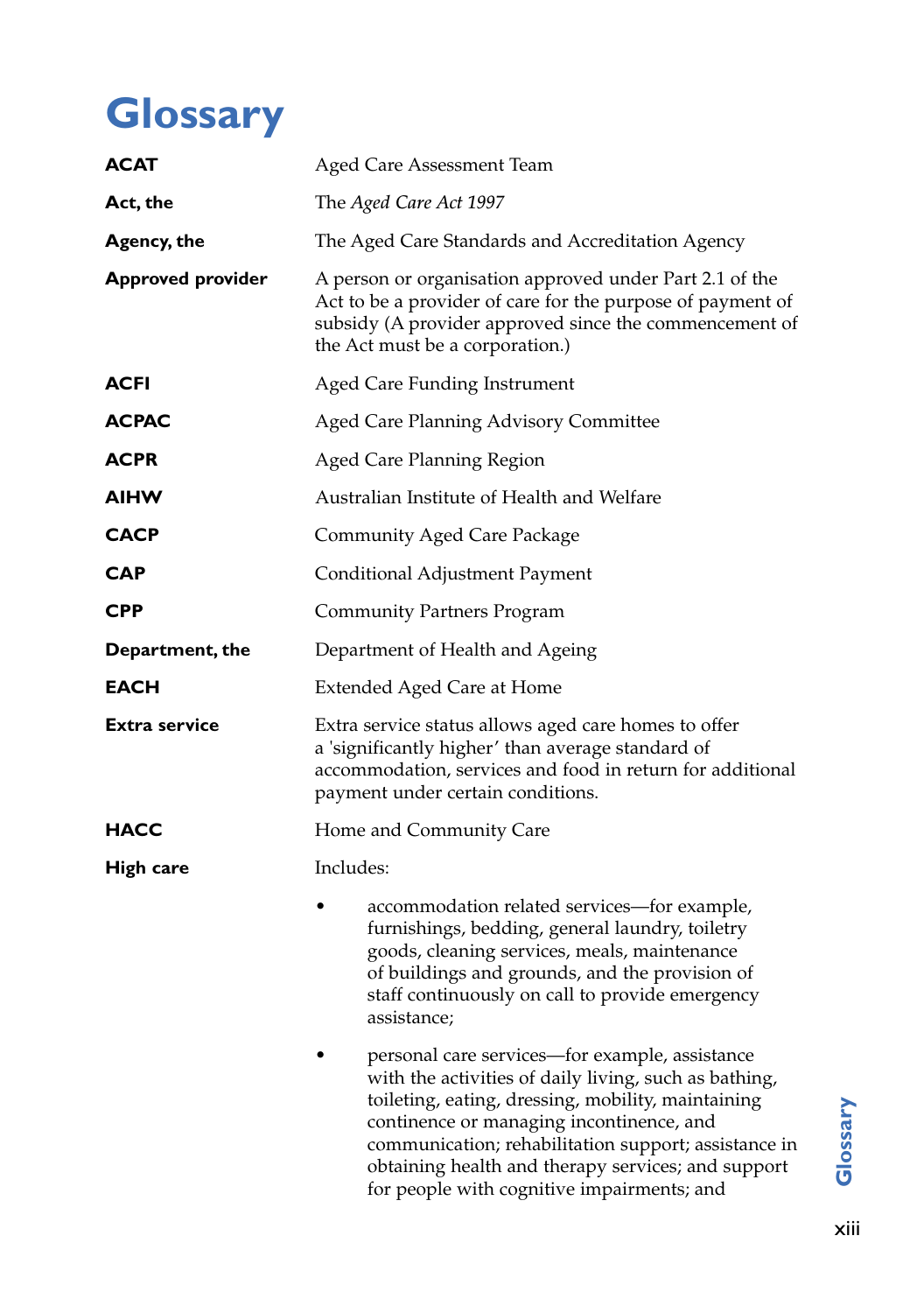|                        | nursing services and equipment-for example,<br>equipment to assist with mobility, incontinence<br>aids, basic pharmaceuticals, provision of nursing<br>services and procedures, administration of<br>medications, provision of therapy services and<br>provision of oxygen.                                                                                       |  |  |  |
|------------------------|-------------------------------------------------------------------------------------------------------------------------------------------------------------------------------------------------------------------------------------------------------------------------------------------------------------------------------------------------------------------|--|--|--|
| Low care               | Includes:                                                                                                                                                                                                                                                                                                                                                         |  |  |  |
|                        | accommodation related services—for example,<br>furnishings, bedding, general laundry, toiletry<br>goods, cleaning services, meals, maintenance<br>of buildings and grounds, and the provision of<br>staff continuously on call to provide emergency<br>assistance;                                                                                                |  |  |  |
|                        | personal care services—for example, assistance<br>with the activities of daily living, such as bathing,<br>toileting, eating, dressing, mobility, maintaining<br>continence or managing incontinence, and<br>communication; rehabilitation support; assistance in<br>obtaining health and therapy services; and support<br>for people with cognitive impairments. |  |  |  |
| Minister, the          | The Hon Julie Bishop MP, Minister for Ageing                                                                                                                                                                                                                                                                                                                      |  |  |  |
| <b>MPS</b>             | Multipurpose Service                                                                                                                                                                                                                                                                                                                                              |  |  |  |
| <b>PICAC</b>           | Partners in Culturally Appropriate Care                                                                                                                                                                                                                                                                                                                           |  |  |  |
| <b>Principles, the</b> | The Aged Care Principles, which are regulations made<br>by the Minister under subsection $96-1(1)$ of the<br>Aged Care Act 1997                                                                                                                                                                                                                                   |  |  |  |
| <b>NRCP</b>            | National Respite for Carers Program                                                                                                                                                                                                                                                                                                                               |  |  |  |
| <b>RCS</b>             | <b>Resident Classification Scale</b>                                                                                                                                                                                                                                                                                                                              |  |  |  |
| <b>Secretary</b>       | Secretary of the Department of Health and Ageing                                                                                                                                                                                                                                                                                                                  |  |  |  |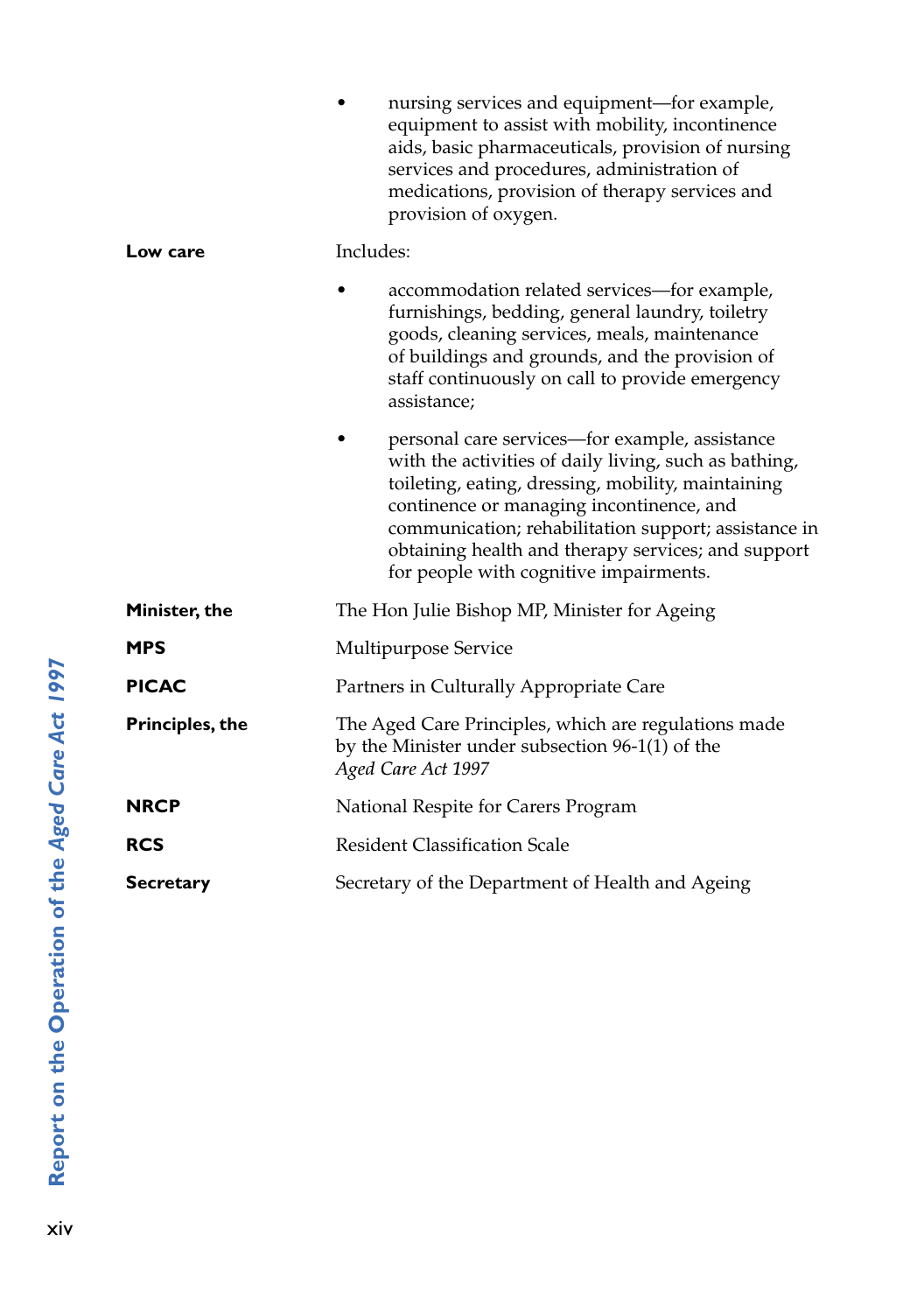# **1 Introduction**

This *Report on the Operation of the* Ag*ed Care Act 1997* is the seventh in the series and covers the period 1 July 2004 to 30 June 2005. It meets the requirement of Section 63-2 of the Act that the Minister for Ageing present to Parliament a report on the operation of the Act for each financial year.

The *Aged Care Act 1997* requires the report to include information on:

- the extent of unmet demand for places;
- the adequacy of the Australian Government subsidies provided to meet the care needs of residents;
- the extent to which providers are complying with their responsibilities under the Act;
- the amounts of accommodation bonds and accommodation charges charged;
- the duration of waiting periods for entry to residential care;
- the extent of building, upgrading and refurbishment of aged care facilities; and
- the imposition of any sanctions for non-compliance under Part 4.4 of the Act, including details of the nature of non-compliance and the sanctions imposed.

The Act does not limit the report to these matters.

## **Implementation of Investing in Aged Care: More Places, Better Care**

In the 2004–05 Budget, the Australian Government announced the \$2.2 billion *Investing in Australia's Aged Care: More Places, Better Care* package, in response to the report of the Review of Pricing Arrangements in Residential Aged Care. The package builds on the existing aged care program to improve access to aged care services, address cost pressures faced by aged care service providers, strengthen quality and promote efficiency and sustainability. Implementation of the package is progressing well. Of the 31 new measures, 24 were implemented by the end of 2004–05 and three more by 1 July 2005. Implementation of the remaining four is well advanced.

This report includes information on the implementation of the package, especially as it applies to care and services provided under the *Aged Care Act 1997*.

## **National Strategy for an Ageing Australia**

The National Strategy for an Ageing Australia is a framework for Australia's national response to the challenges and opportunities presented by the ageing of Australia's population. It provides a coordinated approach to issues surrounding population ageing and encourages the development of appropriate economic and social policies by governments, business, the community and individuals. It is a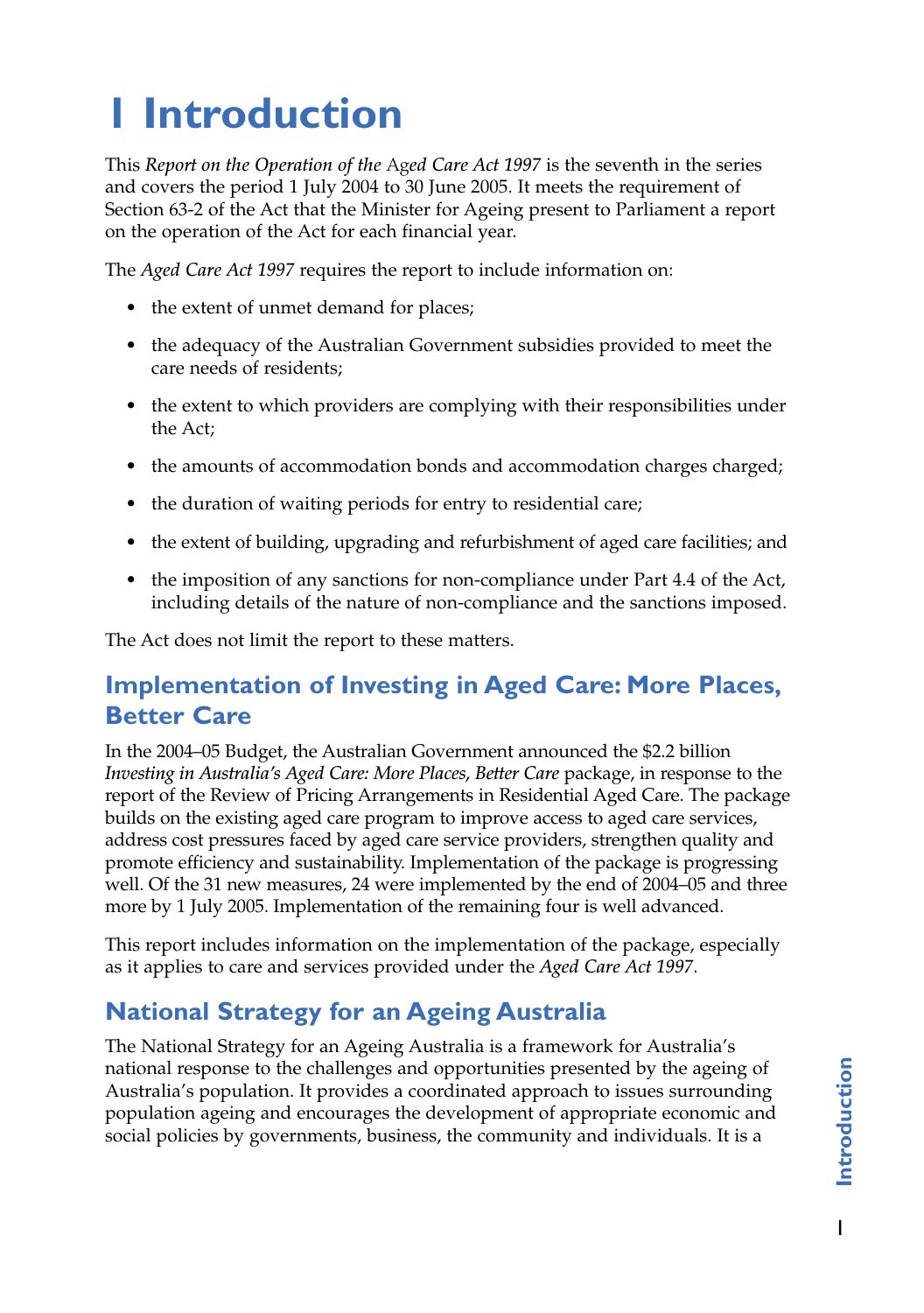vehicle for ongoing leadership by the Australian Government in engaging these groups in consultation and action.

The National Strategy aims to support older Australians in the community and enable them to lead healthy, independent and active lives for as long as possible, by encouraging positive and proactive attitudes to ageing and removing barriers to continued economic and social participation.

The National Strategy recognises the breadth and complexity of issues in an ageing society, and the importance of effective and coordinated action in making the necessary adjustments.

In the 2004–05 Budget, the Australian Government renewed funding support for the Strategy following an independent evaluation in 2003 by the Australasian Centre on Ageing, which concluded that there was a unanimous view among stakeholders that Australian Government support of the Strategy should continue.

The provision of affordable, quality aged care services, described in this report, is essential to achieving the world class care goals of the National Strategy.

## **Structure and scope of this Report**

This year's report is organised around three themes.

- Chapter 2 deals with access to care. It includes information on the planning framework employed in the distribution of new places, current provision levels of aged care places, support for people with special needs, access to aged care through independent assessment, and provision of information to clients and potential care recipients.
- Chapter 3 outlines the funding of aged care services, focusing particularly on funding in 2004–05 through accommodation payments, other user contributions, and Australian Government payments. The chapter also gives details on resources available for aged care including access by the sector to sources of capital.
- Chapter 4 gives information on quality of care and accommodation. It describes the quality assurance framework, measures to ensure that approved providers of aged care meet their responsibilities, action to enhance the quality of care, and action to support consumers in the aged care system.

Appendices include information about:

- amendments to the *Aged Care Act 1997* and the Aged Care Principles in 2004–05;
- responsibilities of approved providers under the Act;
- sanctions imposed in 2004–05; and
- the location of Aged Care Assessment Teams Australia-wide.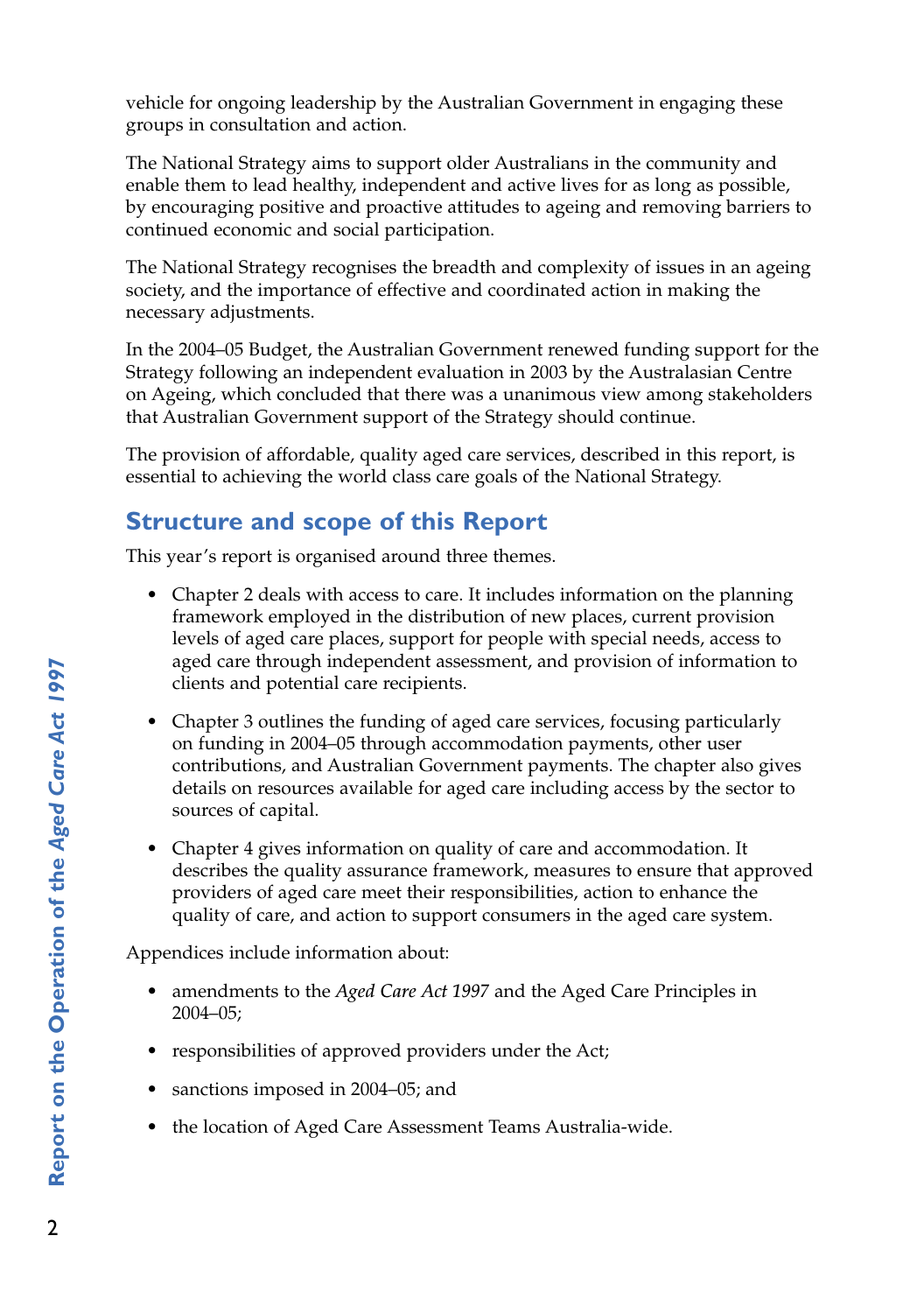While the report focuses primarily on activities under the *Aged Care Act 1997*, those activities occur within the wider context of programs and policy for older Australians. The report therefore includes information on matters outside the strict scope of the Act, when this is useful for a more complete picture of activities under the Act. Important services provided outside the Act, and therefore not discussed in detail in this report, include the Home and Community Care program and the National Respite for Carers Program.

### **Sources**

Information for this report was collected primarily from Departmental information systems and records. Information has also been obtained from the Aged Care Standards and Accreditation Agency, the Complaints Resolution Committees and Aged Care Assessment Team data.

This report must include information on the amounts of accommodation bonds and charges charged (paragraph  $63-2(2)(d)$  of the Act) and the extent of building, upgrading and refurbishment of aged care facilities (paragraph 63-2(2)(e)). This information is not available to the Department in the ordinary course of business. Therefore a survey of aged care providers is conducted each year in July and August to obtain the required information for the preceding financial year. Taverner Research Company was contracted to undertake the survey for this report. The survey covered 2,937 aged care services (including some that had closed during the year) of which 84.2 per cent responded to the survey, compared with 85.3 per cent in the previous year.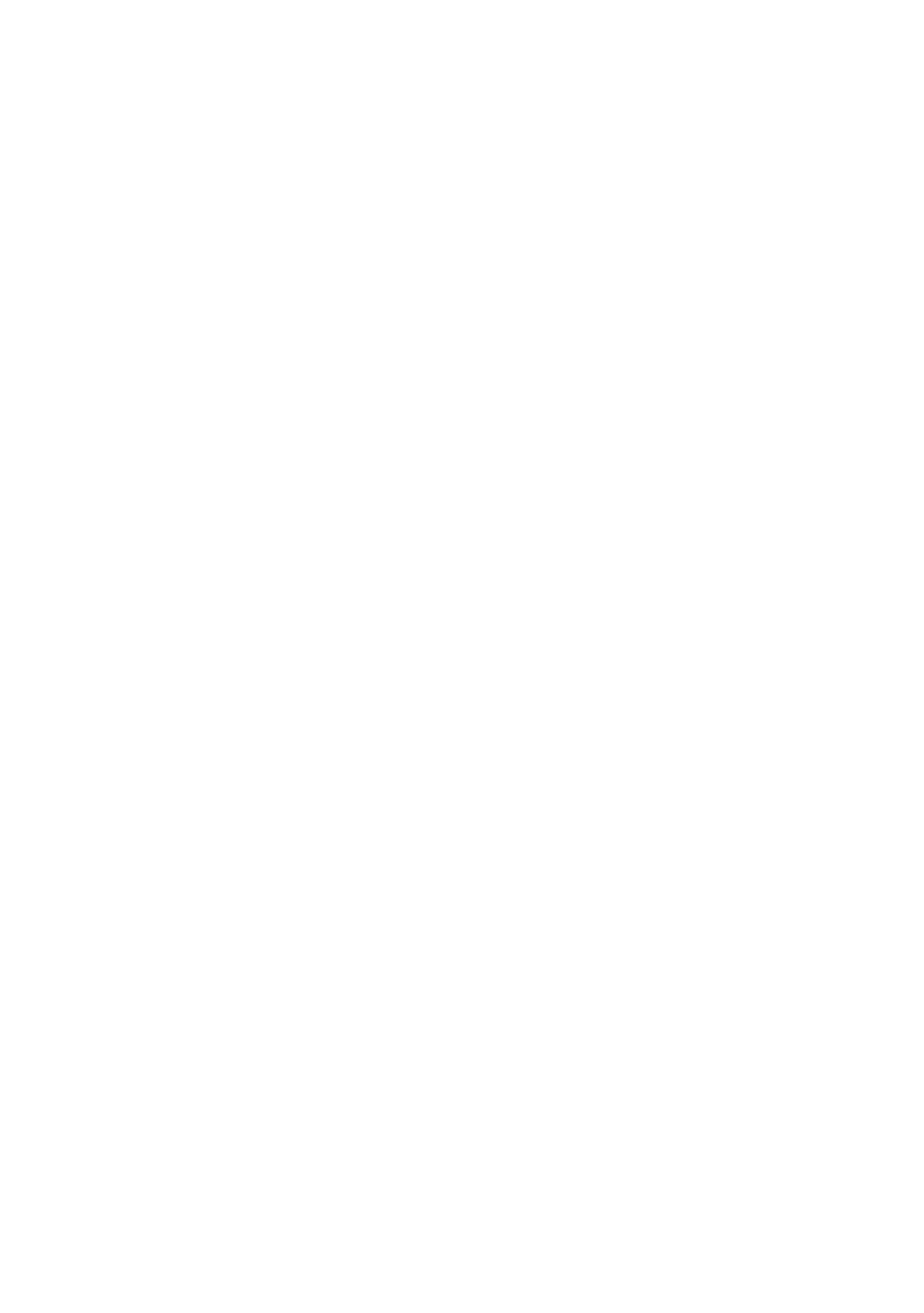# **2 Access to care**

The Australian Government aims to ensure access to Government-funded aged and community care for all frail older Australians who need care. Planning ensures distribution of residential, community and flexible aged care places within and between regions. Eligibility for Australian Government subsidised aged care is assessed by independent Aged Care Assessment Teams (ACATs). ACATs approve people for different forms of aged care based on their care needs, so that resources are well targeted and care needs can be met. People from identified special needs groups are supported so that access to aged care is equitable and no group is disadvantaged. Information is provided to residents, carers, providers and health professionals to help people make informed decisions about care needs and the care options available.

In 2004–05:

- 194,002 people received permanent residential care—equivalent to 10.4 per cent of people aged 70 years or over at 30 June 2004;
- 36,023 people received residential respite care—equivalent to 1.9 per cent of people aged 70 years or over at 30 June 2004—of whom 15,517 were later admitted to permanent care;
- 42,500 received care through a community care place (either a Community Aged Care Package (CACP) or an Extended Aged Care at Home (EACH) package)—equivalent to 2.3 per cent of people aged 70 years or over at 30 June 2004—including some who also received permanent or respite residential care during the year; and
- there was an estimated 6 per cent increase in the number of people receiving services through the Home and Community Care program and nearly 69 per cent of HACC recipients were aged 70 years or over. 2

## **2.1 Planning framework**

Through a planning framework, the Australian Government seeks to achieve and maintain a national provision level of 108 operational aged care places for every 1,000 people aged 70 years or over. An increase from 100 places was part of the 2004–05 Budget package, *Investing in Australia's Aged Care: More Places, Better Care*. The new ratio is made up of 40 high care places, 48 low care places and 20 community care places.

<sup>2</sup> Estimates based on projections from the HACC Minimum Data Set for the first three quarters of 2004-05.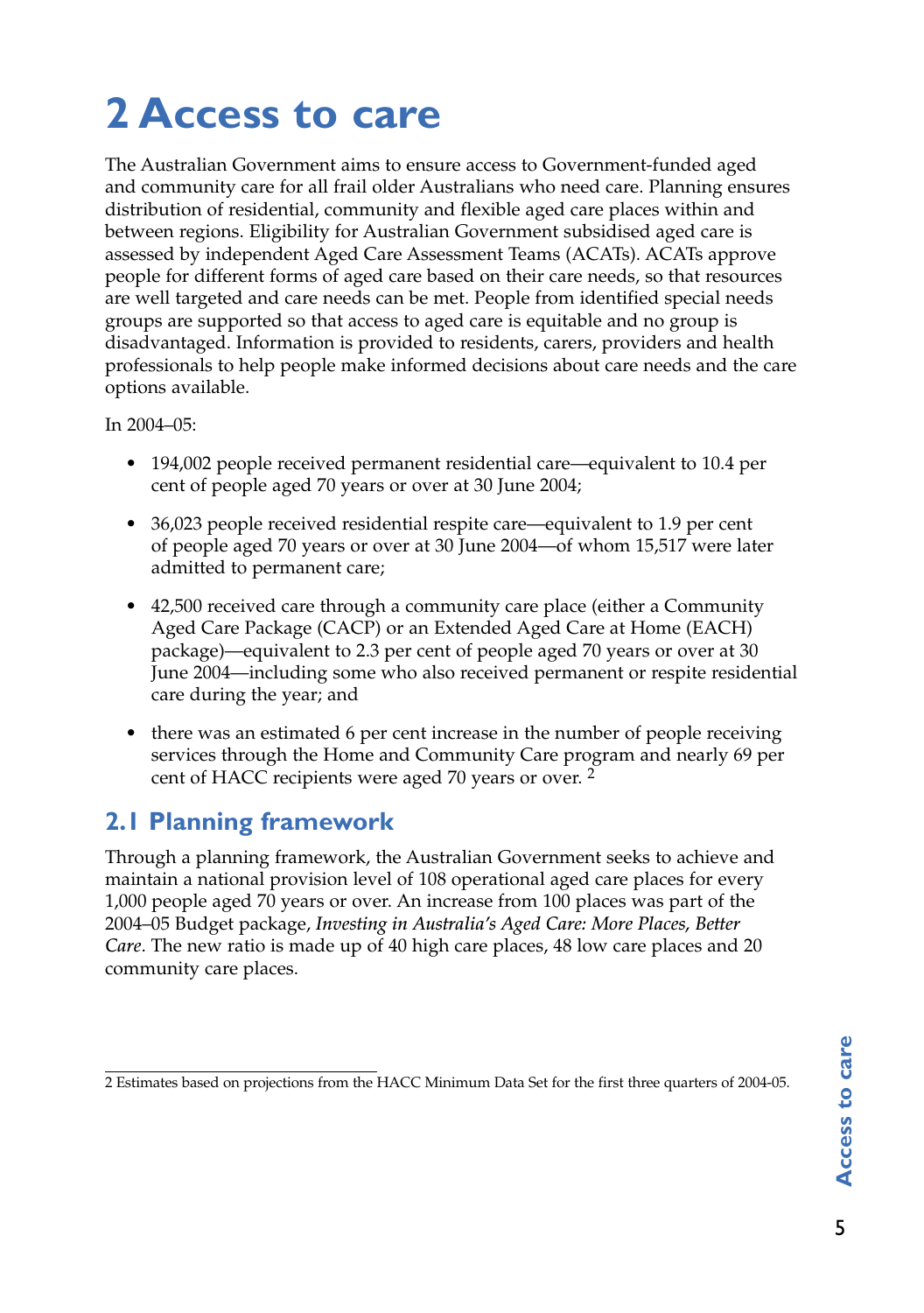The Australian Government ensures that the growth in the number of aged care places matches growth in the aged population. It also ensures balance in the provision of services between metropolitan, regional, rural and remote areas, as well as between people needing differing levels of care. Each year, the Australian Government makes available new residential and community care places for allocation in each state and territory. The number of new places relates to a comparison of the planning benchmarks with the number of people aged 70 years or over in the general population.

The allocation of places to Aged Care Planning Regions (ACPRs) within each state and territory is determined by the Secretary of the Department of Health and Ageing, acting on the advice of Aged Care Planning Advisory Committees (ACPACs). ACPACs provide advice on comparative aged care needs across ACPRs, including consideration of people from the prescribed special needs groups.

ACPAC members in each state and territory are appointed by the Secretary and comprise people from government and the community with experience and/or interest in aged care. Members are not appointed to represent a particular body or group. They are chosen because of their ability to contribute to the planning of aged care and to give effective advice to the Secretary.

Following the Secretary's allocation of places within each state and territory, an open competitive process, the annual Aged Care Approvals Round, is conducted to allocate the places to approved providers. Places are allocated to approved providers that demonstrate that they can best meet the aged care needs within a particular ACPR, community or group.

CACPs and EACH places tend to become operational quickly. Providers have two years to make residential places operational because of the time required for building approval and construction. This may be extended in certain circumstances. Providers allocated new residential places must make quarterly progress reports on when the new places are expected to become operational. A consideration in the Aged Care Approvals Rounds is the ability of applicants to bring places into operation as quickly as practicable.

Providers advise that about 70 per cent of the difficulties in quickly making aged care places operational relate to delays in gaining planning approval from state, territory or local governments and to the availability of land. The Australian Government consults with state, territory and local governments on ways to reduce these delays.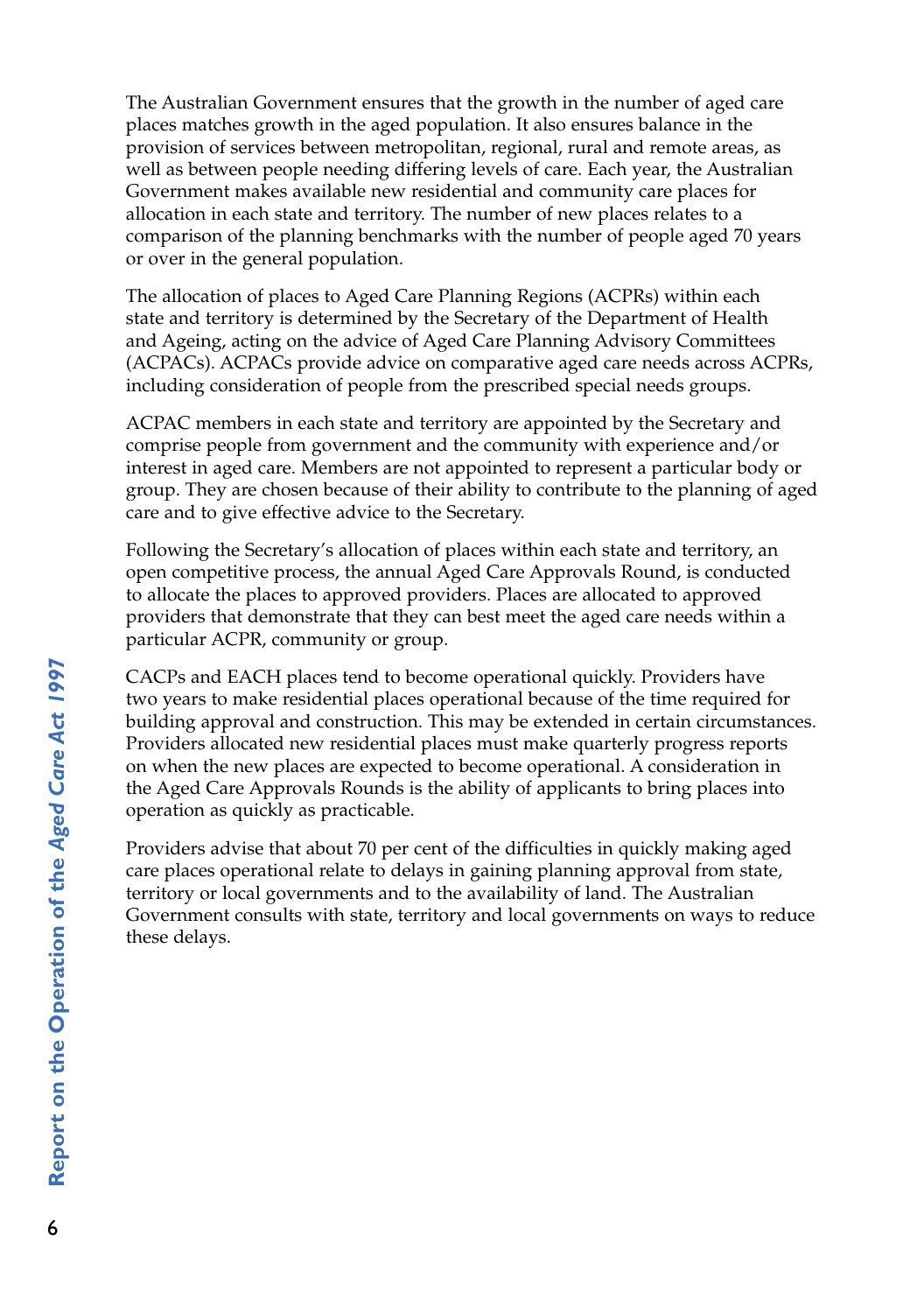## **2.2 Provision**

The number of Australian Government subsidised aged care places continues to increase. By 30 June 2005, 216,935 places had been allocated. This included 183,395 residential places, 32,941 community care places and 599 Transition Care places. Transition Care was introduced in the 2004–05 Budget in response to the recommendations of the Review of Pricing Arrangements in Residential Aged Care and the first places are expected to become operational as local services are ready; see 2.7.5 for more information.



*Figure 1: Operational aged care places at 30 June, 1997 to 2005*

The number of operational aged care places increased from 185,835 at 30 June 2004 to 193,753 at 30 June 2005. This included 161,165 residential places and 32,588 community care places and includes provision through flexibly funded places. The operational ratio at 30 June 2005 was 102.4 places per 1,000 people aged 70 years or more.

The total number of 193,753 operational places at 30 June 2005 is an increase of 52,460 places, or 37.1 per cent, in the nine years since June 1996. The Australian Government is well underway to meet its commitment to provide 200,000 places by June 2006.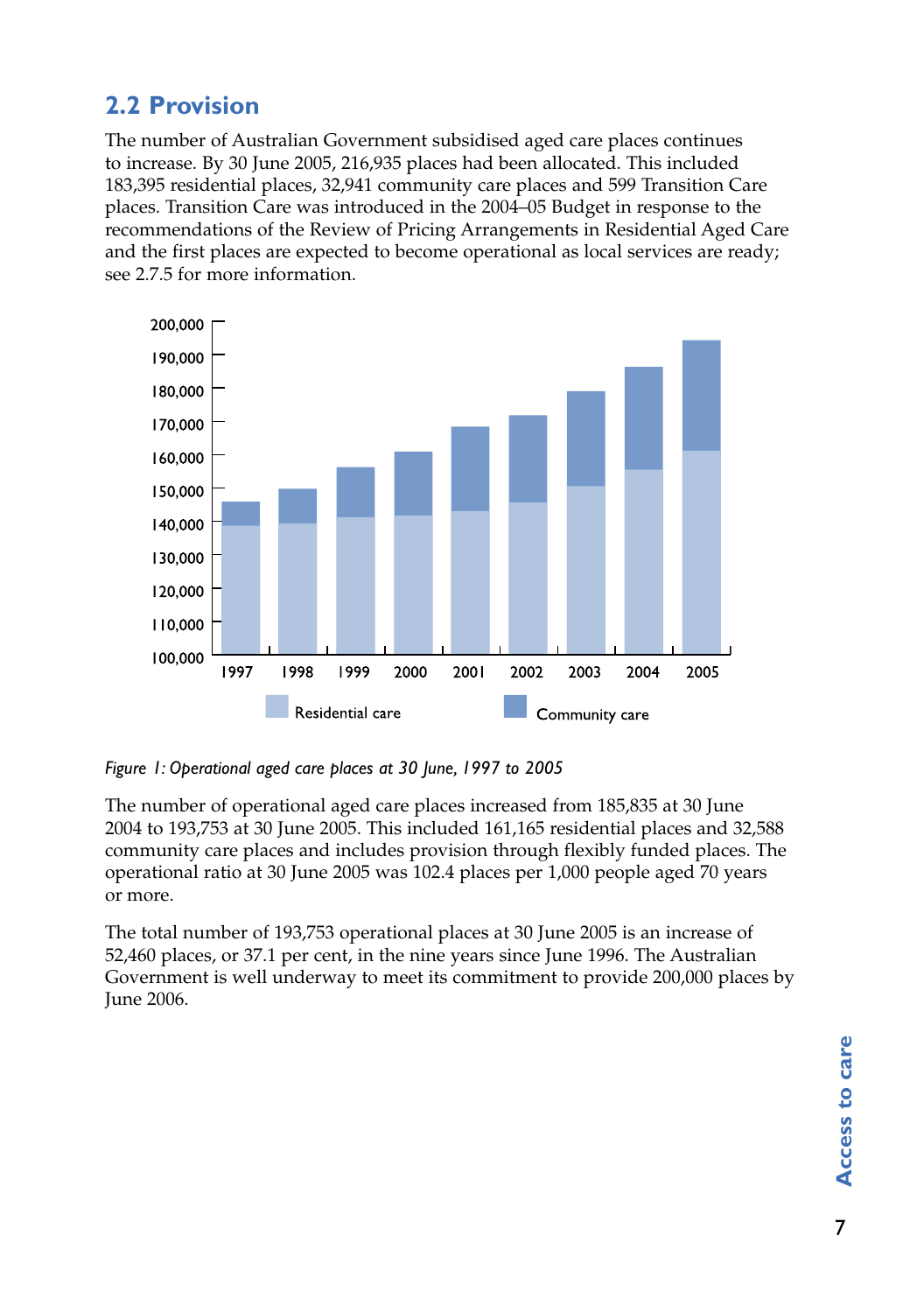| <b>Residential care</b> | <b>Residential</b><br>care-high | <b>Residential</b><br>care-low | <b>Total</b><br>residential | <b>Community</b><br>care <sup>4</sup> | <b>Transition</b><br>care | <b>Total</b><br>places |
|-------------------------|---------------------------------|--------------------------------|-----------------------------|---------------------------------------|---------------------------|------------------------|
| Allocated places:       |                                 |                                |                             |                                       |                           |                        |
| <b>NSW</b>              | 48.1                            | 48.3                           | 96.4                        | 17.1                                  | 0.3                       | 113.7                  |
| Vic                     | 45.2                            | 53.6                           | 98.8                        | 17.4                                  | 0.3                       | 116.5                  |
| Old                     | 44.1                            | 50.8                           | 94.9                        | 16.0                                  | 0.3                       | 111.2                  |
| <b>SA</b>               | 47.8                            | 49.4                           | 97.2                        | 17.5                                  | 0.5                       | 115.2                  |
| <b>WA</b>               | 44.2                            | 52.7                           | 96.9                        | 17.0                                  | 0.3                       | 114.2                  |
| Tas                     | 49.8                            | 46.6                           | 96.3                        | 19.0                                  | 0.4                       | 115.8                  |
| <b>NT</b>               | 68.9                            | 49.8                           | 118.7                       | 131.0                                 | $\overline{\phantom{m}}$  | 249.7                  |
| <b>ACT</b>              | 39.3                            | 55.2                           | 94.6                        | 21.6                                  | 0.5                       | 116.7                  |
| Australia               | 46.3                            | 50.6                           | 96.9                        | 17.4                                  | 0.3                       | 114.6                  |
| Operational places:     |                                 |                                |                             |                                       |                           |                        |
| <b>NSW</b>              | 44.9                            | 39.2                           | 84.2                        | 17.0                                  |                           | 101.2                  |
| Vic                     | 39.1                            | 45.4                           | 84.4                        | 17.3                                  | -                         | 101.7                  |
| Qld                     | 39.3                            | 45.9                           | 85.2                        | 15.6                                  | —                         | 100.8                  |
| <b>SA</b>               | 45.2                            | 46.0                           | 91.2                        | 17.5                                  | -                         | 108.7                  |
| <b>WA</b>               | 38.7                            | 46.5                           | 85.2                        | 16.5                                  | $\overline{\phantom{0}}$  | 101.7                  |
| Tas                     | 45.3                            | 42.1                           | 87.4                        | 19.0                                  | -                         | 106.4                  |
| <b>NT</b>               | 62.2                            | 45.3                           | 107.5                       | 124.5                                 | —                         | 232.0                  |
| <b>ACT</b>              | 29.6                            | 42.5                           | 72.1                        | 21.6                                  | -                         | 93.7                   |
| Australia               | 41.8                            | 43.4                           | 85.1                        | 17.2                                  | -                         | 102.4                  |

*Table 1: Allocated and operational residential, community and transition care places per 1,000 people 70 years or older, 30 June 2005, by state and territory3*

### **2.3 Recent provision of new places**

The 2004 Aged Care Approvals Round allocated 11,825 new places, including 2,020 Community Aged Care Packages (CACPs), 900 Extended Aged Care at Home (EACH) packages and 8,905 residential aged care places. The residential care places were allocated to 312 aged care services. When allocated, these new places were worth \$283 million annually in Australian Government subsidies.

4 Community Aged Care Packages and Extended Aged Care at Home packages

<sup>3</sup> Includes flexible care places: Transition Care, Extended Aged Care at Home (EACH), Multipurpose Services (MPS), permanently allocated Innovative Care places and places under the National Aboriginal and Torres Strait Islander Aged Care Strategy. EACH places are attributed as community care while MPS, Innovative Care and Aboriginal and Torres Strait Islander flexible care places are attributed as high care, low care and community care packages.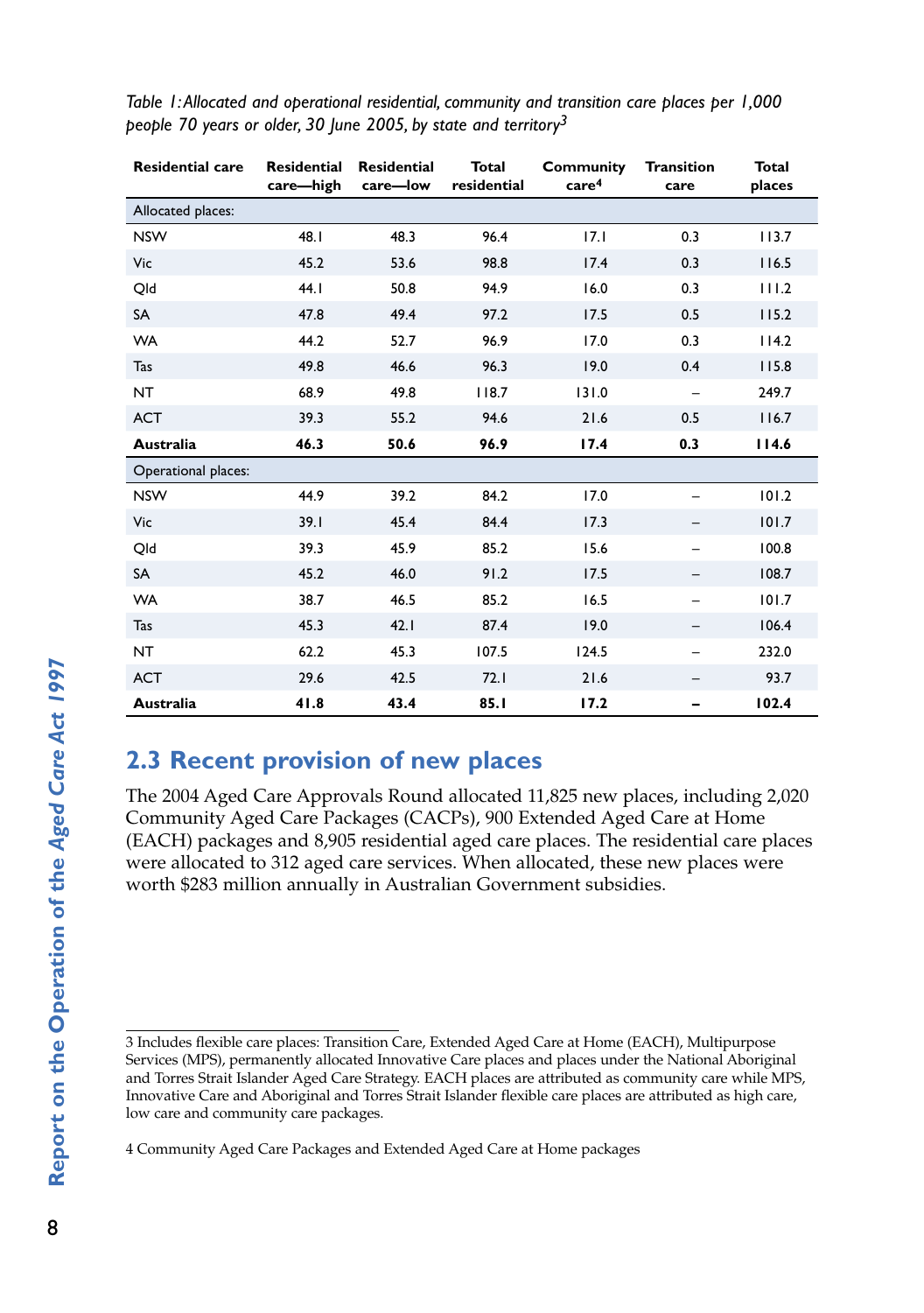|                              | <b>Residential</b><br><b>Aged Care</b><br><b>Places</b> | Community<br><b>Aged Care</b><br>packages | <b>Extended Aged</b><br><b>Care at Home</b><br><b>Packages</b> | <b>Total Places</b> |
|------------------------------|---------------------------------------------------------|-------------------------------------------|----------------------------------------------------------------|---------------------|
| New South Wales              | 3.100                                                   | 720                                       | 305                                                            | 4.125               |
| Victoria                     | 2.720                                                   | 530                                       | 225                                                            | 3,475               |
| Oueensland                   | 1.600                                                   | 415                                       | 150                                                            | 2.165               |
| South Australia              | 460                                                     | 115                                       | 75                                                             | 650                 |
| Western Australia            | 550                                                     | 140                                       | 80                                                             | 770                 |
| Tasmania                     | 210                                                     | 40                                        | 25                                                             | 275                 |
| Northern Territory           | 5                                                       | 25                                        | 20                                                             | 50                  |
| Australian Capital Territory | 260                                                     | 35                                        | 20                                                             | 315                 |
| Australia                    | 8,905                                                   | 2,020                                     | 900                                                            | 11,825              |

*Table 2: New residential and community care places allocated in the 2004 Aged Care Approvals Round, by state and territory* 

The Australian Government has made available 12,093 new aged care places for allocation in the 2005 Aged Care Approvals Program, including 5,224 residential care places, 4,302 CACPs, 900 EACH packages and 667 EACH Dementia places. The remaining places are allocated through the flexible programs, including Transition Care, Multipurpose Services and the Innovative Pool. A very small number of places are retained for allocation in emergencies.

Figure 2 shows allocations of new residential places and community care places that have been made since 1995. In January 2001 the Australian Government moved to accelerate achievement of the then target of 100 places per 1,000 people aged 70 years or over, by allocating additional places. In subsequent Aged Care Approvals Rounds, the allocation of places returned to more usual growth levels.



*Figure 2: New places allocated in annual rounds, 1995 to 2005*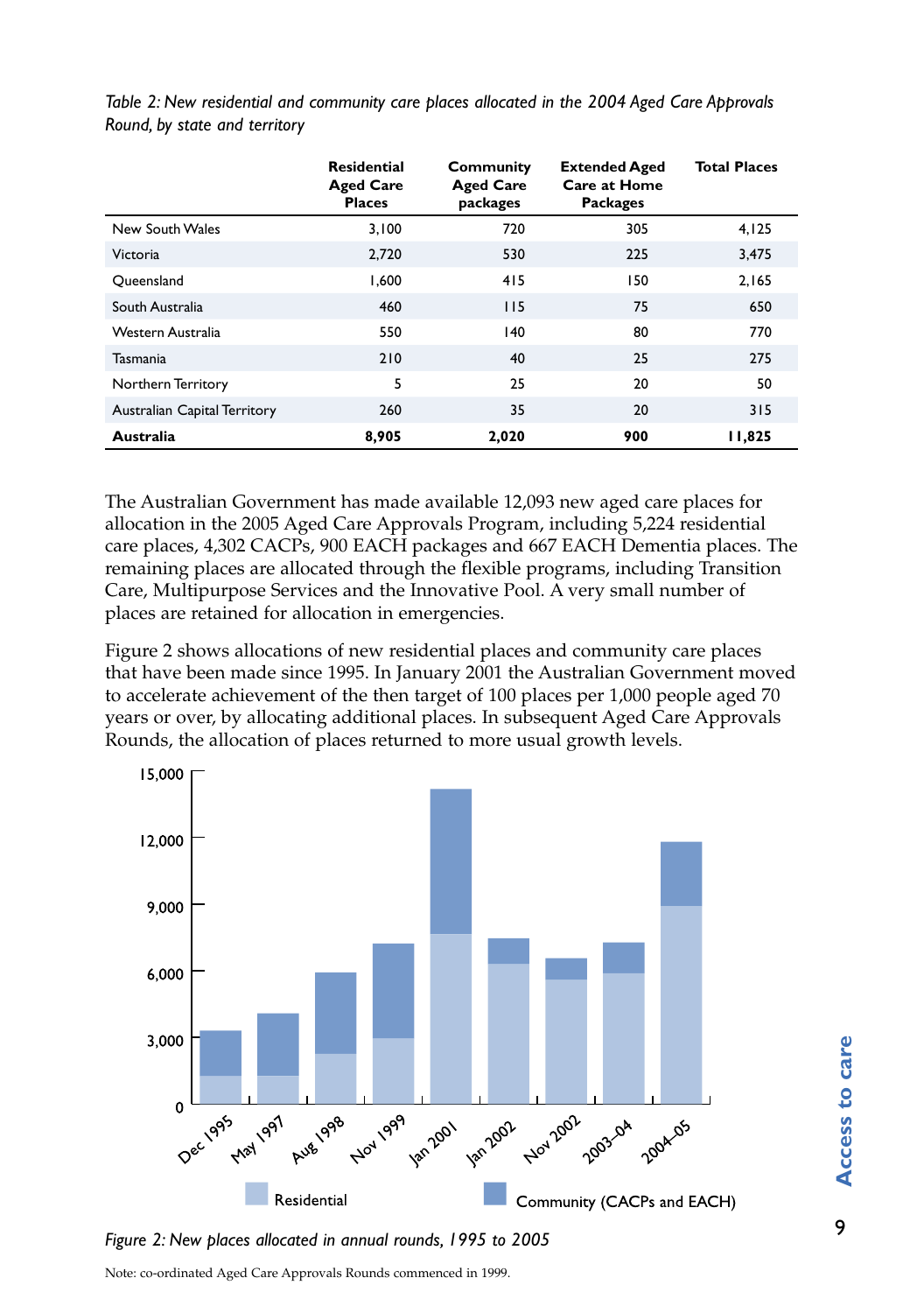## **2.4 New places in the next three years**

The allocation process has been improved by announcing, three years in advance, indicative numbers of new aged care places to be made available. It is anticipated that this will increase the rate at which new places become operational by allowing existing and new providers more time to plan for expansion or restructuring of their services. It is also expected to encourage new providers into the sector.

On 16 May 2005, the Australian Government announced the numbers of new aged care places to be made available in 2005–06 as well as indicative releases for 2006– 07 and 2007–08. An estimated 23,652 new aged care places will be made available through Aged Care Approvals Rounds in 2005 (11,093 places), 2006 (6,193 places) and 2007 (6,366 places), in addition to 1,000 places available each year through a national pool.

| <b>State or Territory</b>    | 2005-06 | 2006-07 | 2007-08 | Three year<br>totals |
|------------------------------|---------|---------|---------|----------------------|
| New South Wales              | 3.874   | 2.084   | 2.191   | 8.149                |
| Victoria                     | 2,381   | 1,432   | 1,620   | 5,433                |
| Oueensland                   | 2.598   | 1.334   | 1.140   | 5,072                |
| South Australia              | 897     | 550     | 565     | 2,012                |
| Western Australia            | 762     | 473     | 559     | 1.794                |
| Tasmania                     | 261     | 165     | 166     | 592                  |
| Northern Territory           | 260     | 110     | 84      | 454                  |
| Australian Capital Territory | 60      | 45      | 41      | 146                  |
| National Pool                | 1.000   | 1.000   | 1.000   | 3.000                |
| Totals                       | 12,093  | 7.193   | 7.366   | 26,652               |

*Table 3: New aged care places to be allocated in 2005–06 and indicative releases for 2006–07 and 2007–08*

Note: There may be some variations in the indicative figures due to possible revised annual population projections and the actual rate at which previously allocated places open.

## **2.5 Community care**

The Australian Government is committed to community care, including care in the home, as the preference of most older people needing care.

#### **2.5.1 Home and Community Care**

The largest part of the Australian Government's support for community care is provided through the Home and Community Care (HACC) program. HACC is an Australian Government, state and territory jointly-funded program administered under the *Home and Community Care Act 1985.*

The HACC program funds care services, including nursing, personal care, domestic assistance, delivered meals, day care, transport, home modification and maintenance, and respite care. These services may delay or prevent the need for residential care.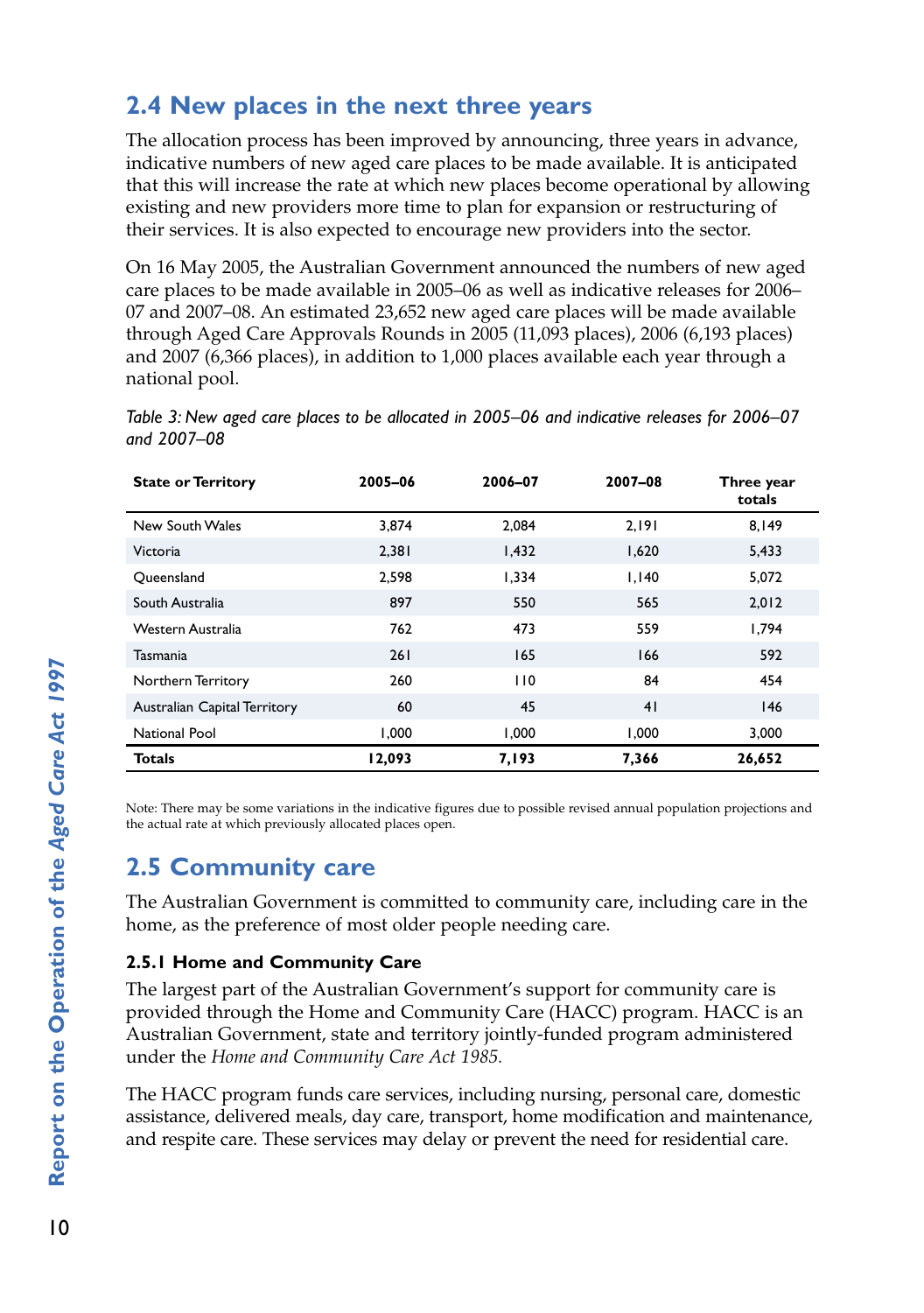In 2004–05 there was an estimated 6 per cent increase in the number of people who received HACC services, of whom 69 per cent were aged 70 years or over.<sup>5</sup>

The Australian Government contributes approximately 60 per cent of HACC program funding nationally. State and territory governments contribute approximately 40 per cent of program funding and manage the day-to-day delivery of services. The HACC program complements Community Aged Care Packages, which are administered under the *Aged Care Act 1997* and funded directly by the Australian Government.

#### **2.5.2 Community Aged Care Packages**

Community Aged Care Packages (CACPs) are individually tailored packages of low level care to support frail older people with complex conditions in their own homes. They are complemented by Extended Aged Care at Home (EACH) packages, which provide high level care. Table 4 shows the number of CACPs available in 1995 and 2005 and the percentage increase in available packages since 1995, by state and territory.

|                              | 1995  | 2005   | Increase |
|------------------------------|-------|--------|----------|
| New South Wales              | 1.847 | 10.579 | 473%     |
| Victoria                     | 1.212 | 7,893  | 551%     |
| Oueensland                   | 733   | 4.957  | 576%     |
| South Australia              | 465   | 2.786  | 499%     |
| Western Australia            | 437   | 2,518  | 476%     |
| Tasmania                     | 150   | 849    | 466%     |
| Northern Territory           | 64    | 539    | 742%     |
| Australian Capital Territory | 36    | 416    | 1,056%   |
| <b>Australia</b>             | 4,944 | 30,537 | 518%     |

*Table 4: Number of allocated CACPs, 30 June 1995 and 30 June 2005, by state and territory\**

\* Percentage increase varies significantly due to low base figures in 1995.

## **2.6 Residential care**

The Australian Government funds aged care homes to provide residential aged care to older Australians whose care needs are such that they can no longer remain in their own homes. Residents receive either low level care or high level care. As their care needs change, residents often move between care levels while staying in the same aged care home. Low level care includes the provision of suitable accommodation and related services (such as laundry, meals and cleaning) and personal care services (such as assistance with the activities of daily living). High level care includes accommodation and related services, personal care services and nursing care and equipment.

<sup>5</sup> Estimates based on projections from the HACC Minimum Data Set for the first three quarters of 2004-05.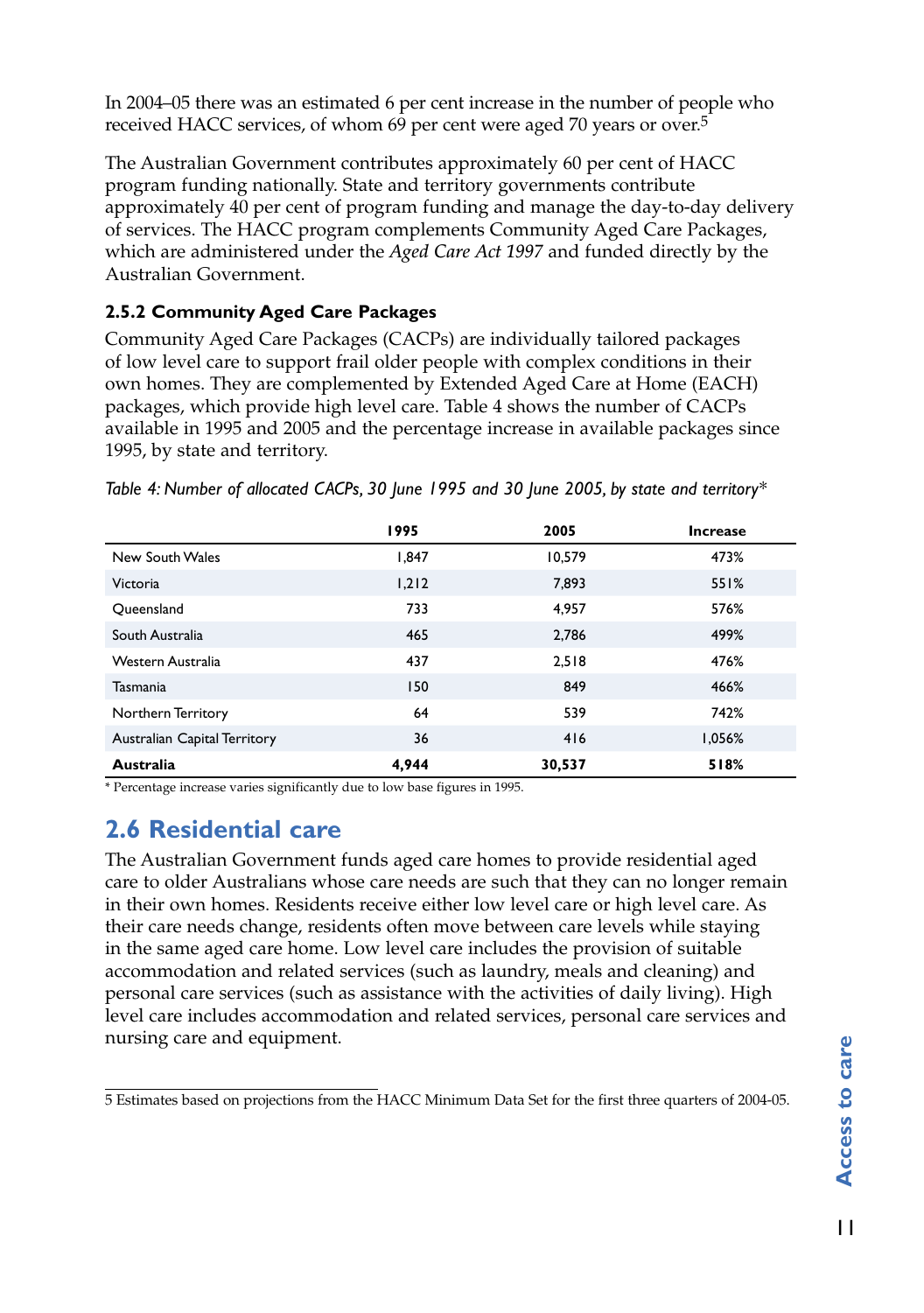At 30 June 2005, 2,930 aged care homes were receiving Australian Government funding. Occupancy of places, including permanent and respite care, was 95.3 per cent in 2004–05, compared with 95.8 per cent in 2003–04. Table 5 shows the distribution of operational residential places, excluding flexible care places, by type of provider.

|            | <b>Religious</b> | Charitable | Community<br><b>Based</b> | <b>Private</b> | <b>State</b><br>Govt | Local<br>Govt | <b>Totals</b> |
|------------|------------------|------------|---------------------------|----------------|----------------------|---------------|---------------|
| <b>NSW</b> | 17.889           | 10.914     | 8.569                     | 16.136         | 782                  | 737           | 55,027        |
| Vic        | 7.011            | 2.458      | 6.504                     | 17.688         | 5.934                | 1.113         | 40,708        |
| Old        | 12.318           | 3.967      | 3,475                     | 6.705          | 1.493                | 215           | 28,173        |
| <b>SA</b>  | 4.383            | 4.016      | 1.986                     | 3,581          | 1.010                | 343           | 15,319        |
| <b>WA</b>  | 4.508            | 2,075      | 1.630                     | 4,581          | 80                   | 544           | 13,418        |
| Tas        | 1.641            | 931        | 1.071                     | 502            | 109                  | 16            | 4,270         |
| <b>NT</b>  | 239              | 75         | 66                        | 50             | 0                    | 0             | 430           |
| <b>ACT</b> | 366              | 745        | 105                       | 340            | 0                    | $\mathbf 0$   | 1,556         |
| Aust       | 48,355           | 25,181     | 23.406                    | 49,583         | 9.408                | 2,968         | 158,901       |

*Table 5: Operational residential places other than flexible care places, by provider type at 30 June 2005, by state and territory*

#### **2.6.1 Entry periods for residential care**

The Australian Government is committed to ensuring that older people can access residential and community care services when they need them. Table 6 shows the proportion of residents placed within a specified time period after assessment by an Aged Care Assessment Team (ACAT), by level of care. These figures are broadly similar to 2003–04. In emergency situations, residents may be placed before ACAT assessment.

*Table 6: Proportion of new entrants to permanent residential care entering within a specified period after ACAT assessment, by level of care at entry, 2004–05*

|               | 2 days<br>or less | 7 days<br>or less | month<br>or less | 3 months<br>or less | 6 months<br>or less |
|---------------|-------------------|-------------------|------------------|---------------------|---------------------|
| High care     | 11.2%             | 25.1%             | 54.5%            | 79.0%               | 90.5%               |
| Low care      | 4.6%              | 11.2%             | 31.2%            | 60.3%               | 80.0%               |
| All residents | 8.5%              | 19.4%             | 45.0%            | 71.4%               | 86.2%               |

As described in previous editions of the *Report on the Operation of the Aged Care Act 1997*, a report by the Australian Institute of Health and Welfare in May 2002 found that entry period is not valid as a proxy for waiting time or as a measure of the accessibility of residential aged care services. The report also confirmed that increased availability of community care and respite care has a significant effect in delaying entry into permanent care.<sup>6</sup>

<sup>6</sup> Australian Institute of Health and Welfare. *Entry period for Residential Aged Care.* Canberra, AIHW, 2002. (Aged Care Series, no. 7) The analysis showed that the supply of services in any particular region has a negligible effect on the entry period. The strongest determinants of entry period for residential aged care are whether or not the resident has used a community aged care package or residential respite prior to admission (these were associated with a longer entry period) and whether the resident was assessed by an ACAT while he or she was in hospital (this was associated with a shorter entry period).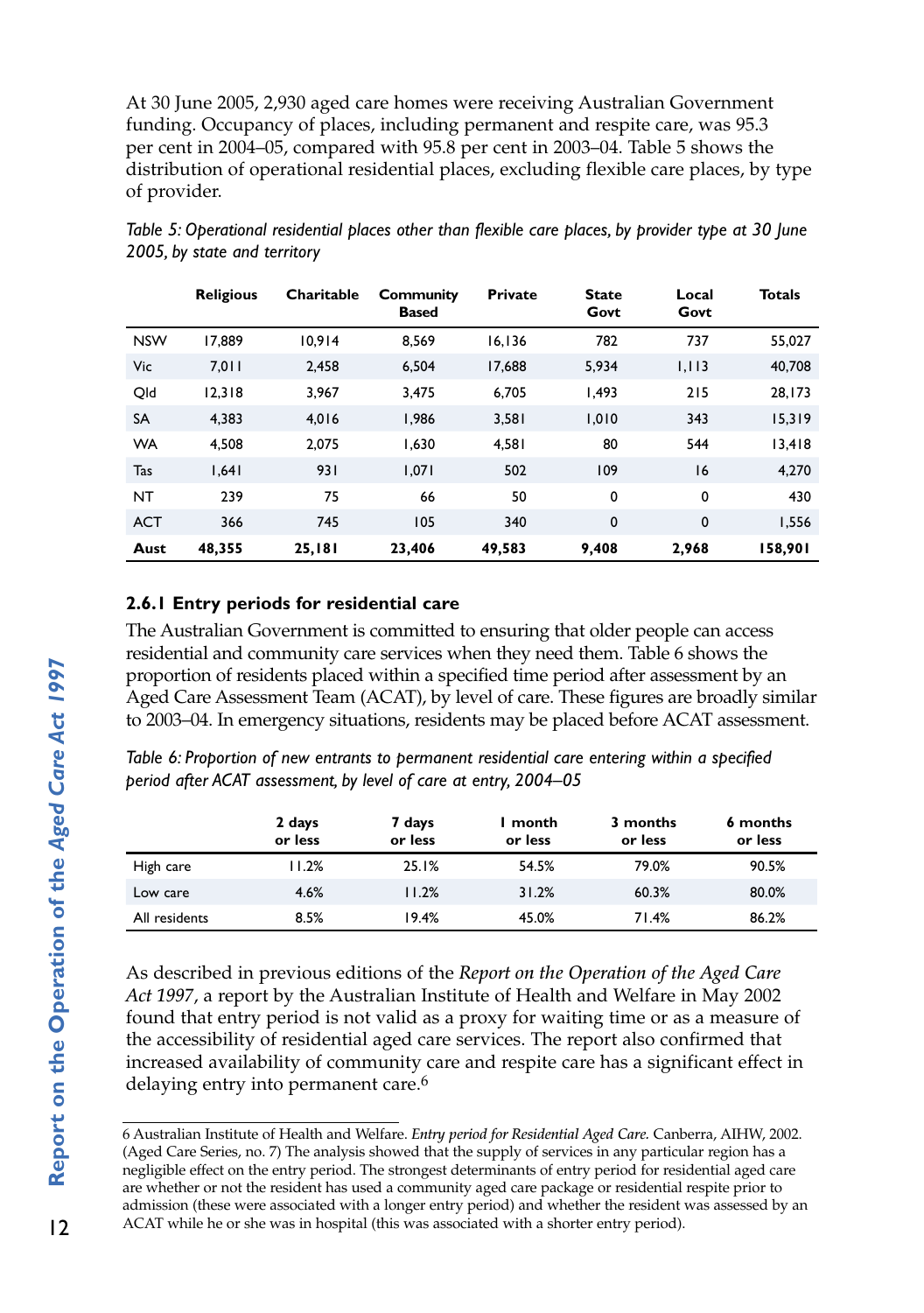ACAT approval for admission to residential care is valid for one year. This allows time for people who have been approved for care to visit different homes, consider their options, settle their affairs and make arrangements with the home of their choice before entering care.

#### **2.6.2 Utilisation**

Since the introduction of the *Aged Care Act 1997*, places allocated for low level care may be used for high level care to enable residents to age in place. Table 7 gives information on the utilisation of residential places for low level care and high level care.

|                              | Proportion of all operational<br>residential places utilised for<br>high care | Proportion of operational places<br>allocated as low care and utilised<br>for high care |
|------------------------------|-------------------------------------------------------------------------------|-----------------------------------------------------------------------------------------|
| New South Wales              | 64.1%                                                                         | 27.7%                                                                                   |
| Victoria                     | 58.8%                                                                         | 28.1%                                                                                   |
| Oueensland                   | 64.6%                                                                         | 38.8%                                                                                   |
| South Australia              | 68.5%                                                                         | 41.4%                                                                                   |
| Western Australia            | 58.9%                                                                         | 27.6%                                                                                   |
| Tasmania                     | 67.5%                                                                         | 40.1%                                                                                   |
| Northern Territory           | 70.5%                                                                         | 36.7%                                                                                   |
| Australian Capital Territory | 65.1%                                                                         | 41.9%                                                                                   |
| Australia                    | 62.9%                                                                         | 31.7%                                                                                   |

*Table 7: Utilisation of operational residential aged care places by state and territory, 30 June 2005*

#### **2.6.3 Extra Service**

The Act provides that aged care homes may be approved to offer residents Extra Service, which involves a 'significantly higher' than average standard of accommodation, services and food. Approval may be for the whole of a residential home or for a distinct part. Extra Service does not affect the care provided to residents, as all residential aged care providers are required to meet designated care standards for all residents. Homes approved for Extra Service may charge an additional Extra Service daily amount. They may also charge accommodation bonds for both high care and low care residents.

Extra Service increases diversity in the aged care sector, by allowing residents to choose whether to pay the additional amounts for these additional services. The delegate considering an application for Extra Service status must be satisfied that there will be significant benefits to current and future care recipients in the region if the application is approved—including increased diversity of choice and better access to continuity of care. However, approval of Extra Service status must not be granted if it would result in an unreasonable reduction of access for concessional residents or persons aged at least 70 years who would have difficulty affording an Extra Service amount.

The Extra Service Principles were amended from 1 July 2005 to remove the requirement for Extra Service status to be renewed every five years. This amendment was made to provide more certainty for providers, particularly in relation to their capital-raising requirements.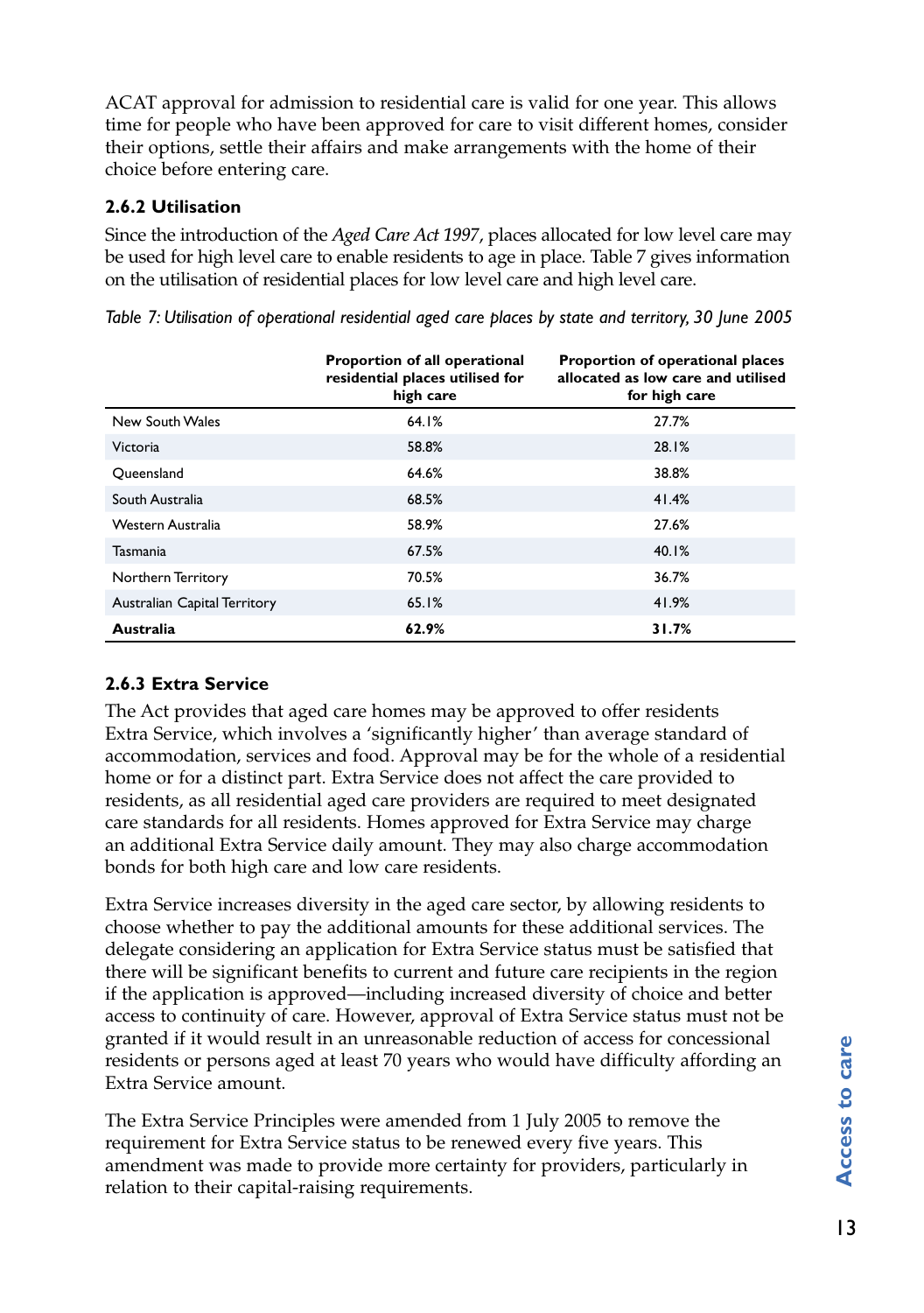As at 30 June 2005, there were 9,498 residential aged care places approved for Extra Service status, of which 6,449 were operational for Extra Service. The total number of places approved for Extra Service represented 5.3 per cent of all allocated residential mainstream places and comprised 7,419 high care places and 2,079 low care places. In 2004–05, new Extra Service approvals were granted for 1,697 places, comprising 1,099 high care and 598 low care.

## **2.7 Flexible care**

Flexible care addresses the needs of care recipients in ways other than the care provided through mainstream residential and community care. Four types of flexible care are now provided for under the *Aged Care Act 1997*—Extended Aged Care at Home (EACH) packages, Innovative Care, Multipurpose Service places and Transition Care. Following an announcement in the 2004–05 Budget, the *Aged Care Act 1997* has been amended to provide for the introduction of Transition Care from 1 July 2005 (see 2.7.5 below).

In addition, flexible models of care are provided under the National Aboriginal and Torres Strait Islander Aged Care Strategy, often in remote areas where no aged care services are otherwise available. Services delivered under the Strategy are outside the *Aged Care Act 1997*.

Figure 3 shows the total number of operational flexible care places funded under the Act at 30 June 2005.



*Figure 3: Operational MPS, EACH and Innovative Care places funded under the Aged Care Act 1997, 30 June 1996 to 30 June 2005*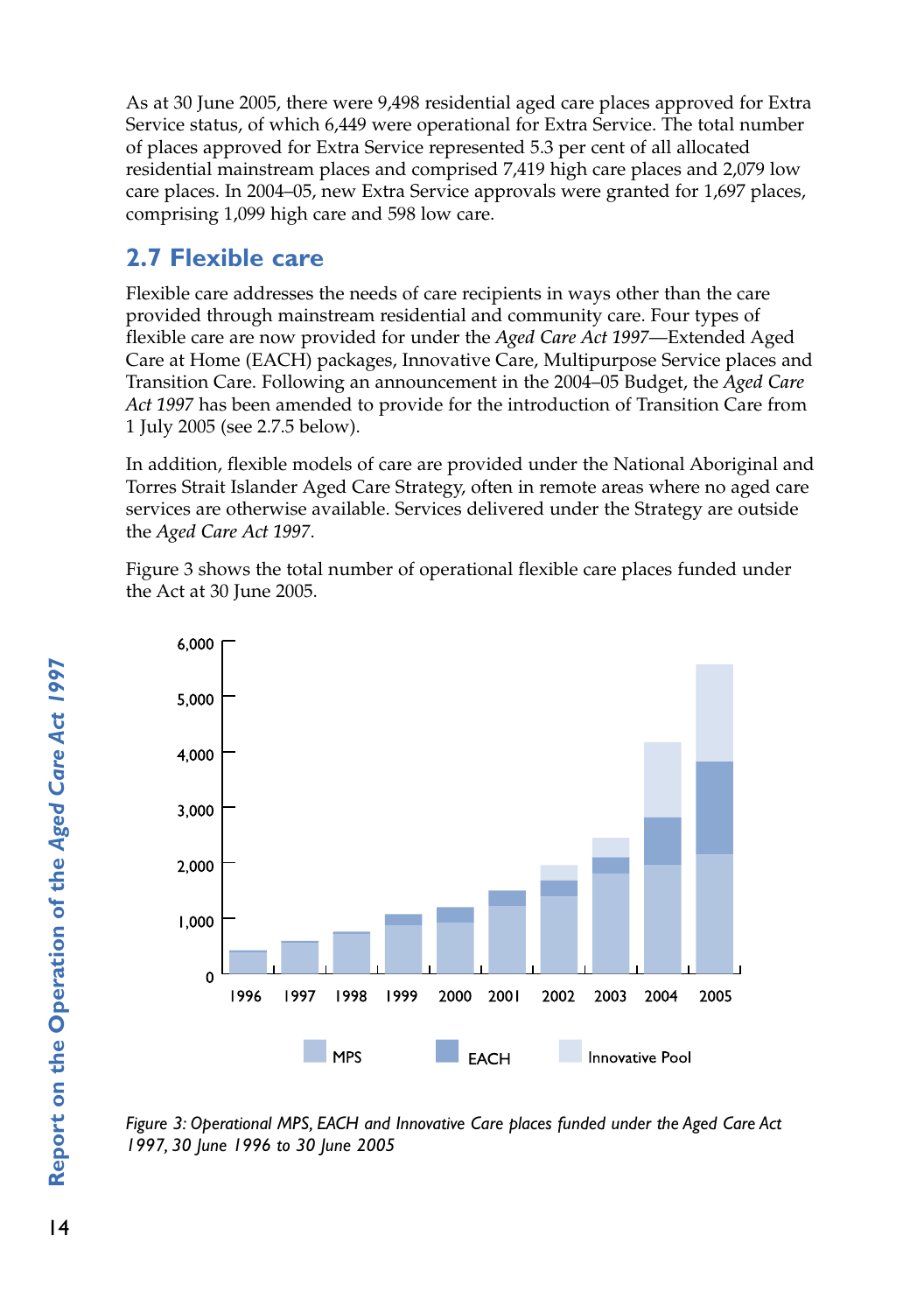#### **2.7.1 Extended Aged Care at Home**

The Extended Aged Care at Home (EACH) program provides high level aged care to people in their own homes, complementing Community Aged Care Packages, which provide low level care.

In 2004–05, 900 new EACH packages were allocated, bringing the total to 1,828 EACH packages allocated nationally at 30 June 2005. In the 2005 Round, the Australian Government will allocate a further 900 EACH packages and 667 EACH Dementia packages.

EACH Dementia packages were announced in the 2005 Federal Budget as part of the initiative *Helping Australians with dementia, and their carers—making dementia a National Health Priority*. Funding of \$225.1 million over four years has been provided to create 2,000 EACH Dementia packages.

EACH Dementia packages will provide coordinated packages of care to frail older people with dementia and complex high care needs associated with their dementia, who have expressed a preference to live at home and are able to do so.

|                              | <b>Operational packages</b> | <b>Allocated packages</b> |
|------------------------------|-----------------------------|---------------------------|
| New South Wales              | 564                         | 611                       |
| Victoria                     | 463                         | 478                       |
| Queensland                   | 195                         | 289                       |
| South Australia              | 155                         | 155                       |
| Western Australia            | 155                         | 155                       |
| Tasmania                     | 50                          | 50                        |
| Northern Territory           | 40                          | 40                        |
| Australian Capital Territory | 50                          | 50                        |
| Australia                    | 1,672                       | (*) 1,828                 |

*Table 8: Operational and allocated Extended Aged Care at Home packages at 30 June 2005, by state and territory* 

(\*) Although EACH packages usually become operational quickly, 900 of these places were allocated in January 2005 and not all were operational by 30 June 2005.

#### **2.7.2 Multipurpose Services**

Multipurpose Services (MPSs) are a joint initiative between the Australian Government and those states and territories that need such services. They deliver a mix of aged care, health and community services in rural and remote communities, many of which cannot sustain separate services. Some health, aged and community care services may not be viable in a small community if provided separately. By bringing the services together, economies of scale are achieved to support the services. Each MPS is financed by a flexible funding pool to which the state and the Australian Government contribute. This is reviewed every three years. The service can use the money to provide a mix of services, including aged care, best suited to the community's needs.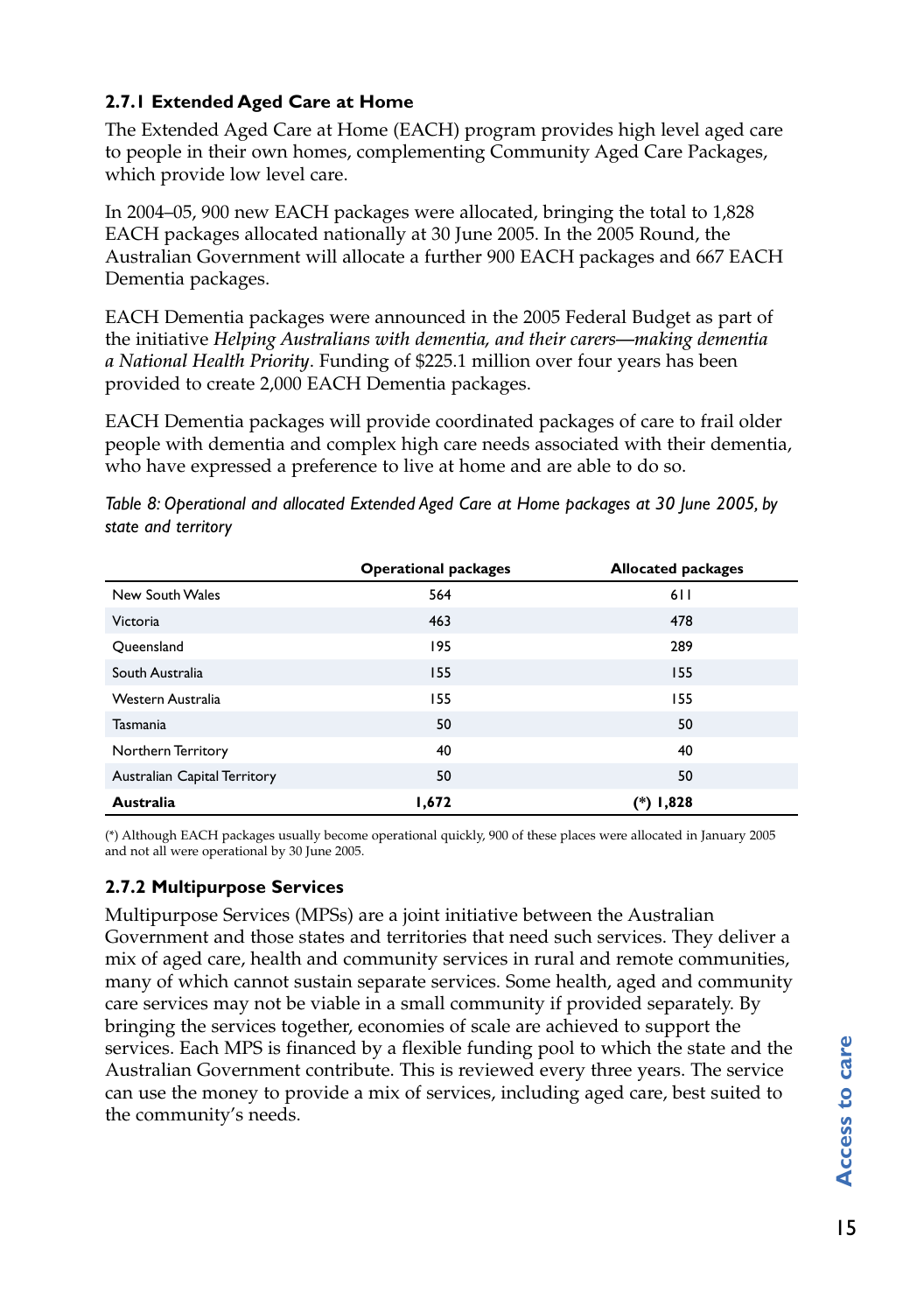At 30 June 2005, there were 92 operational MPSs, with a total of 2,148 flexible aged care places. Some of the MPSs serve more than one location.

|                   | <b>Number of Multipurpose</b><br><b>Services</b> | Operational aged care places |
|-------------------|--------------------------------------------------|------------------------------|
| New South Wales   | 33                                               | 615                          |
| Victoria          | 7                                                | 318                          |
| Queensland        | 15                                               | 313                          |
| South Australia   | 5                                                | 231                          |
| Western Australia | 29                                               | 586                          |
| Tasmania          | 3                                                | 85                           |
| Australia         | 92                                               | 2,148                        |

*Table 9: Multipurpose Services and operational places, 30 June 2005, by state*

#### **2.7.3 Innovative Care Services**

The Aged Care Innovative Pool provides the opportunity for the Australian Government, state and territory governments and approved providers to work together to improve the interface between aged care and other kinds of care, such as hospital care. The Innovative Pool provides flexible care subsidy for time-limited pilots and gives opportunities to test innovative models of aged care service for specific target groups.

Since 2001–02, the Innovative Pool has focussed on:

- Innovative Care Rehabilitation Services (ICRS) pilots combining rehabilitation services with aged care support to test ways to meet the needs of older Australians who have completed a hospital stay but are not yet ready to return home. Some of the twelve ICRS pilots are being phased into the new Transition Care program (see 2.7.5 below);
- Intermittent Care Service pilots that address the interface between hospital care and aged care by providing short term interventions for older people who require additional support to remain in, or return to, their own homes when they experience a change in circumstance or care needs, rather than returning to hospital or entering residential care;
- Disability pilots that address the needs of (a) people with disabilities who are ageing and at risk of entry to residential aged care because their increasing care needs cannot be met through disability support services alone and (b) younger people with disabilities who are inappropriately accommodated in aged care homes and need support to make the transition to disability supported accommodation;
- Dementia pilots providing services in alternative settings for people with dementia and challenging behaviour; and
- High Needs pilots for areas where the provision of aged care services presents a particular challenge, such as in rural and remote settings.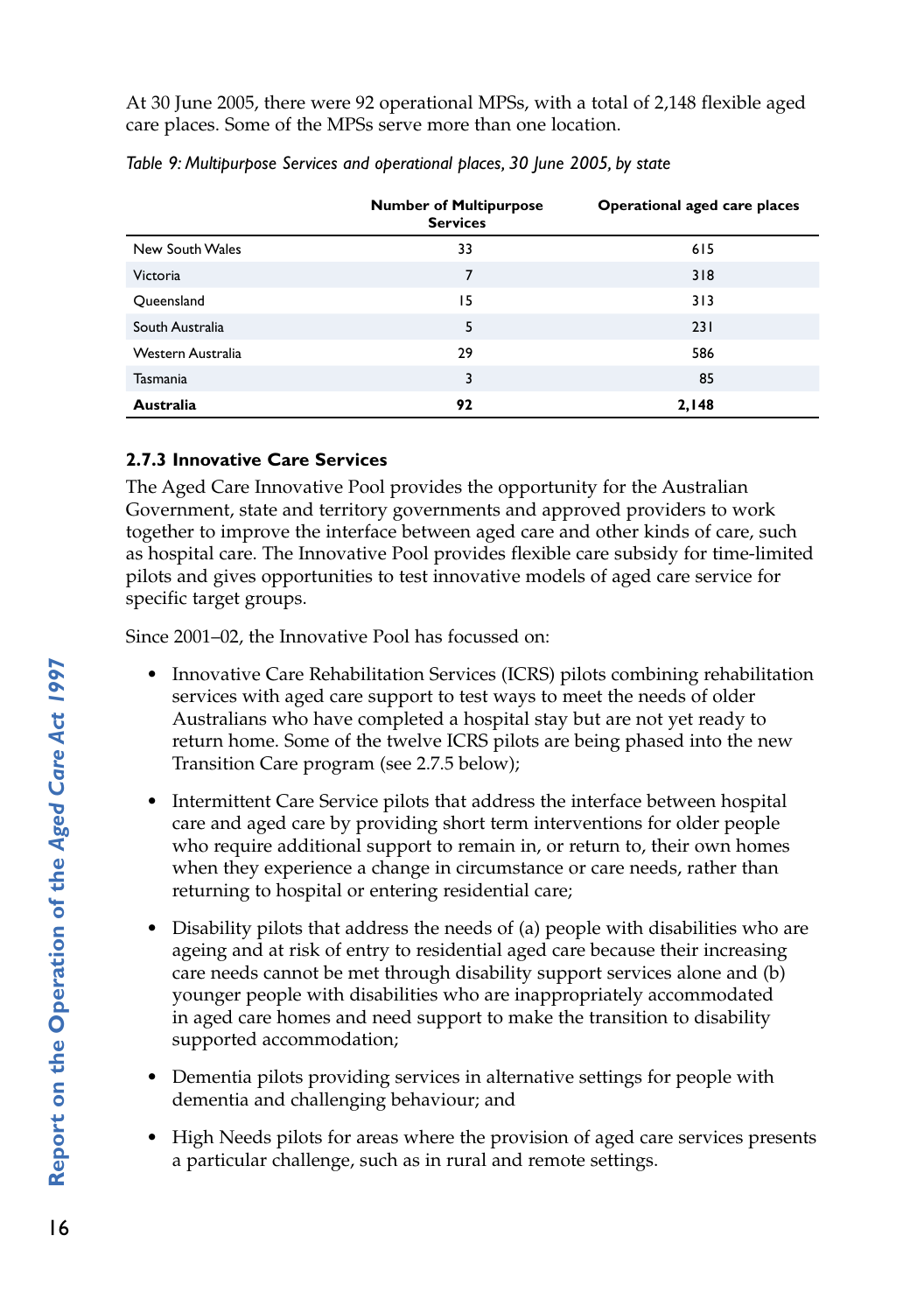Pilots that include services that are the responsibility of state or territory governments are jointly funded with those governments.

Table 10 shows the flexible care places currently allocated through the Aged Care Innovative Pool and the number of projects of each type.

|                                                          | New projects in<br>2004-05 | <b>Total projects</b><br>approved at<br>30 June 2005 | Total places approved<br>at 30 June 2005 |
|----------------------------------------------------------|----------------------------|------------------------------------------------------|------------------------------------------|
| <b>Innovative Care</b><br>Rehabilitation Services pilots | 0                          | 12                                                   | 383                                      |
| Intermittent Care pilots                                 | 0                          | 6                                                    | 396                                      |
| Disability pilots                                        |                            | $\mathsf{H}$                                         | 246                                      |
| Dementia pilots                                          | 0                          | п                                                    | 234                                      |
| High Needs pilots                                        | $\overline{4}$             | 6                                                    | 169                                      |
| <b>Totals</b>                                            | 5                          | 46                                                   | 1,428                                    |

*Table 10: The Aged Care Innovative Pool* 

#### **2.7.4 The Retirement Villages Care Pilot**

The Retirement Villages Care Pilot was announced in the 2002–03 Budget. Its focus is on residents of retirement villages who require additional aged care services to assist in their choice to stay at home for as long as possible. Ten projects were selected for pilot participation and the approved providers have been allocated a total of 321 flexible care places comprising a mix of high and low care equivalent places. The pilot projects commenced operation from October 2003 and will continue until June 2006. All projects are participating in a national evaluation.

#### **2.7.5 Transition Care**

The 2004–05 Budget announced a national Transition Care Program to be developed as a jointly funded program with states and territories.

Transition care provides short term support and active management for older people at the interface of the acute/sub-acute and residential aged care sectors. It is goal oriented and time-limited and targets older people who, at the conclusion of a hospital stay, require more time and support in a non-hospital environment. It allows them time to complete their restorative process, optimise their functional capacity and finalise their longer term care arrangements.

The new transition care places can be delivered in either a residential or community setting. A total of 2,000 transition care places will be allocated by 2007, of which 599 were allocated in 2004–05.

## **2.8 Respite care and carer support**

Respite care is residential or community care to assist frail older people and others with care needs to continue living in the community. It also gives carers a break from their usual care arrangements. The Australian Government gives respite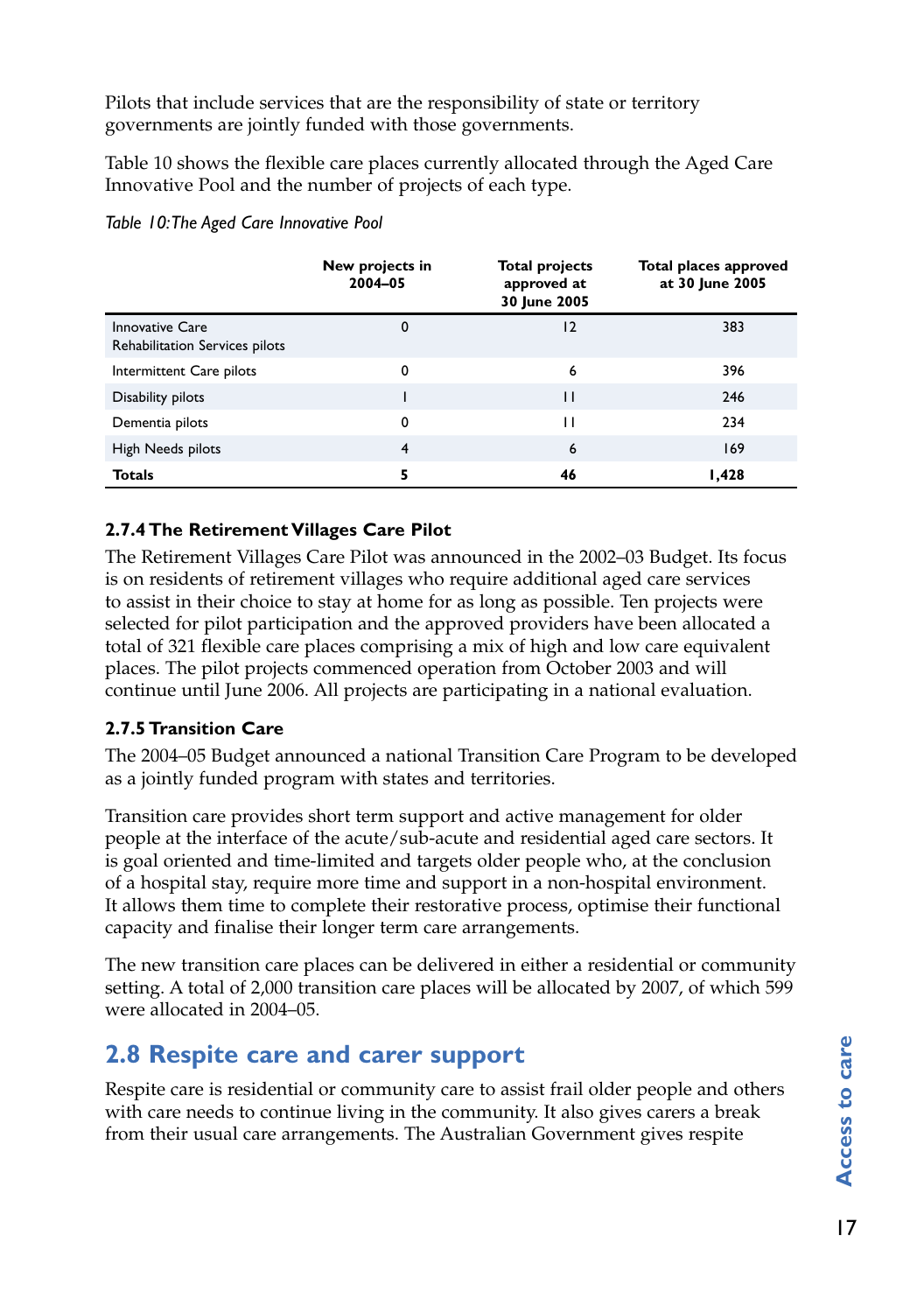support through the residential care program under the *Aged Care Act 1997*, through the National Respite for Carers Program, and through the Home and Community Care program.

#### **2.8.1 Streamlining of services**

As part of the reform process outlined in *A New Strategy for Community Care—The Way Forward* released in August 2004, and acting in partnership with the providers of community care, in March 2005 the Australian Government offered community care providers the opportunity to outline new, innovative and responsive models of service in the provision of aged, community care and carer information and respite services

This has been achieved through an open competitive process for services funded under the National Respite for Carers Program and the Commonwealth Carelink Program, giving providers the opportunity to propose collaborative models and demonstrate how they can address regional requirements for integration in these service areas.

There are now 54 co-located Commonwealth Carer Respite and Commonwealth Carelink Centres across Australia, simplifying access to information and carer support for the community, and two Centres for isolated Aboriginal communities in the Northern Territory.

*The Way Forward* will benefit consumers through a more integrated community care system resulting in easier access to services, a consistent approach to determining eligibility, more comprehensive and timely assessment of care needs and quality of care delivered to agreed standards.

#### **2.8.2 Residential respite**

Residential respite gives short term care in aged care homes. It may be used on a planned or emergency basis to help with carer stress, illness, holidays or the unavailability of the carer for any reason. People may also seek respite care for themselves. Some people approved for permanent residential care can delay entry to permanent care by using respite services.

Admissions to residential respite have increased from 47,800 in 2003–04 to over 49,700 in 2004–05. The number of resident days used increased from an estimated 1,001,000 in 2003–04 to an estimated 1,039,616 in 2004–05—an increase of 3.9 per cent.

*Table 11: Estimated respite care resident days by level of care 2004–05, by state and territory*

|                              | High care | Low care | Total     |
|------------------------------|-----------|----------|-----------|
| New South Wales              | 207.468   | 245.799  | 453.267   |
| Victoria                     | 61,543    | 167.814  | 229,357   |
| Oueensland                   | 56,788    | 82,778   | 139.566   |
| South Australia              | 44.131    | 58,409   | 102,540   |
| Western Australia            | 15.324    | 48,445   | 63.769    |
| Tasmania                     | 12,419    | 15,592   | 28.011    |
| Northern Territory           | 4.496     | 2.379    | 6.875     |
| Australian Capital Territory | 7.370     | 8.861    | 16.231    |
| Australia                    | 409,539   | 630,077  | 1,039,616 |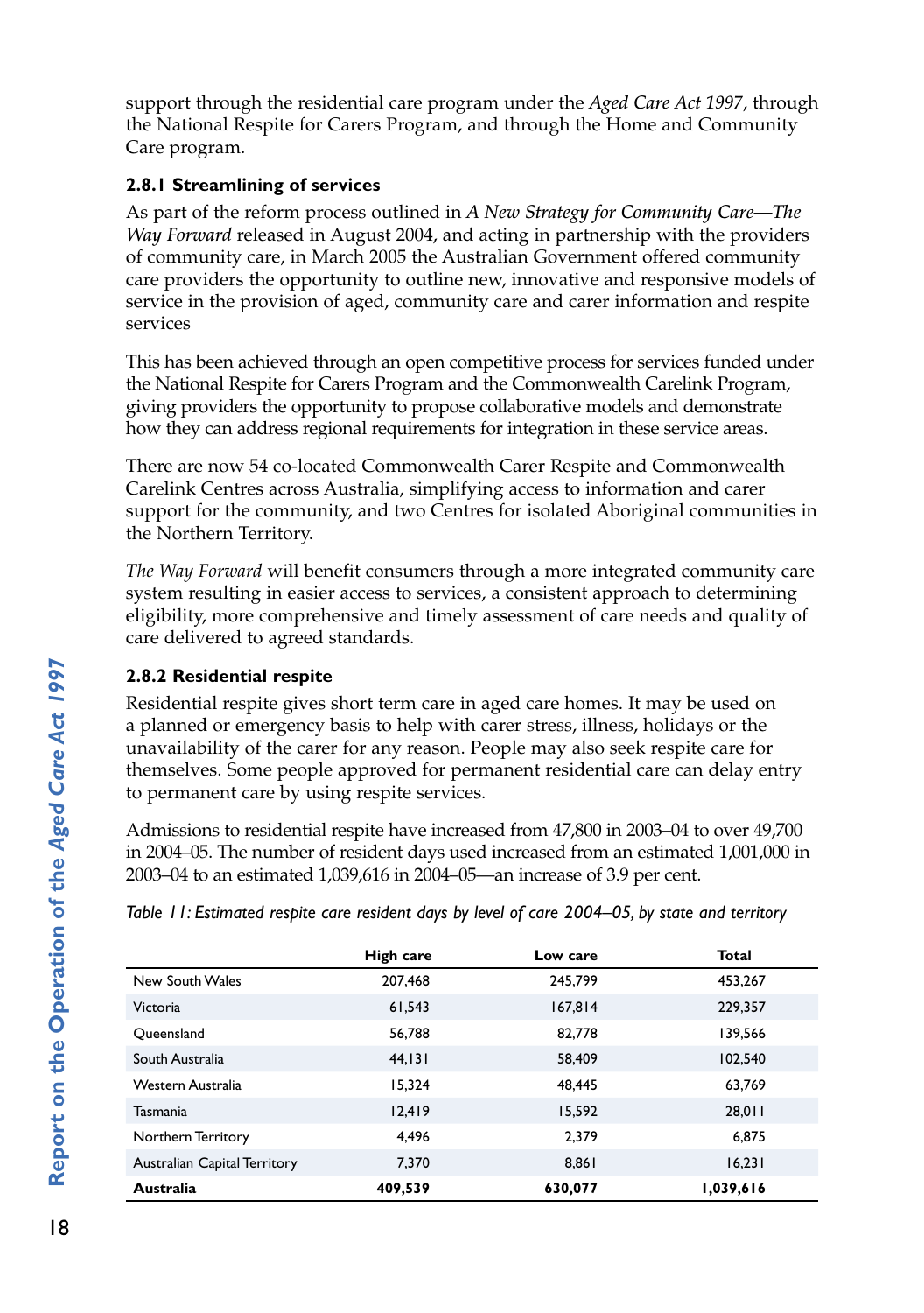#### **2.8.3 National Respite for Carers Program**

The National Respite for Carers Program (NRCP) continued to provide support for carers of frail older Australians and people with disabilities. Funding has increased more than fivefold since the program commenced in 1996 to \$105 million in 2004–05.

Commonwealth Carer Respite Centres coordinate respite services, help carers access them, and arrange individual respite when needed. About 56,000 carers received approximately 126,000 occasions of service from Commonwealth Carer Respite Centres in 2004–05, compared with about 47,800 carers receiving approximately 110,100 occasions of service in 2003–04, an increase of 14.4 per cent. The total number of carers assisted by respite services increased by approximately 18 per cent from an estimated 28,000 in 2003–04 to more than 33,000 in 2004–05. These increases reflect the substantial growth in Australian Government funding to support carers.

Commonwealth Carer Resource Centres focus on information provision, training, resource development, enhancing volunteer support, and promoting recognition of carers' needs. The total number of carers assisted by them in 2004–05 is estimated at about 31,000. About 4,000 carers received counselling services in 2004–05 under the National Carer Counselling Program, delivered through Commonwealth Carer Resource Centres.

## **2.9 Independent assessment**

Under the Aged Care Assessment Program, the Australian Government provides grants to state and territory governments to operate 119 Aged Care Assessment Teams (ACATs).

ACATs comprehensively assess the needs of frail older people using a multidisciplinary and multi-dimensional approach. They assess the medical, physical, psychological, social and restorative care needs of older people and provide information and assistance to help people to access care services. ACATs assess the eligibility of people for residential aged care and for community care, and flexible care under the Act.

People qualified in one or more core assessment professions may be delegated under the Act to undertake assessments. They include geriatricians, general practitioners or other medical specialists, nurses, social workers, occupational therapists, physiotherapists, or psychologists. This ensures that ACAT members have the skills and experience to assess people for aged care services.

In 2003–04, ACATs undertook 190,203 assessments, compared with 197,058 in 2002–03.7 Only 56 assessments were the subject of an appeal—less than 0.03 per cent of the total number.

There are 119 ACATs Australia-wide. A list of ACATs is shown in Appendix D.

<sup>7</sup> From 1 July 2003, a revised data set and new data collection procedures were introduced progressively by ACATs. These procedures included improved validation of data and the recording in a central location of more detailed information about individual assessments. For 2003–04 onwards, the figure used to report the annual number of assessments will be 'the number of completed assessment for which there are validated records'. In other words, the combined effect of the changes is that some records included in the 2002–03 data would either (a) not pass new validation rules, or (b) be 'incomplete' assessments, in that there had been initial contact with clients but the assessments had not been completed. (The revised data collection arrangements allow for both completed and incomplete assessments to be counted). It is not possible to quantify these effects, but they are likely to persist to some degree until the end of 2005, because data will be reported under two regimes until the new procedures are fully implemented by all ACATs.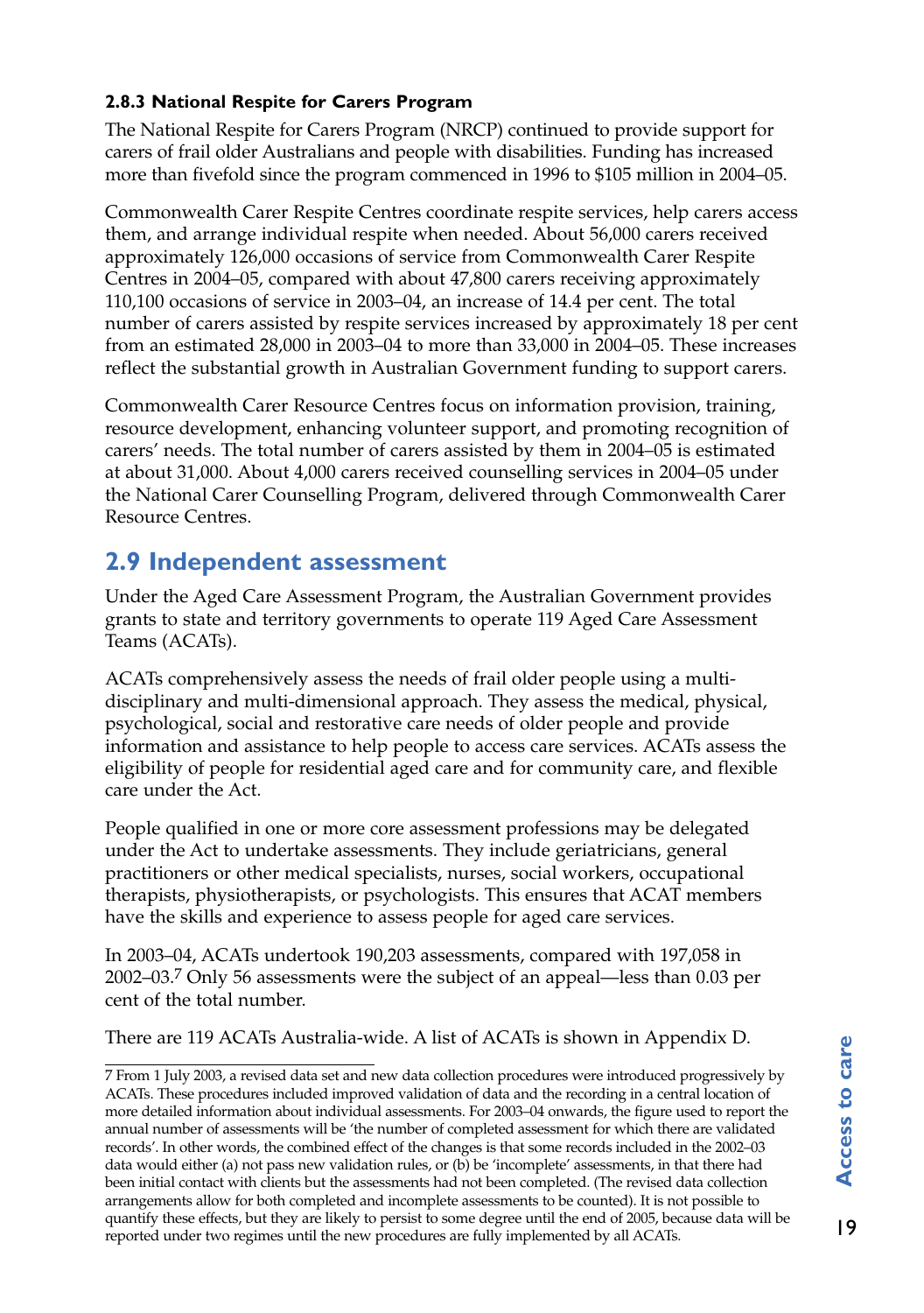On the recommendation of the Review of Pricing Arrangements in Residential Aged Care, the *Aged Care Act 1997* was amended in June 2004 to remove from 1 July 2004 the requirement that a resident be assessed by an Aged Care Assessment Team before moving from low level care to high level care in the same facility.

## **2.10 Support for people with special needs**

The *Aged Care Act 1997* aims to provide aged care services in a way that best meets the identified needs of the community. It facilitates access to care irrespective of gender, race, culture, language, economic circumstance or geographic location. In accordance with these aims, the Secretary may decide, under Section 12-5 of the Act, that a number of aged care places will be made available to focus on the care of particular groups of people. People with special needs are identified under the Act as people from Aboriginal and Torres Strait Islander communities, people from non-English speaking (culturally and linguistically diverse) backgrounds, people who live in rural or remote areas, people who are financially or socially disadvantaged, and veterans, including spouses, widows and widowers of veterans.

In the 2004 Aged Care Approvals Round, 2,053 residential aged care places, 1,157 Community Aged Care Packages and 258 Extended Aged Care at Home packages were allocated to aged care providers seeking to provide services to people with special needs. In addition, people from special needs groups have access to places allocated to serve the needs of the general population.

#### **2.10.1 Aboriginal and Torres Strait Islander people**

Conditions associated with ageing generally affect Aboriginal and Torres Strait Islander people substantially earlier than other Australians. Therefore planning for aged care services is based on the Aboriginal and Torres Strait Islander population aged 50 years or older, compared with 70 years or older for other Australians.

Under the *Aged Care Act 1997*, 30 Aboriginal and Torres Strait Islander aged care services are funded, which provide approximately 700 places. Most of these places are available in Aboriginal and Torres Strait Islander-specific aged care services, but some are available in aged care services catering to the broader community. In addition, at 30 June 2005 there were around 600 funded aged care places, delivered by 30 Aboriginal and Torres Strait Islander flexible aged care services provided through the National Aboriginal and Torres Strait Islander Aged Care Strategy.

As announced in the 2004–05 Budget, the Australian Government has extended the availability of viability supplement to eligible Aboriginal and Torres Strait Islander Flexible Services at a cost of \$10.3 million over four years.

#### **2.10.2 People from culturally and linguistically diverse backgrounds**

The Partners in Culturally Appropriate Care initiative is a program developed in 1997 to support aged care service providers in the provision of culturally appropriate care to people from non-English speaking (culturally and linguistically diverse) backgrounds. In 2004–05, \$1.2 million was provided under the PICAC initiative.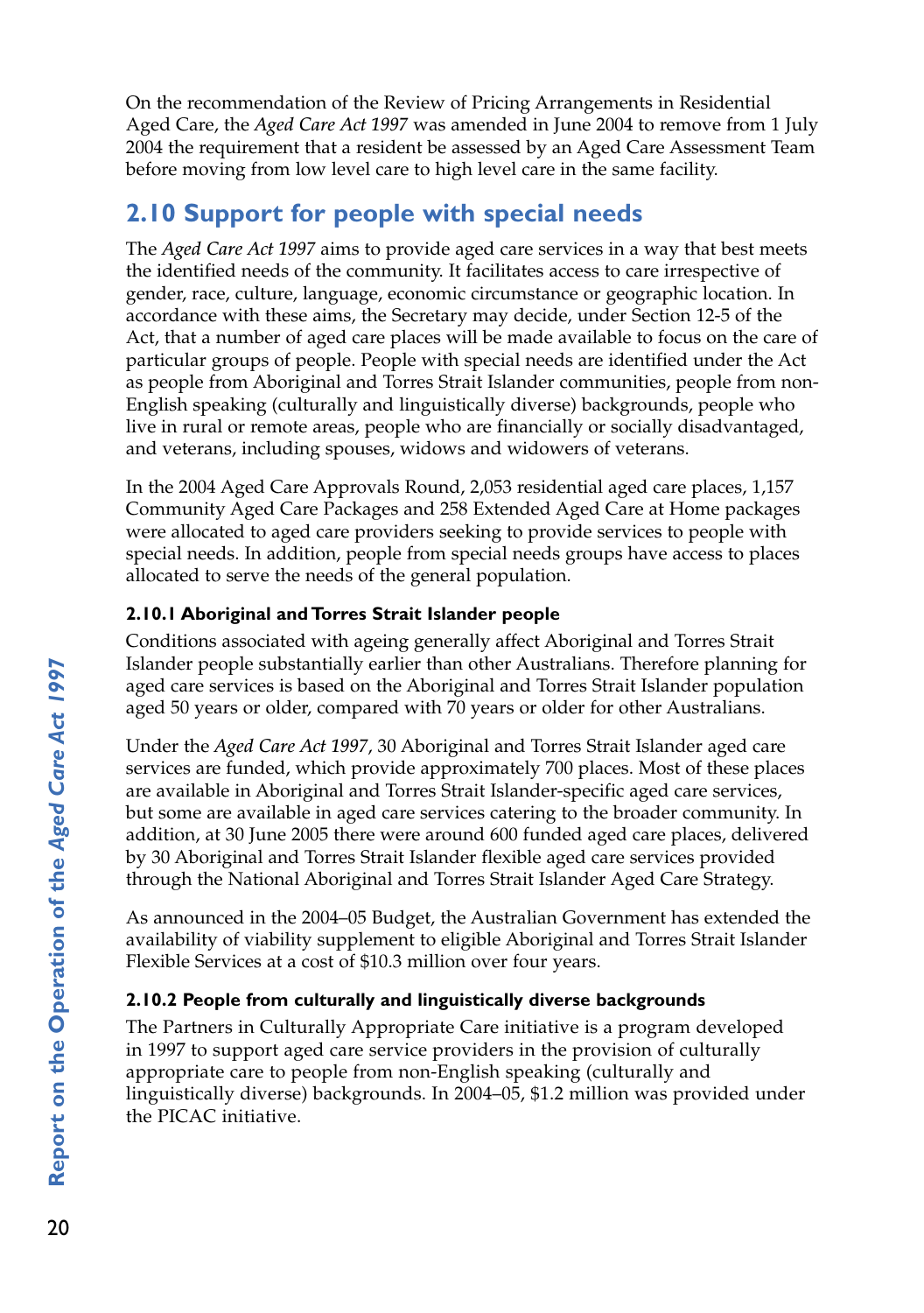In the 2004–05 Budget, the Australian Government provided \$11.6 million over four years to establish a new Community Partners Program (CPP) to assist older people from established culturally and linguistically diverse communities to access aged care services. The CPP commenced on 1 January 2005 with six months transitional funding to organisations affected by the cessation of the Department's Ethnic Aged Services Grants Program and the Department of Immigration, Multicultural and Indigenous Affairs (DIMIA) Community Settlement Services Scheme. A total of \$2.375 million has been made available for the 2005–06 CPP funding round and 40 projects have been approved.

#### **2.10.3 Veterans**

Veterans, including spouses, widows and widowers of veterans, as a group are ageing faster than the overall population, so that the number in need of aged care will continue to increase until around 2007 before declining. Veterans are designated as 'people with special needs' under the *Aged Care Act 1997*. 8

#### **2.10.4 People who live in rural or remote areas**

The aged care planning system ensures that aged care places are provided in rural and remote areas in proportion to the number of older people who live there.

The Multipurpose Service (MPS) program supports improvement in the integration and provision of health and aged care services for small rural and remote communities. The flexibility inherent in the program can be used to respond to the specific needs of each community and to allow change, as the community's needs change. Nationally, the number of MPSs increased from 88 in June 2004 to 92 in June 2005. Some MPSs provide services at more than one location. (For more information on MPSs see 2.7.2 above.)

#### **2.10.5 People who are financially or socially disadvantaged**

Frail older people who are financially or socially vulnerable are protected from disadvantage in accessing aged care services. There are special arrangements for concessional residents in residential care and hardship provisions for care recipients in residential and community care. Support is also provided for people in insecure housing arrangements.

#### *Concessional residents*

The concessional resident arrangements established under the *Aged Care Act 1997* mean that older people have access to care, irrespective of their capacity to make accommodation payments. Concessional residents do not pay accommodation bonds or charges. The Australian Government gives additional supplements to aged care providers on behalf of concessional residents. In the 2004–05 Budget, the Australian Government increased the maximum daily concessional resident supplement from \$13.49 to \$16.25 a day, indexed annually, and proportionately increased other rates of this supplement. The increased supplements are equivalent to similar increases in the daily accommodation charge that residents able to do so may be asked to contribute.

<sup>8</sup> *Allocation Principles 1997*, section 4.4B, made under section 11-3 of the *Aged Care Act 1997*.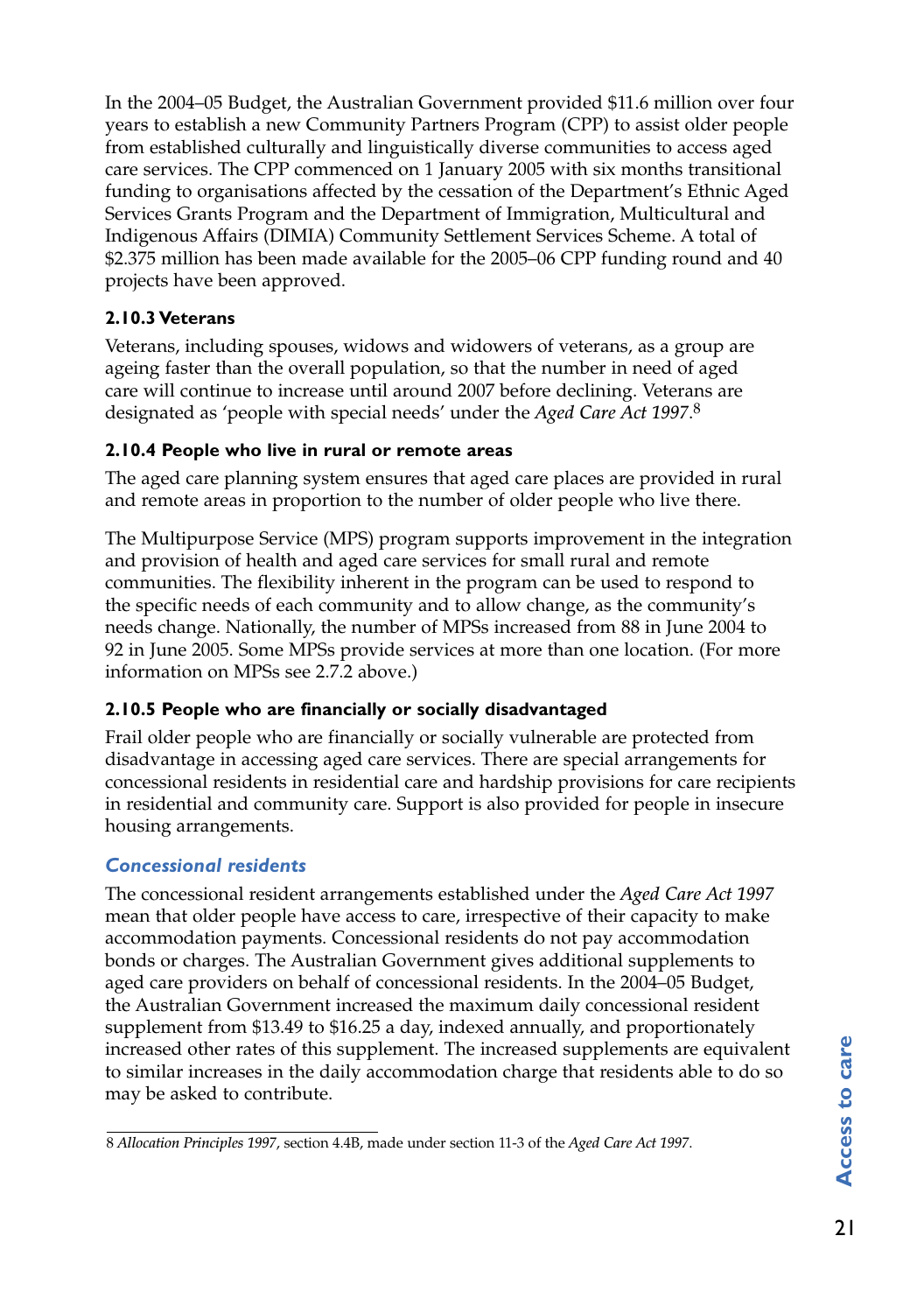Concessional residents are those who:

- receive an income support payment; and
- have not owned a home for the last two or more years (or whose home is occupied by a 'protected' person, for example, the care recipient's spouse or long term carer); and
- have assets of less than 2.5 times the annual single basic age pension.

Aged care homes also receive an additional supplement for assisted residents but at a lower rate than for concessional residents. The criteria for determining assisted resident status are the same as for concessional resident status except that an assisted resident has assets of between 2.5 and 4.0 times the annual single basic age pension amount.

For each aged care planning region, there is a minimum target ratio for concessional residents, based on regional socio-economic indices. The lowest regional target ratio is 16 per cent and the highest is 40 per cent. In 2004–05, the targets were exceeded in every region. The concessional resident ratio includes concessional and assisted residents, and certain residents approved under the hardship provisions.

The concessional resident supplement is paid at two levels. An aged care home receives a higher rate of supplement for eligible concessional residents if more than 40 per cent of its residents are concessional or assisted residents. The lower rate is paid for eligible concessional residents of homes where 40 per cent or fewer of their residents are assisted or concessional residents.

The supplement paid for eligible assisted residents is not affected by changes to the proportion of concessional and assisted residents.

#### *Hardship provisions*

Financial hardship assistance provisions under the *Aged Care Act 1997* cater for the minority of residents who have difficulty paying care fees and accommodation payments. Applicants for financial hardship assistance may seek assistance with their daily care fees, the income tested fee, accommodation charge, or accommodation bond. Where assistance is granted, the Australian Government pays an additional supplement so that the aged care provider is not disadvantaged. During 2004–05, the Department processed 648 applications for financial hardship assistance. Of these, 53 per cent were approved and 15 per cent were ineligible. Following advice from the Department, the remaining 32 per cent of applications were withdrawn when, for example, the Department was able to recommend more appropriate ways to obtain needed support.

Approvals of financial hardship assistance are reviewed on a case-by-case basis or when a resident's financial circumstances change.

There are some classes of care recipients who are automatically eligible for a hardship supplement. These are described in the Residential Care Subsidy Principles.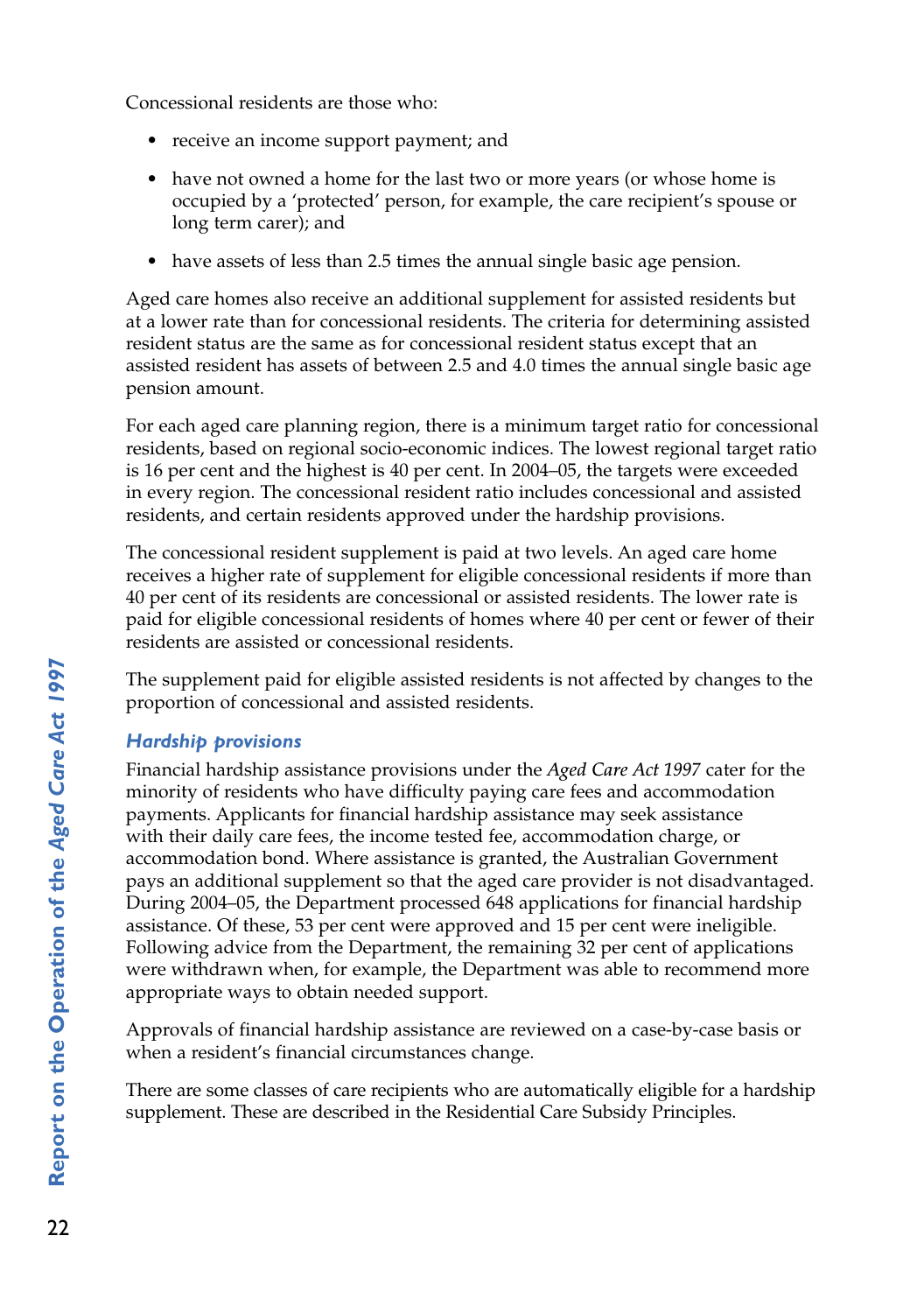### *Assistance with Care and Housing for the Aged*

The Assistance with Care and Housing for the Aged (ACHA) program supports frail, low income, older people who are renting, in insecure housing arrangements, or who are homeless. The program helps them to remain in the community by facilitating access to housing that is linked to community care. Because their housing arrangements are insecure, some frail older people whose care needs could be met by a Community Aged Care Package (CACP) are at risk of premature admission to residential care. Through the ACHA program, the Australian Government contributes recurrent funds to organisations that provide support through paid workers and volunteers, linking people to mainstream housing and care services. The ACHA program operates outside the *Aged Care Act 1997*.

In 2004–05, \$2.7 million was paid to 43 providers to assist older people to access permanent housing and other community support. In each Aged Care Approvals Round, CACPs are allocated to providers able to target and care for people in designated rental accommodation or insecure housing arrangements that need low level care.

## **2.11 Information**

Good information and support services are important to achieving timely and appropriate access to care.

#### **2.11.1 Information line**

Since 1997, the Department has provided an Aged Care Information Line (free call 1800 500 853) open to the public. There were 75,458 calls to the information line in 2004–05, compared with 70,286 calls in 2003–04.

| Table 12: Calls to the information line by main category of caller and main reason for call, 2004-05 |  |  |  |
|------------------------------------------------------------------------------------------------------|--|--|--|
|------------------------------------------------------------------------------------------------------|--|--|--|

| <b>Caller Type</b>              | <b>Number of calls</b> | Percentage of all calls |
|---------------------------------|------------------------|-------------------------|
| Main category of caller:        |                        |                         |
| Carer/friend/family member      | 41,146                 | 54.5%                   |
| Self/general public             | 11,281                 | 15.0%                   |
| Providers of residential care   | 10,607                 | 14.1%                   |
| Health service/support service  | 2.716                  | 3.6%                    |
| Main issue/reason for call:     |                        |                         |
| Income tested/means tested fees | 20,293                 | 16.0%                   |
| Accommodation bonds and charges | 19,828                 | 15.6%                   |
| Daily care fees                 | 16.934                 | 13.4%                   |
| Health and Ageing publications  | 11.799                 | 9.3%                    |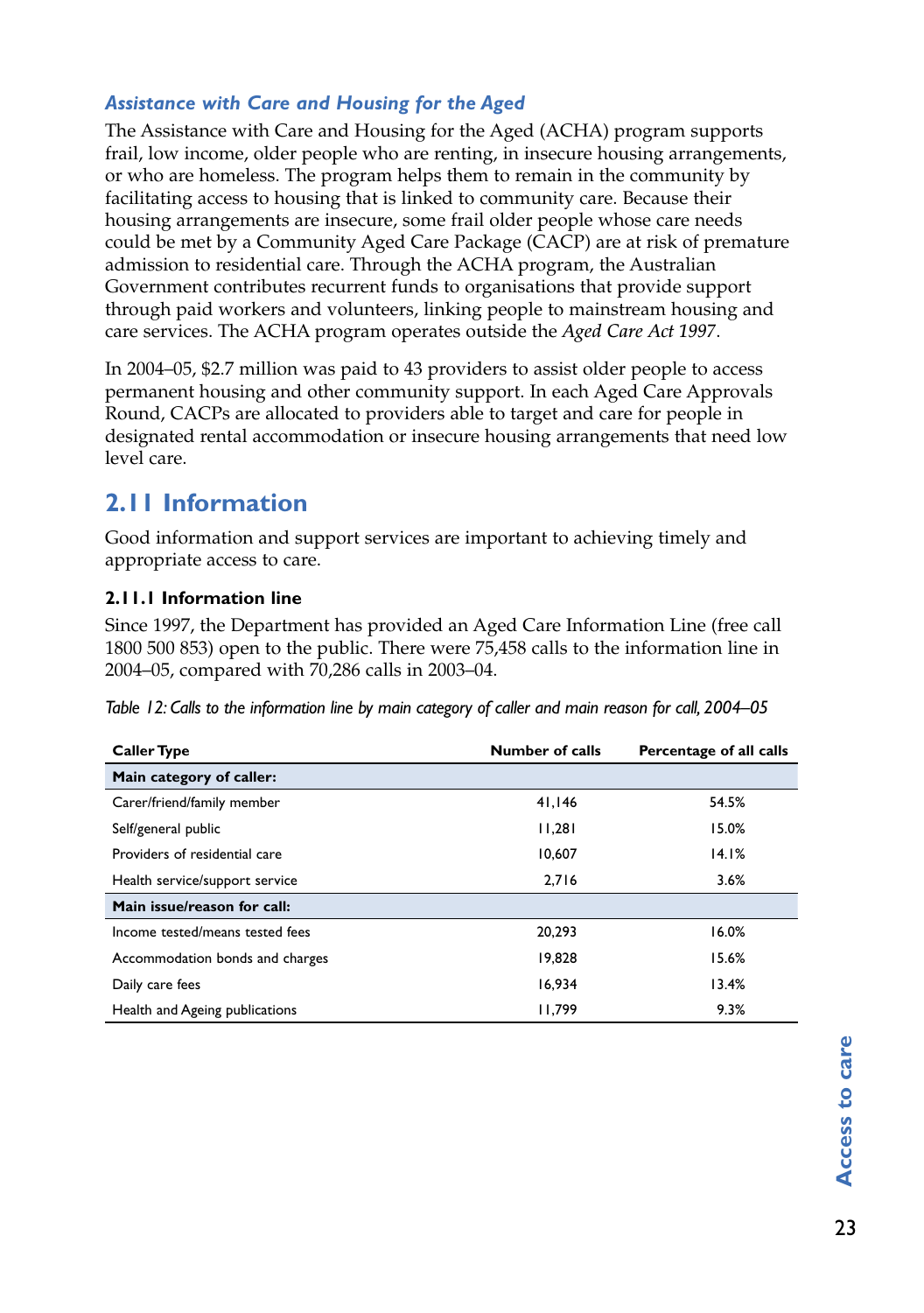### **2.11.2 Fact sheets, brochures, newsletters and updates**

The Department disseminates a wide range of information products on ageing and aged care to consumers, care providers, health professionals and the general community. This information includes:

- brochures—covering care choices, fees and charges, the assessment process, community and residential care, the Aged Care Complaints Resolution Scheme, and help for people with dementia;
- information sheets—covering care options, quality of care, special needs groups, fees and charges for residential care, and GST information;
- manuals and publications—including the *Residential Care Manual*, *Documentation and Accountability Manual*, *The Guide: Implementing Occupational Health and Safety in Residential Aged Care*, *5 Steps to Residential Aged Care*, and the *Australian Government Directory of Services for Older People*;
- newsletters—including *Payment E\$\$ential\$*, which gives aged care homes and approved providers recent news from the Department, including updates on payment-related matters; and
- Aged and Community Care Service Development and Evaluation Reports, of which 43 have been published since 1991.

Currently, 15 brochures and various fact sheets and booklets are published in English. One booklet and two fact sheets are translated into 13 languages.<sup>9</sup> In 2004–05, the Department distributed 7.3 million aged care information documents. Providers are advised through email or mailfax of amendments to policy and procedures that occur throughout the year. In 2004–05, 76 e-mail or mailfax information circulars were sent to service providers and major stakeholders.

### **2.11.3 Internet**

The Department's Ageing and Aged Care website offers information about Australian Government aged care services. The site includes updates and amendments to documents that are routinely distributed to all providers, as well as major reports and other publications.

The Seniors Portal (www.seniors.gov.au) is the Australian Government's principal site for people over 50, bringing together information from over 290 government and non-government sources. The site now includes a series of innovative features, including the Living History section which allows Australian seniors to share stories of their encounters with events that have shaped the nation. Since its relaunch in March 2004, visits to the site have increased nearly 200 per cent over the previous version. Over 30,000 people visit the site each month, and this figure is expected to rise over time as awareness of the site increases.

The 2004–05 Budget package included provision for a website to assist consumers in understanding and making aged care choices. Early in 2005, the Department released the online Commonwealth Carelink Services directory (www. commcarelink.health.gov.au) which contains information about aged care homes

<sup>9</sup> The languages are Arabic, Chinese, Croatian, Dutch, German, Greek, Hungarian, Italian, Maltese, Polish, Serbian, Spanish and Vietnamese.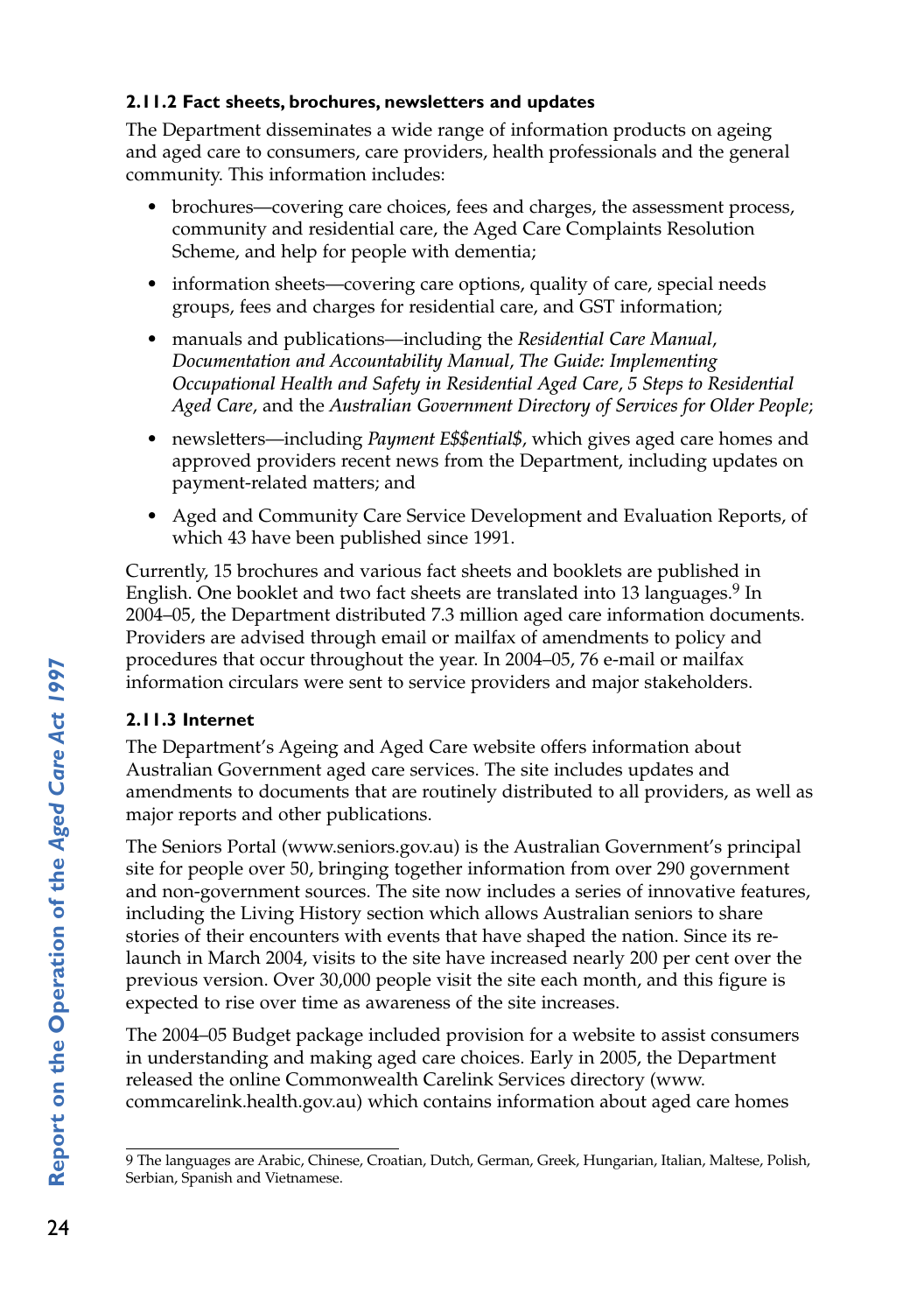and community care services. The Department is building on this start, with funding provided through the Australian Government's *Investing in Australia's Aged Care: More Places, Better Care* package. In 2004–05 this involved developmental work on a consumer website that will provide more comprehensive information for consumers, as well as tools to help them better understand their needs and the services available to them. The site is planned for release in 2006.

### **2.11.4 Commonwealth Carelink Centres**

Through 65 regional shopfronts nationwide, Commonwealth Carelink Centres (www.commcarelink.health.gov.au) provided an average of 20,000 clients per month with information about community, residential and other aged care services. Clients include general practitioners, other health professionals, service providers, individuals and their carers. Carelink centres may be contacted through a national freecall number, 1800 052 222.

As part of the reform process outlined in *A New Strategy for Community Care—The Way Forward* released in August 2004, and acting in partnership with the providers of community care, in March 2005 the Australian Government offered community care providers the opportunity to outline new, innovative and responsive models of service in the provision of aged, community care and carer information and respite services.

This has been achieved through an open competitive process for services funded under the National Respite Carers Program and the Commonwealth Carelink Program. From 30 September 2005 there will be 54 co-located Commonwealth Carer Respite and Commonwealth Carelink Centres across Australia, simplifying access to information and carer support for the community, and two Centres for isolated Aboriginal communities in the Northern Territory.

### **2.11.5 Dementia information and support**

The level of information and support provided to carers of people with dementia continued to increase in 2004–05, through such projects as Early Stage Dementia Support and Respite, Carer Education and Workforce Training, and the National Dementia Behaviour Advisory Service. The Dementia Education and Support Program continues to provide an entry point for carers and people with dementia through a national telephone help-line (1800 330 066). The number of contacts through the program increased from 25,644 in 2003–04 to 25,900 in 2004–05, with approximately 40,000 people contacts per annum involving support groups and community education sessions, partially funded through this program and other sources.

### **2.11.6 Carer Information and Support Program**

The Carer Information and Support Program funds the development and distribution of carer information products, including education programs for carers and information about government programs that support carers. It also funds Commonwealth Carer Resource Centres and other initiatives to provide comprehensive information for all carers.

In response to an increase in demand, the Carer Information and Support Program distributed an estimated 500,000 items in 2004–05, compared with 343,500 items in 2003–04. These items vary in nature from simple awareness products to comprehensive information kits.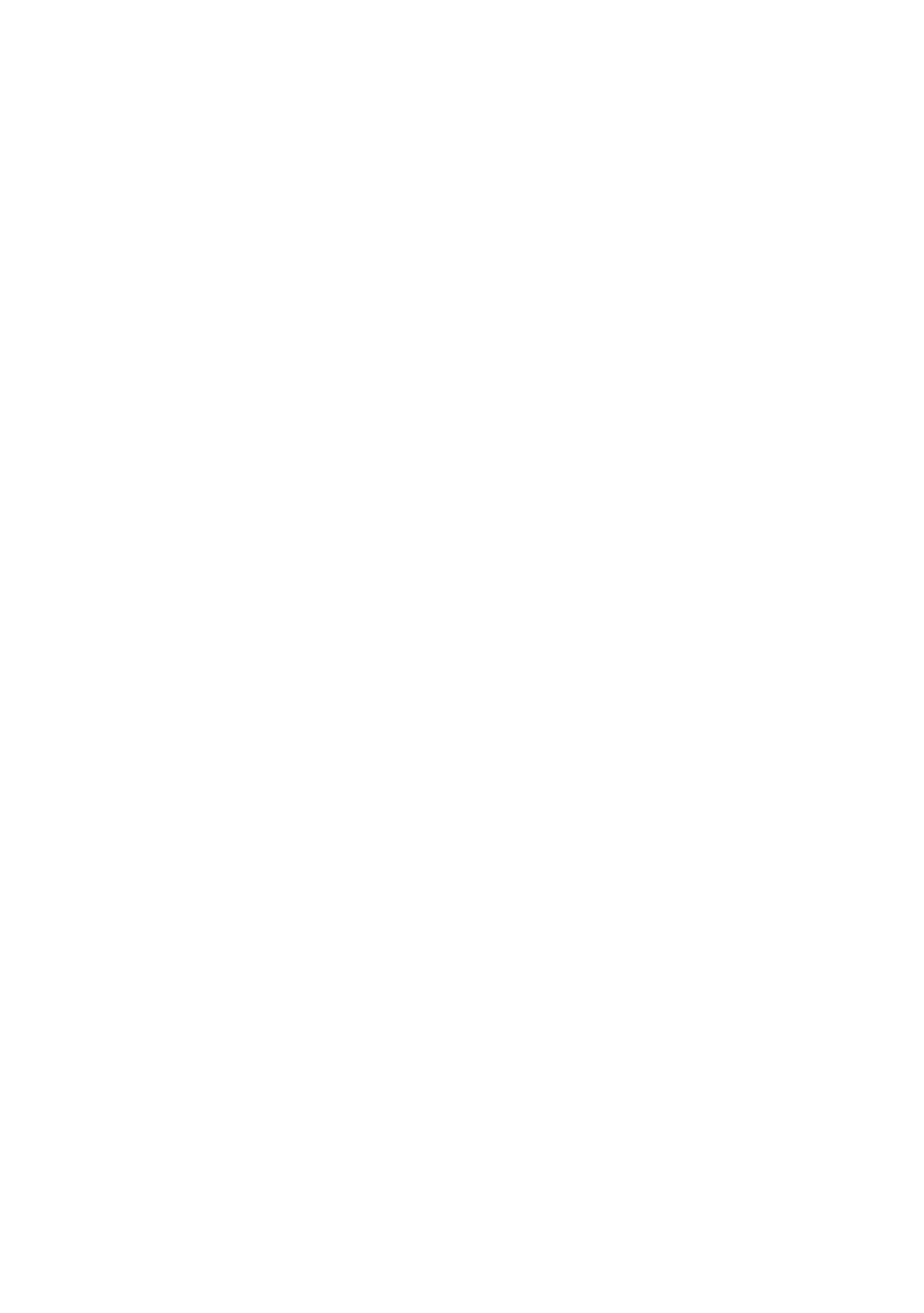# **3 Funding for care**

# **3.1 Growth in funding for aged care**

The Australian Government is committed to ensuring that frail older Australians receive the best possible care and to providing sufficient funding for aged and community care services to provide this care. Australian Government expenditure for ageing and aged care was \$6.7 billion in 2004–05, compared with \$6.5 billion in 2003–04.

There has been increasing emphasis on non-residential care options for older Australians including Home and Community Care, Community Aged Care Packages, Extended Aged Care at Home packages, respite funding and support for carers.

Expenditure for residential care and related services<sup>10</sup> was \$5.2 billion in 2004–05 compared with \$5.1 billion in 2003–04. Expenditure for community care and support for carers was \$1.4 billion in 2004–05 compared with \$1.3 billion in 2003–04.11 Expenditure for Aged Care Support and Strategies in 2004–05 was \$225.9 million compared with \$169.4 million in 2003–04.12

<sup>10</sup> Administered Item 1: Residential care, includes: permanent and respite residential care; capital assistance and other support for aged care homes, accreditation and monitoring including by the Aged Care Standards and Accreditation Agency Ltd; information services and support for the rights of residents, including through the Complaints Resolution Scheme. Includes payments for residential care made within the Veterans' Affairs portfolio.

<sup>11</sup> Administered Item 2: Community Care, includes: HACC, CACPs and community care establishment grants; Day Therapy Centres and other support services for frail older Australians and people with disabilities; support for carers; and information services, including Commonwealth Carelink.

<sup>12</sup> Administered Item 3, Ageing support and strategies, includes: implementation of aspects of the National Strategy for an Ageing Australia; flexible care options for rural and remote services, Aboriginal and Torres Strait Islander services, EACH Packages and Innovative Pool; support for aged care staff development; the Dementia Education and Support Program; the Continence Aids Assistance Scheme; the National Continence Management Strategy; assessment and referral by Aged Care Assessment Teams (ACAT); and information for service providers and consumers.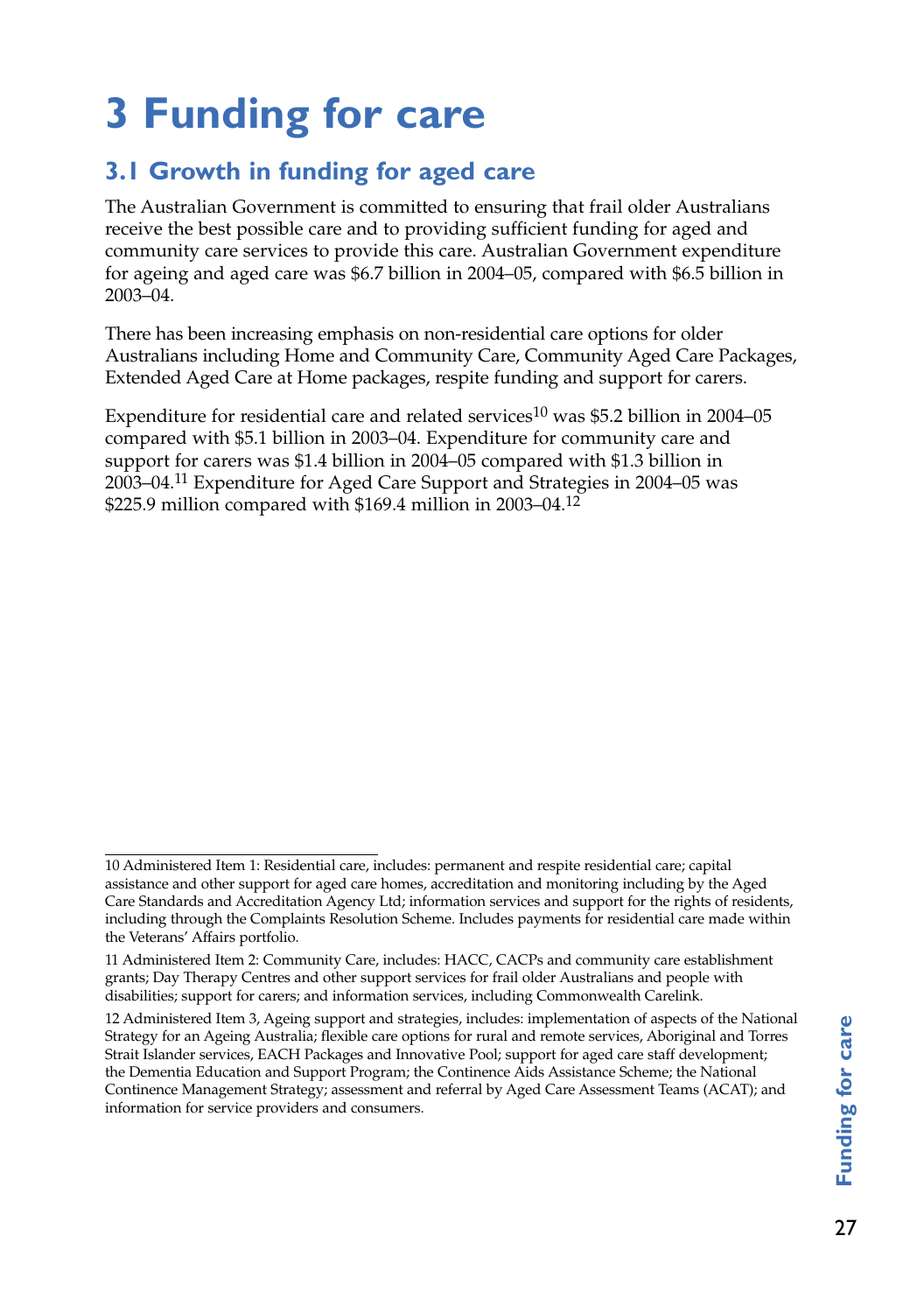

*Figure 4: Growth in Australian Government outlays for aged care, 1996–97 to 2004–05*

## **3.2 Community care**

#### **3.2.1 Home and Community Care**

The Australian Government contributes approximately 60 per cent of Home and Community Care (HACC) program funding nationally and maintains a broad strategic role. States and territories contribute approximately 40 per cent of program funding and manage the program on a day-to-day basis. Australian Government funding available for HACC in 2004–05 was \$791.9 million, an increase of 87.1 per cent since 1995–96. Total combined Australian, state and territory funding for 2004– 05 was \$1.301 billion, an increase of \$97.4 million over the previous year.

### **3.2.2 Community Aged Care Packages**

Australian Government financial assistance for Community Aged Care Packages (CACPs) is paid to service providers as a contribution to the cost of providing the care. The Minister determines the rates of payment for CACPs, usually on 1 July of each year. In determining the rates of payment, the Minister takes account of the Australian Industrial Relations Commission's Safety Net Adjustment and movements in the Consumer Price Index. The rate of subsidy for CACPs at 30 June 2005 was \$32.04 per day per package, equivalent to \$11,695 per annum.

As set out in Table 13, the Australian Government's recurrent expenditure on CACPs has increased from \$33.1 million in 1995–96 to \$323.3 million in 2004–05.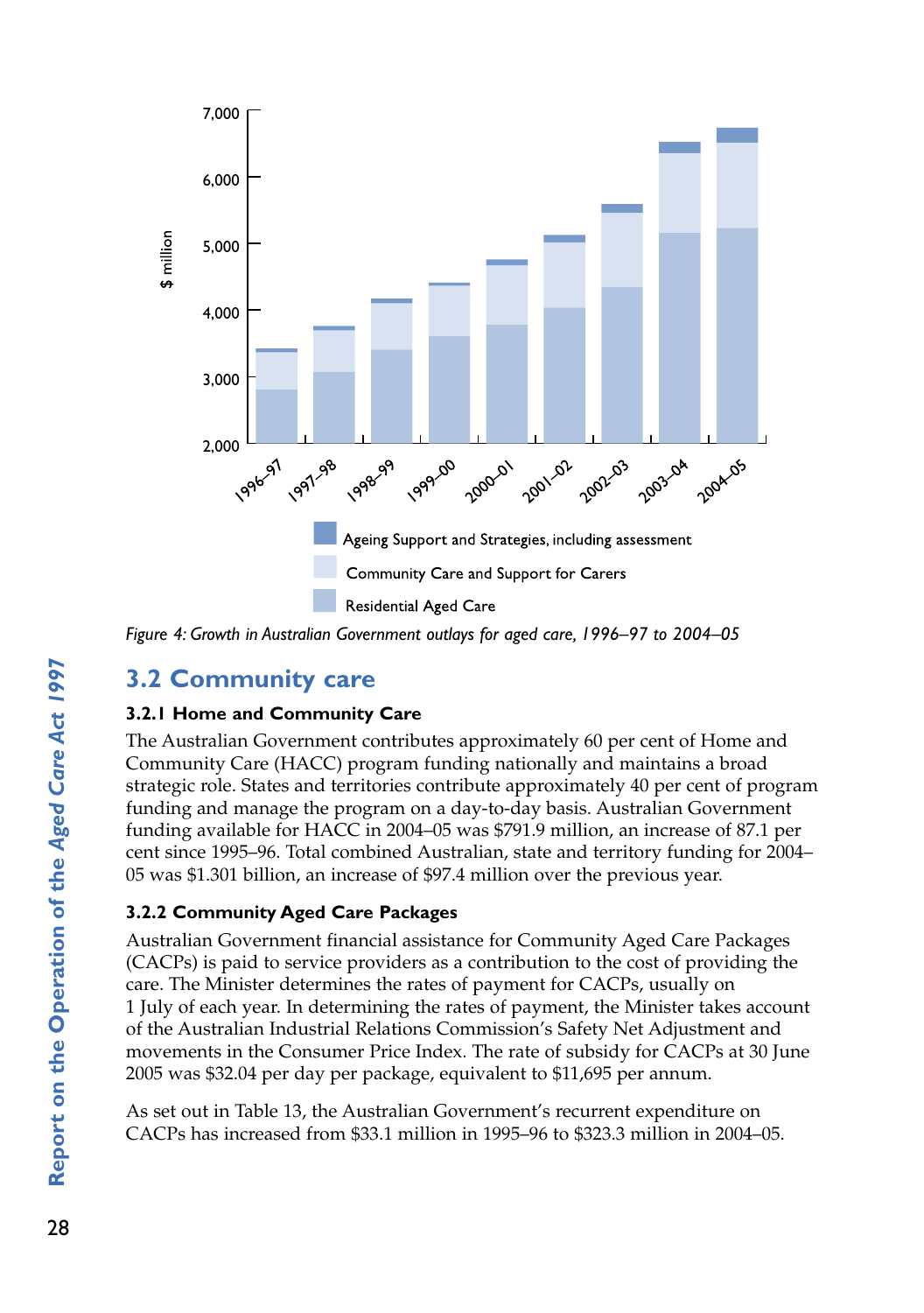|                              | 1995–96 | 2004-05   | Increase | %      |
|------------------------------|---------|-----------|----------|--------|
| New South Wales              | \$12.7m | \$113.1m  | \$100.4m | 791%   |
| Victoria                     | \$6.4m  | \$83.5m   | \$77.1m  | 1.205% |
| Oueensland                   | \$5.9m  | \$49.9m\$ | \$44.0m  | 746%   |
| South Australia              | \$3.6m  | \$30.7m   | \$27.1m  | 753%   |
| Western Australia            | \$2.8m  | \$26.8m   | \$24.0m  | 857%   |
| Tasmania                     | \$1.3m  | \$9.4m    | \$8.1m   | 623%   |
| Northern Territory           | \$0.0m  | \$5.4m    | \$5.4m   | $-(*)$ |
| Australian Capital Territory | \$0.4m  | \$4.5m    | \$4.1m   | 1.025% |
| <b>Australia</b>             | \$33.1m | \$323.3m  | \$290.2m | 877%   |

*Table 13: Australian Government funding for Community Aged Care Packages, 1995–96 and 2004–05, by state and territory*

(\*) A percentage increase cannot be shown as the 1995–96 base figure is zero

#### **3.2.3 Care recipients' contribution**

The Australian Government does not set the level of fees that CACP recipients are asked to pay, but it does set the maximum level of the daily care fees that providers may ask care recipients to pay. For older people on the maximum basic rate of pension, fees must not exceed 17.5 per cent of the pension (\$5.73 a day at 30 June 2005). Additional fees are limited to 50 per cent of any income above the maximum pension rates. However, no one may be denied a service because they cannot afford to pay. CACPs are GST exempt.

#### **3.2.4 Community care grants (CACP establishment grants)**

Community care grants assist organisations that may be disadvantaged in meeting the cost of establishing viable CACP services. Those receiving grants include organisations without an established service infrastructure, those servicing remote or isolated communities where there are limited resources, and services with only small numbers of CACPs. Individual grants may be up to \$50,000 (GST-exclusive), depending on the circumstances of the organisation, and are paid prior to the commencement of services. In 2004–05, 36 community care grants were made, of a total value of \$1,175,989.

*Table 14: Community care establishment grants, 2004–05, by state and territory*

|                    | Number of grants made | Total value (\$'000) |
|--------------------|-----------------------|----------------------|
| New South Wales    | 10                    | \$335,590            |
| Victoria           | 3                     | \$88,256             |
| Queensland         | 6                     | \$202,304            |
| South Australia    | 7                     | \$166,250            |
| Western Australia  | 4                     | \$154,400            |
| Tasmania           | 3                     | \$79,189             |
| Northern Territory | 3                     | \$150,000            |
| Australia          | 36                    | \$1,175,989          |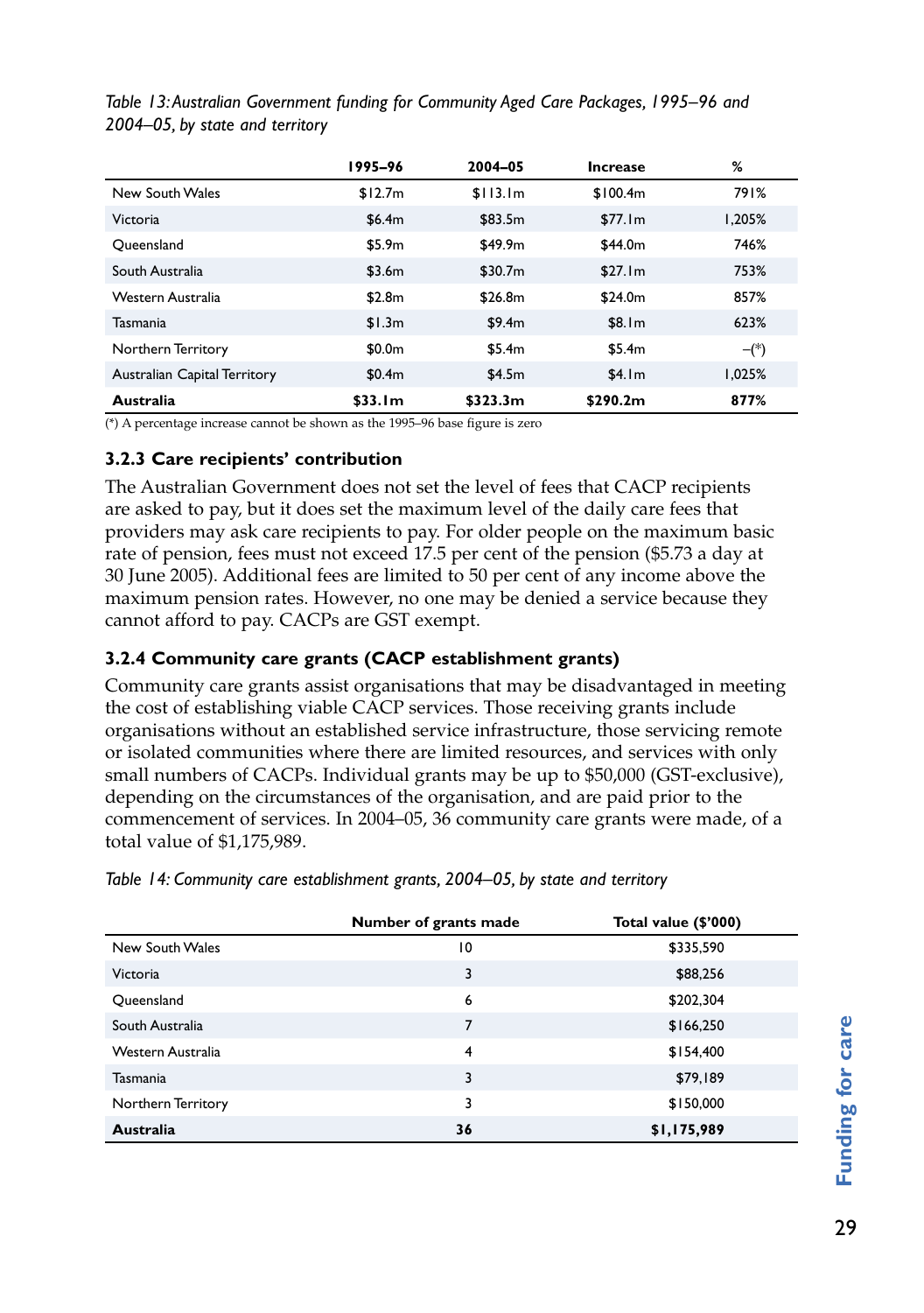# **3.3 Residential care—recurrent funding**

### **3.3.1 Australian Government recurrent funding**

Australian Government funding for residential care has risen from \$2.5 billion in 1995–96 to \$5.2 billion in 2004–05, an average of more than \$431 million per month. This includes funding appropriated through the Health and Ageing portfolio as well as funding for veterans in residential care through the Veterans' Affairs portfolio. These combined appropriations are paid as subsidies and supplements to aged care homes through the Health and Ageing payment system.

As part of the 2004–05 Budget package, *Investing in Australia's Aged Care: More Places, Better Care*, the Australian Government is providing an additional \$877.8 million over four years for a Conditional Adjustment Payment (CAP) to eligible approved providers of residential aged care. More information about the CAP is in 3.3.2 below.

The Australian Government is providing an extra \$211.1 million in subsidies over four years from 2002–03, to assist residential aged care providers to meet increased costs of nurses' wages. This is equivalent to \$50 million per year, indexed each year; \$53.3 million was provided in 2004–05 within the residential care funding base.

|                              | 2003-04    | 2004-05    | <b>Increase</b> | ℅     |
|------------------------------|------------|------------|-----------------|-------|
| New South Wales              | \$1.620.7m | \$1.749.3m | \$128.6m        | 7.9%  |
| Victoria                     | \$1,122.9m | \$1,237.2m | \$114.3m        | 10.2% |
| Oueensland                   | \$819.0m   | \$903.0m   | \$84.0m         | 10.3% |
| South Australia              | \$454.4m   | \$505.8m   | \$51.4m         | 9.4%  |
| Western Australia            | \$369.7m   | \$414.0m   | \$44.2m\$       | 12.0% |
| Tasmania                     | \$129.8m   | \$140.7m   | \$10.9m         | 8.4%  |
| Northern Territory           | \$14.8m    | \$15.9m    | \$1.2m          | 8.1%  |
| Australian Capital Territory | \$44.1m    | \$48.0m    | \$3.9m          | 8.8%  |
| <b>Australia</b>             | \$4.592.1m | \$5.021.5  | \$429.4m        | 9.4%  |

*Table 15: Australian Government recurrent residential aged care funding 2003–04 and 2004–05, by state and territory (\*)*

(\*) Totals may not sum exactly, due to rounding. To enable comparison of 2004–05 with 2003–04, these figures exclude the one-off payment of \$3,500 per resident (\$518.7m) in 2003–04 and the \$1,000 per resident payment (\$152.0m) in 2004–05.

The Australian Government subsidises the provision of residential aged care to those approved to receive it. The payment for each resident is calculated as follows:

- a basic subsidy amount determined, for permanent residents, by the resident's classification under the Resident Classification Scale and, for respite residents, by the Aged Care Assessment Team's assessment of the resident;
- plus any primary supplements for concessional residents, transitional residents, oxygen, enteral feeding and payroll tax, and the new primary supplement which commenced in 2004–05, the Conditional Adjustment Payment (see 3.3.2 below);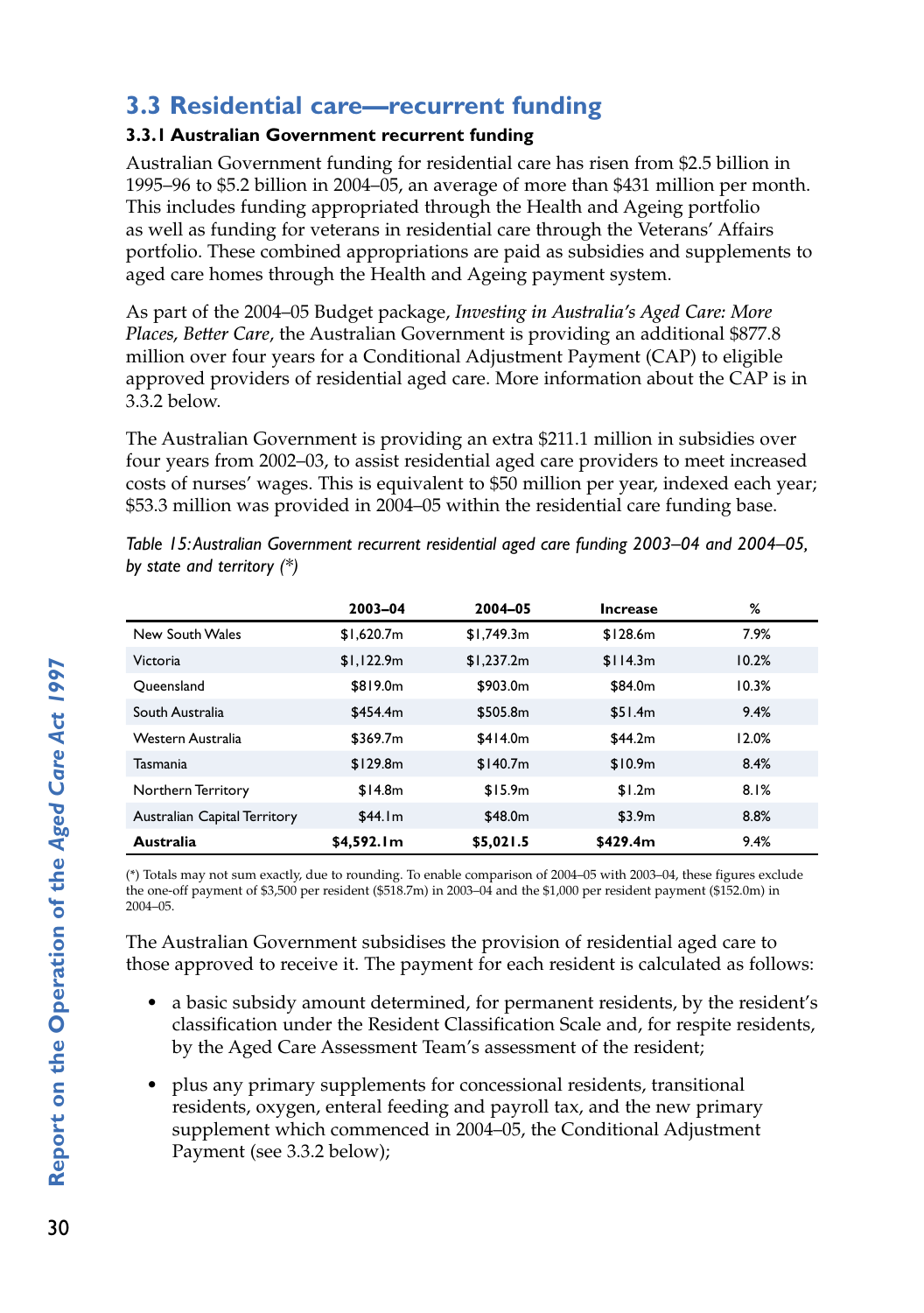- less any reductions in subsidy resulting from the provision of extra services, adjusted subsidies for government (or formerly government) owned aged care homes or the receipt of a compensation payment;
- less any reduction resulting from the income-testing of residents who entered residential care on or after 1 March 1998;
- plus any other supplements, including the pensioner supplement, the viability supplement and the hardship supplement (which reduces charges for residents who would otherwise experience financial hardship).

The payments made by the Australian Government for care recipients are increased each year in line with indexation. The Minister for Ageing determines the rates of payment for the basic subsidy and for the supplements, usually on 1 July of each year. In determining the rates of payment, the Minister takes account of the Australian Industrial Relations Commission's Safety Net Adjustment and movements in the Consumer Price Index. The current rates of payment can be found on the Department's Internet site.

Under the Australian Government's Funding Equalisation and Assistance Package (FEAP), rates of payment are being adjusted so that all states and territories are paid at the national average. By 1 July 2004, all states and territories had reached the national average except Victoria and Tasmania, which will follow from 1 July 2006. By the end of the six years in which the FEAP is operating, a total of \$147.9 million will have been provided in the states and territory previously below the national average.

|                    | 1995–96  | 2003-04    | 2004-05  | Increase<br>1995-96 to<br>2004-05 | Increase<br>2003-04 to<br>2004-05 |
|--------------------|----------|------------|----------|-----------------------------------|-----------------------------------|
| High care resident | \$26,793 | $$41.518*$ | \$42,879 | 60.0%                             | 3.3%                              |
| Low care resident  | \$6,817  | $$14.217*$ | \$15.563 | 127.9%                            | $9.5%**$                          |

*Table 16: Average Australian Government payments (subsidy plus supplements) for each residential aged care recipient, 1995–96 and 2004–05* 

\* Adjusted figures

\*\* The relatively large increase in the average low care subsidy reflects the impact of the June 2005 one-off payment of \$1,000 per resident

### **3.3.2 Conditional Adjustment Payment**

In the 2004–05 Budget package, the Australian Government allocated an additional \$877.8 million over four years for a new and additional Conditional Adjustment Payment (CAP) to eligible approved providers of residential aged care. CAP will strengthen financial management and corporate governance arrangements in the aged care industry and assist approved providers to improve their services so that they can continue to provide high quality care to residents.

CAP is calculated at 1.75 per cent of the basic subsidy amount paid in 2004–05, rising to 7.0 per cent of the basic subsidy amount by 2007–08.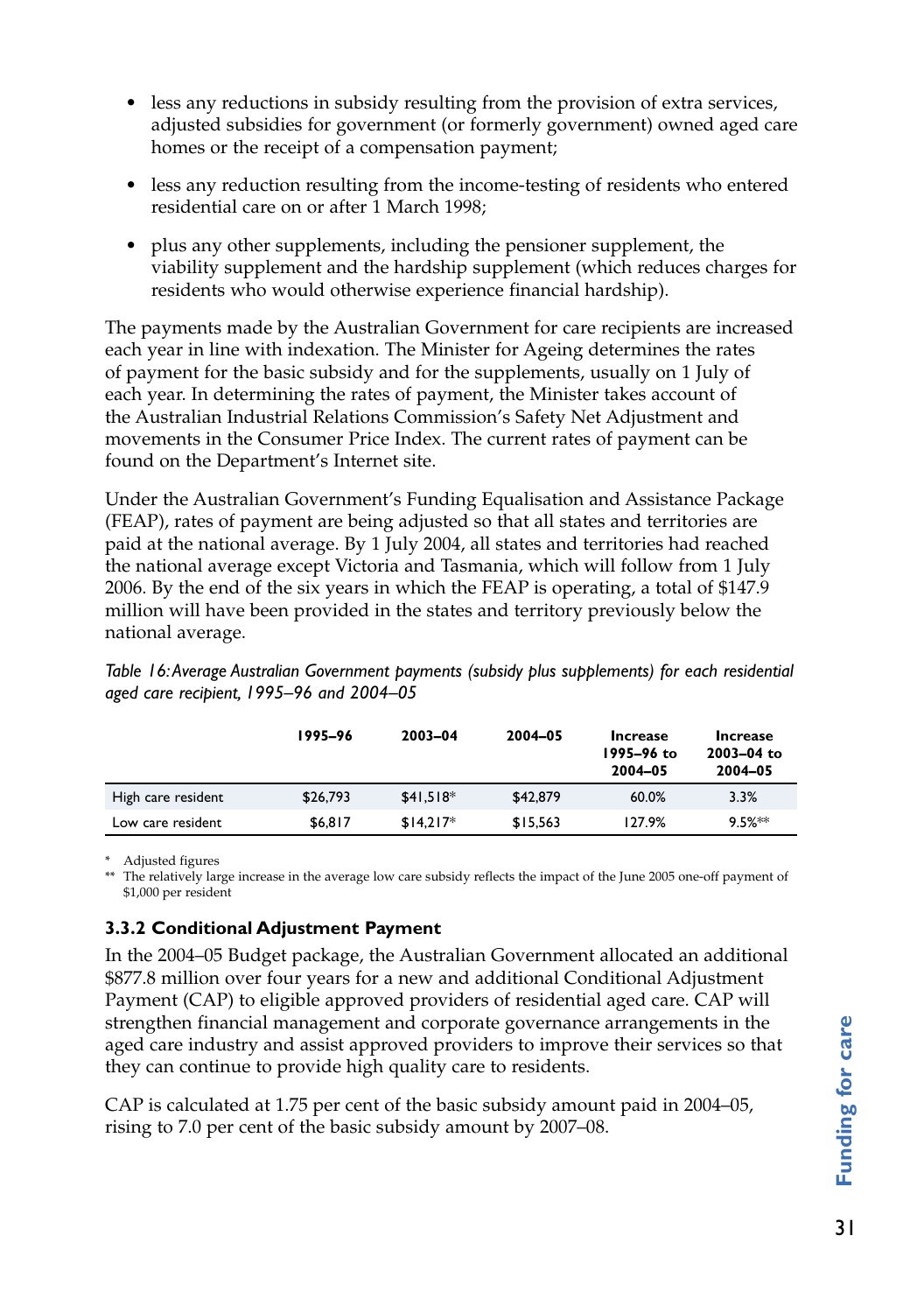During 2004–05, the eligibility criteria for CAP were developed in close consultation with key stakeholders in the aged care sector. All approved providers are currently eligible for CAP, and payments to all approved providers will continue unless and until an approved provider fails to meet any of the requirements set out in the Residential Care Subsidy Principles. To remain eligible for CAP, approved providers must:

- encourage staff training and provide information to staff about training;
- prepare audited financial reports; and
- participate in aged care workforce census required by the Department.

To assist approved providers to meet the audited financial reporting requirements, transitional and alternative auditing arrangements have been available.

### **3.3.3 One-off payment**

In June 2005, following an announcement in the 2005–06 Budget, the Australian Government paid an additional \$152.0 million (\$1,000 per resident) to aged care providers. This payment will assist them to take advantage of new technology, improve their business practices, and increase staff training, particularly in dementia care.

### **3.3.4 Viability supplement**

The Australian Government recognises that many residential aged care services in rural and remote areas face particular difficulties because of their isolation, small size and higher cost structures. A viability supplement is paid to eligible aged care homes in addition to standard care funding so that so they can continue to provide high quality care.

The amount of viability supplement paid is determined using a formula that includes location (based on accurate measures of rurality and remoteness), number of places and number of residents with special needs.

The 2004–05 Budget package *Investing in Australia's Aged Care: More Places, Better Care* provided funding of \$14.5 million over four years to increase the viability supplement available to rural and remote providers. This was in addition to the existing viability supplement funding of approximately \$13 million per year. This budget measure was developed in response to recommendations of the Review of Pricing Arrangements in Residential Aged Care.

As announced in the 2004–05 Budget, the Australian Government has also extended the availability of viability supplement to eligible Aboriginal and Torres Strait Islander Flexible Services at a cost of \$10.3 million over four years.

The viability criteria were reviewed in December 2004. The new scheme includes modified rates of payment to address current disincentives, and changes to the allocation criteria to distribute the new funding towards the more remote services. Services paid under the previous arrangements that would have received less had they been paid under the new scheme are protected by grandparenting arrangements.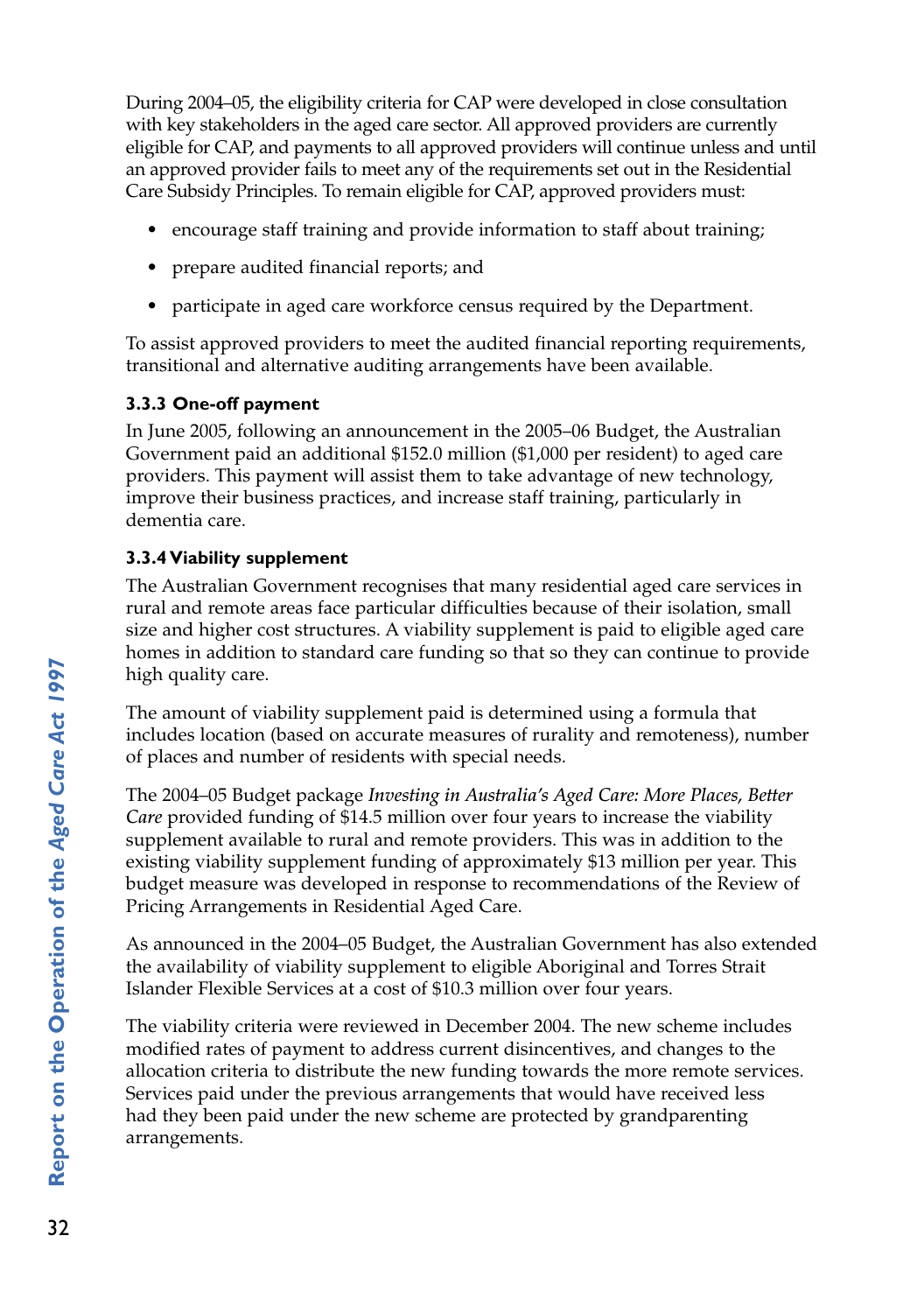|                              | No. of homes receiving funding | Total funding 2004-05 |
|------------------------------|--------------------------------|-----------------------|
| New South Wales              | 191                            | \$3.6m                |
| Victoria                     | 44                             | \$2.1m                |
| Queensland                   | 134                            | \$4.1m                |
| South Australia              | 75                             | \$1.8m                |
| Western Australia            | 71                             | \$1.7m                |
| Tasmania                     | 34                             | \$0.7m                |
| Northern Territory           | 21                             | \$1.3m                |
| Australian Capital Territory | $\overline{2}$                 | \$0.003m              |
| Australia                    | 672                            | \$15.5m               |

*Table 17: Australian Government viability funding 2004–05, and number of aged care homes receiving funding during 2004–05, by state and territory (\*)*

(\*) Includes flexible services provided under the National Aboriginal and Torres Strait Islander Aged Care Strategy

#### **3.3.5 Resident contributions—care fees**

The Australian Government considers that aged care residents who can afford to do so should make a contribution towards the cost of their accommodation and daily living costs, just as they would if they were living in the community. At the same time, the Australian Government recognises that quality care is expensive and that Australian Government revenues must continue to meet the major cost of providing quality care.

The Australian Government does not set the level of care fees that residents in aged care homes are asked to pay, but it does set the maximum level of the care fees that providers of care may ask residents to pay. There are two types of care fees—basic daily care fees and income tested fees. The maximum level of the two fees is determined by a resident's income and assets, the service chosen, and whether he or she has special circumstances (for example, if the resident is an ex-Prisoner of War).

The maximum basic daily care fee, at 30 June 2005, that a resident could be asked to pay was, for means-tested pensioners and respite residents, \$27.86 (85 per cent of the basic rate of the age pension), and for non-pensioners, \$34.76.

Residents who entered care on or after 1 March 1998 and who have sufficient income can also be asked to pay the income-tested fee. Full pensioners do not pay income-tested fees.

In addition, residents who are liable to pay income tax may be entitled to the medical expenses tax offset. This offset is available for residents who are assessed as requiring care at RCS levels 1 to 7. The rebate is set at 20 per cent of medical expenses over \$1,500, including qualifying payments to an aged care home. Qualifying payments include basic daily care fees, income tested fees, extra service fees, the accommodation charge, accommodation bond periodic payments and retention amounts from lump sum accommodation bonds.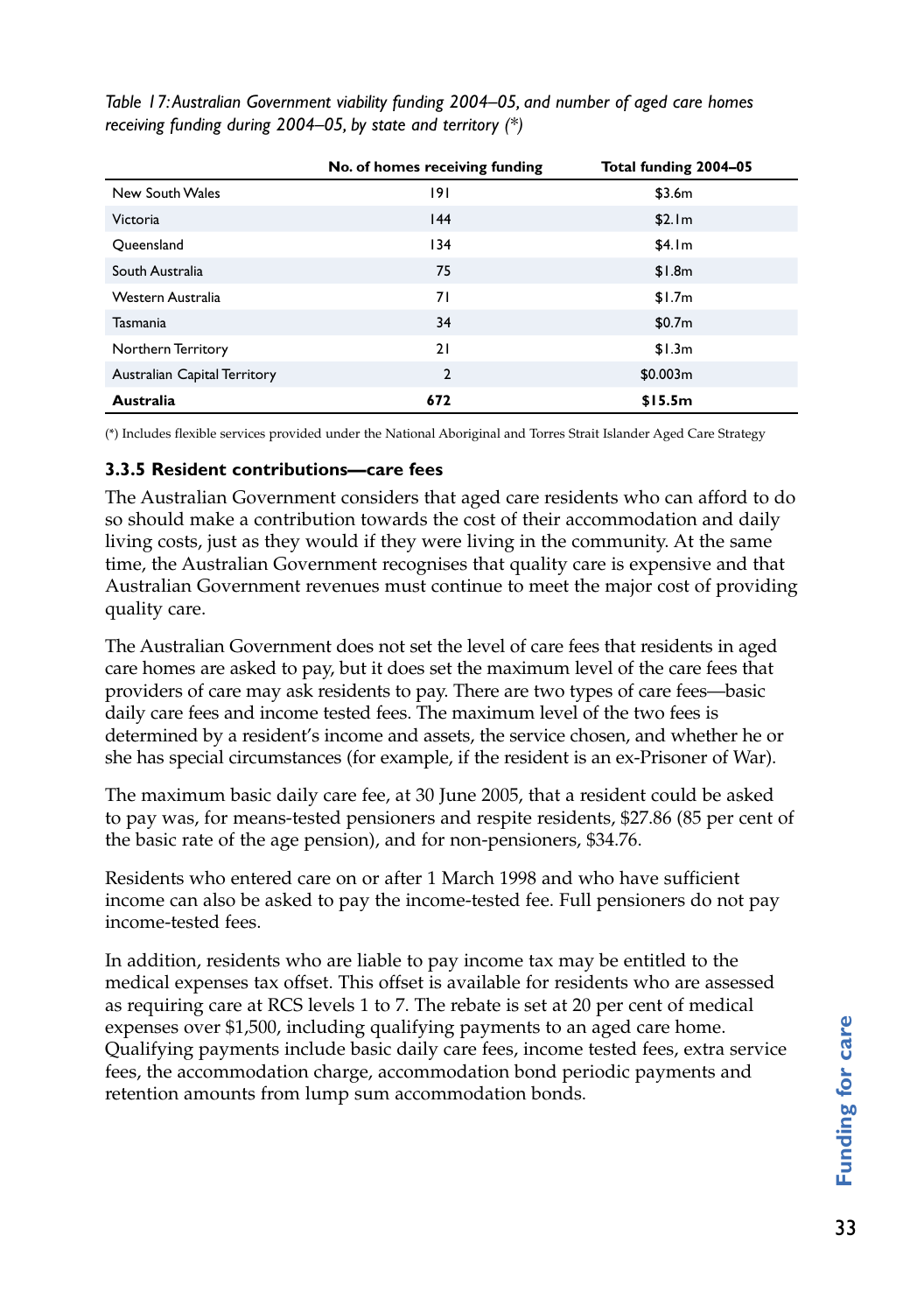### **3.3.6 Resident Classification Scale**

The Resident Classification Scale (RCS) is used to appraise the care needs of residents for funding purposes. RCS appraisals are conducted by aged care homes and classify residents into one of eight funding categories. Around 190,000 appraisals are conducted annually. They are conducted when residents are admitted into residential aged care, and when classifications expire. Classifications expire after one year, after a resident has been on extended hospital leave, or when there is a significant change in care needs. RCS appraisals are subject to review (see 4.3.3 below).

The Australian Government announced in the 2004–05 Budget that it will introduce a new funding model for the residential aged care system in 2006 to, among other things, reduce the documentation burden on staff and allow them to spend more time on care. This decision responds to recommendations of the 2004 Review of Pricing Arrangements in Residential Aged Care and the Resident Classification Scale Review that reported in February 2003.

During 2004–05, a new dependency based funding instrument, called the Aged Care Funding Instrument (ACFI), was developed and alternatives for a new funding model with a reduced number of categories and two new supplements were explored. The ACFI is being trialled in 2005 and decisions about the detailed structure of the new model will be further informed by data collected in the trial.

# **3.4 Residential care—capital funding**

Capital income is available to service providers through resident accommodation payments (accommodation bonds and accommodation charges), the capital component of Australian Government recurrent funding, and through targeted capital assistance.

### **3.4.1 Government capital and other assistance**

Accommodation bonds and charges provide aged care homes with a capital stream to upgrade and maintain buildings. The Australian Government acknowledges, however, that some homes may not be in a position to attract sufficient residents who can pay accommodation payments because, for example, of their rural or remote location or because the homes target financially disadvantaged people. An ongoing program of targeted capital assistance assists providers who, as a result of such circumstances, are unable to meet the cost of necessary capital works.

In 2004–05, \$40.8 million in capital assistance was allocated to assist providers of residential care to improve and upgrade 51 aged care homes, with almost 96 per cent of this funding allocated to services in rural and remote areas. Of this, \$11.8 million was allocated as Residential Care Grants, to support fire and safety related improvements and other works required for accreditation and certification, as well as the construction of new accommodation. The remaining \$28.9 million was provided through the Regional and Rural Building Fund (including \$3.3 million in rural adjustment grants) to assist rural and regional aged care homes to upgrade the quality of their buildings or to expand, thereby increasing access to aged care places for rural communities.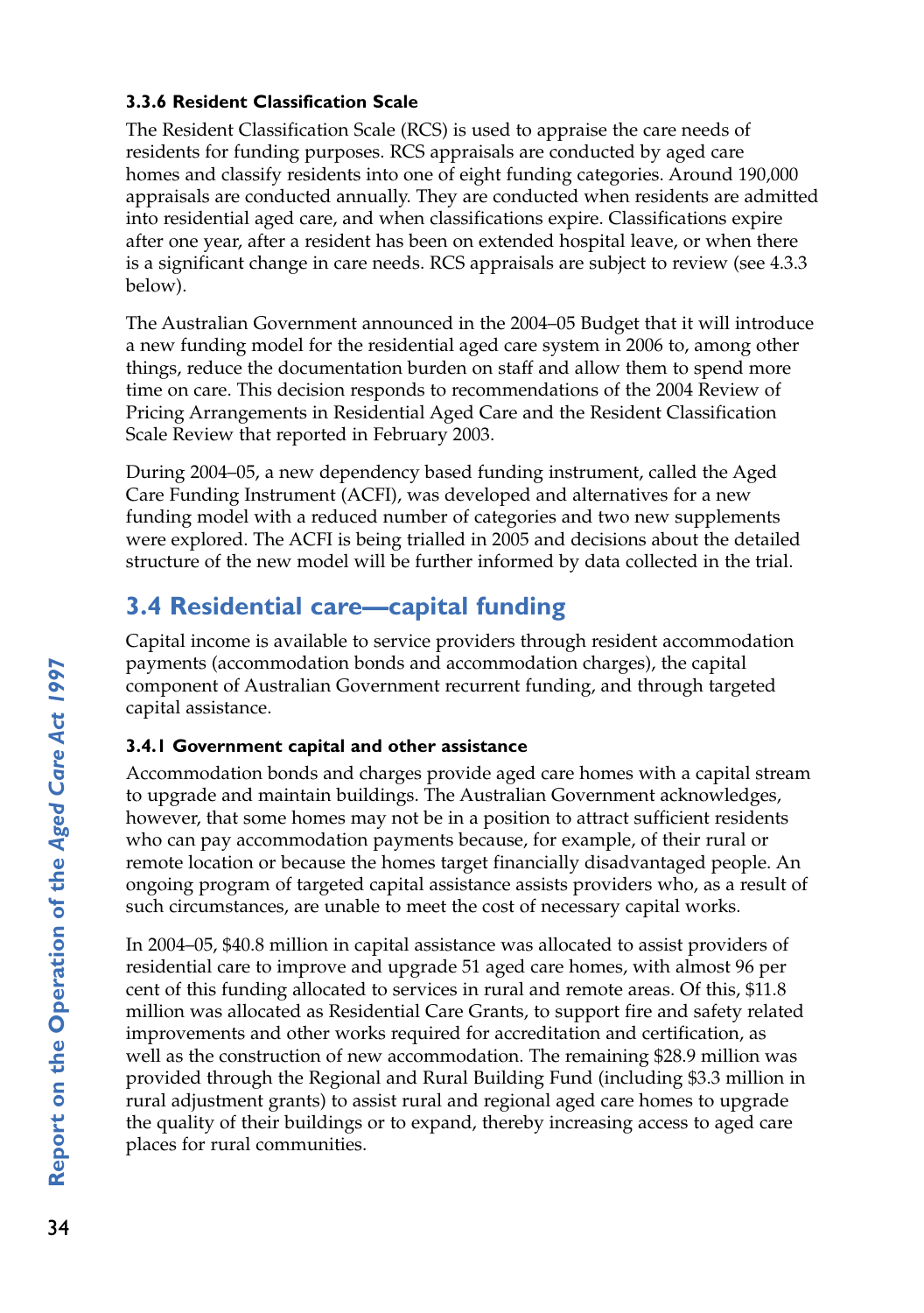The Australian Government is assisting with capital requirements by boosting the funds available to aged care providers by a further \$438.6 million over four years, through increased payments for concessional, respite and transitional residents.

On behalf of those residents not able to contribute to the cost of their accommodation, in the 2004–05 Budget the Australian Government increased the maximum daily concessional resident supplement from \$13.49 to \$16.25 a day, indexed annually, and proportionately increased other rates of this supplement. The rates of respite supplement and transitional resident supplement have been increased similarly.

#### **3.4.2 Resident contributions—accommodation bonds**

An estimated 73.6 per cent of aged care homes held accommodation bonds at 30 July 2005, compared with 72.0 per cent at 30 June 2004. The average accommodation bond agreed with a new resident in 2004–05 was \$127,618 compared with \$112,613 in 2003–04. The median bond amount in 2004–05 was \$118,000, compared with \$110,000 in 2003–04.<sup>13</sup>

In about 48 per cent of the aged care homes that received new bonds in 2004–05, the average new bond amount agreed for the home was \$100,000 or less. In an estimated further 36 per cent of such homes, the average amount for new bonds was in the range \$100,001 to \$150,000.

As shown in Table 18, the method of payment of bonds most frequently used was payment by lump sum.

The size of individual bonds has increased substantially over recent years. As bonds can represent a significant proportion of resident's life savings, the Australian Government is committed to strengthening protection of residents' bonds. The Government will introduce new legislation to underpin new prudential regulatory arrangements and a scheme to guarantee that residents' bond balances will be repaid if an aged care provider defaults. The new prudential arrangements will ensure that residents' bonds are both well managed and secure. The guarantee scheme will ensure that bond balances owed to residents are repaid in full, even if a provider becomes bankrupt or insolvent. The Government will, in the first instance, repay the bond balance directly to the resident or to the resident's estate. The Government will recover cost by pursuing the defaulting provider and/or levying all aged care providers who hold bonds.

| Method of payment                                | $2001 - 02$ | $2002 - 03$ | 2003-04 | 2004-05 |
|--------------------------------------------------|-------------|-------------|---------|---------|
| Lump sum                                         | 89.2%       | 90.5%       | 90.9%   | 91.8%   |
| Periodic payments                                | 6.6%        | 4.8%        | 5.0%    | 4.5%    |
| Combination of lump sum and<br>periodic payments | 4.2%        | 3.6%        | 3.0%    | 3.7%    |
| Not stated                                       | 0.0%        | 1.1%        | 1.1%    | 0.0%    |

13 Accommodation bond and charge data for 2004-05 are based on preliminary results of the 2005 Survey of Aged Care Homes and subject to further refinement following detailed analysis of the survey results.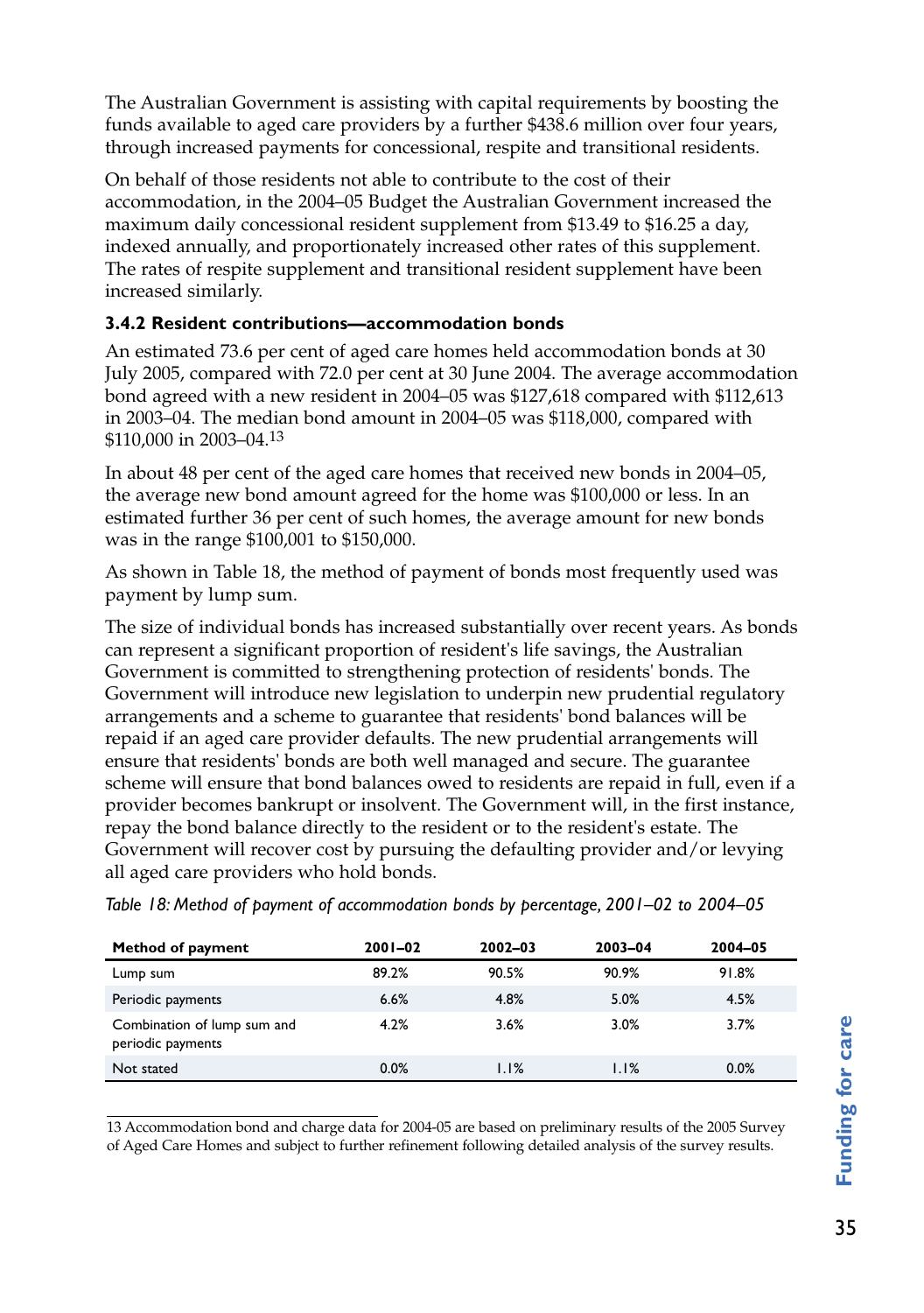### **3.4.3 Resident contributions—accommodation charge**

In addition to increasing its own contribution to capital, as described in 3.4.1 above, the Australian Government has enabled providers to raise additional capital for aged care services. As recommended by the Review of Pricing Arrangements in Residential Aged Care, the *Aged Care Act 1997* was amended in June 2004 to remove a limit of five years on the period during which a high care resident can be asked to pay an accommodation charge. The change applies only to people who entered care on 1 July 2004 or later.

Also to increase the availability of capital to build and improve aged care homes, the accommodation charge that new high care residents may be asked to pay was increased by up to \$2.34 per day, to a maximum of \$16.25 in 2004–05.

In 2004–05, an estimated 59.9 per cent of homes collected accommodation charges, compared with 58.3 per cent in 2003–04. The average daily charge to new residents was \$15.06, compared with \$13.08 in 2003–04. This increase reflects the Australian Government's decision to allow an increase of up to \$2.34 per day in the maximum that may be charged. Of accommodation charges agreed with new residents during 2004–05, an estimated 77.6 per cent were at the maximum allowable amount of \$16.25.

# **3.5 Residential care—structure**

The aged care sector is composed of the religious and charitable, community, private and government sectors. Table 19 indicates that, since 1996–97, the proportion of places operated by the religious and charitable sector has remained relatively constant, while the proportion of places operated by government has decreased and the proportion operated by the private sector has increased.

| Year    | Religious,<br>Charitable or<br>Community | State or local<br>Government (*) | <b>Private</b> | Total  |
|---------|------------------------------------------|----------------------------------|----------------|--------|
| 1996-97 | 62.5%                                    | 11.6%                            | 25.9%          | 100.0% |
| 2004-05 | 61.0%                                    | 7.8%                             | 31.2%          | 100.0% |

*Table 19: Residential care places by ownership sector (percentage of all operational places)*

(\*) There are no places operated by a territory government.

Increased funding from Australian Government and user contributions, together with the requirements for certification and accreditation introduced as part of the 1997 reforms, has stimulated restructuring and investment in the aged care sector. Sector interest in investment in residential aged care places is an indicator of the viability of the sector. Other indicators of confidence in the sector include demand for new places released during the Aged Care Approvals Rounds, the prices paid for existing places, the level of building work and financiers' views of the sector. The 2005 Survey of Aged Care Homes has confirmed that the sector continues to engage in extensive building and upgrading work. More details of building activity are in paragraph 4.2.2.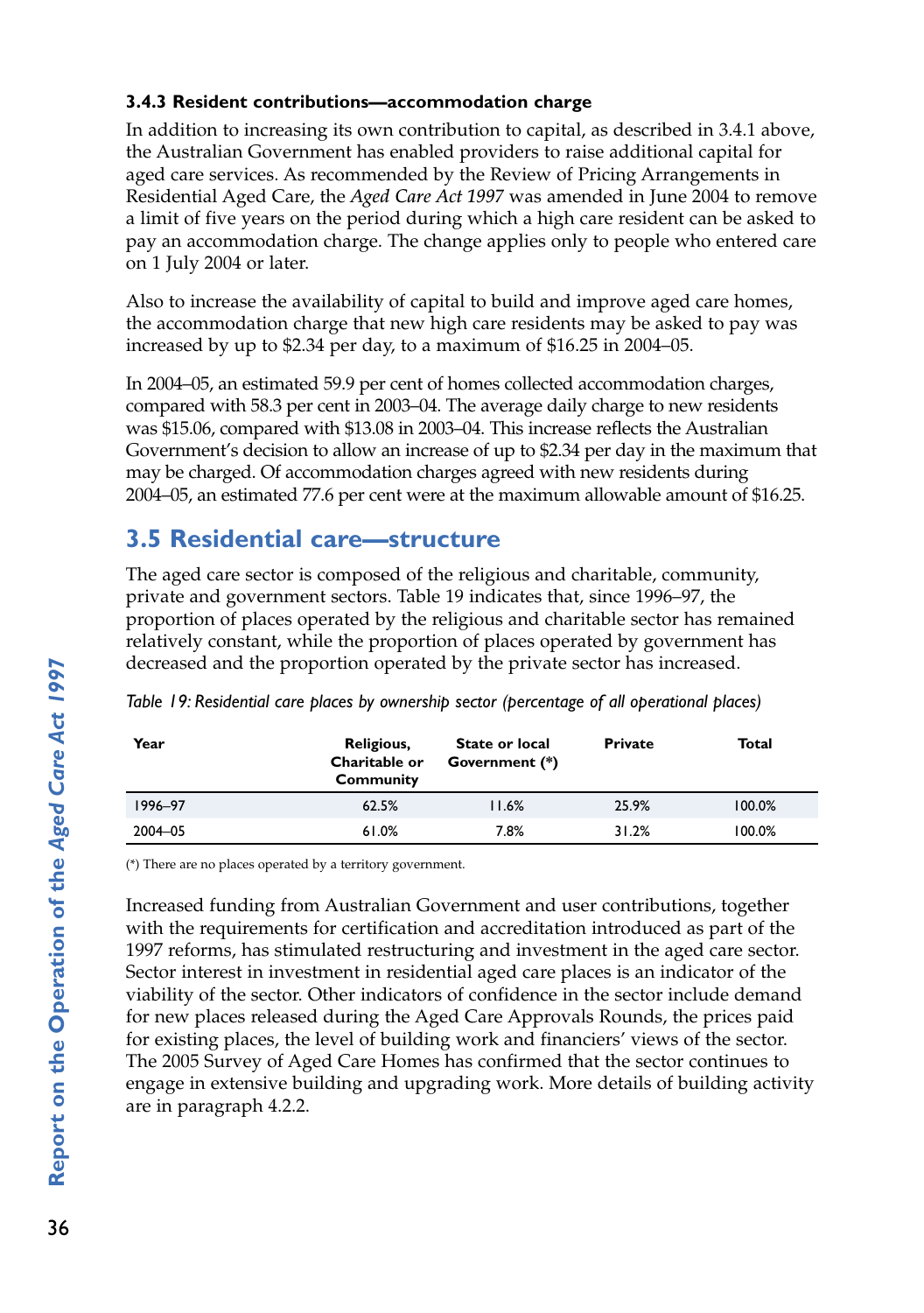# **3.6 Flexible care**

There was continued growth in expenditure for the Multipurpose Services program in 2004–05, with the number of operational sites increasing by 5 per cent and the number of flexible care places increasing by 10 per cent. Expenditure increased from \$46.3 million in 2003–04 to \$51.1 million in 2004–05.

*Table 20: Australian Government funding for Multipurpose Services, 2003–04 and 2004–05, by state*

|                   | 2003-04 | 2004-05    |
|-------------------|---------|------------|
| New South Wales   | \$13.6m | \$15.7m    |
| Victoria          | \$7.3m  | \$7.9m     |
| Queensland        | \$5.9m  | \$7.1m     |
| South Australia   | \$5.2m  | \$6.0m     |
| Western Australia | \$12.0m | \$13.1m    |
| Tasmania          | \$2.2m  | $*$ \$1.3m |
| Australia         | \$46.3m | \$51.1m    |

\* The decline in funding reflects a decline in demand

In 2004–05 the Australian Government spent \$33.5 million on Extended Aged Care at Home (EACH) packages.

*Table 21: Australian Government funding for Extended Aged Care at Home packages, 2003–04 and 2004–05, by state and territory*

|                              | 2003-04 | 2004-05 |
|------------------------------|---------|---------|
| New South Wales              | \$3.4m  | \$9.7m  |
| Victoria                     | \$3.8m  | \$9.7m  |
| Queensland                   | \$1.5m  | \$5.0m  |
| South Australia              | \$1.6m  | \$2.9m  |
| Western Australia            | \$2.8m  | \$3.0m  |
| Tasmania                     | \$0.6m  | \$1.1m  |
| Northern Territory           | \$0.6m  | \$0.9m  |
| Australian Capital Territory | \$1.0m  | \$1.2m  |
| Australia                    | \$15.4m | \$33.5m |

# **3.7 Respite care and carer support**

The Australian Government continues to increase the amount of money spent on respite care. The Government's expenditure on the National Respite for Carers Program has increased from \$14.4 million in 1995–96 to over \$99.2 million in 2004–05. Australian Government support for the NRCP complements support provided to carers through residential respite care.

Australian Government expenditure on residential respite care was \$93.5 million in 2004–05 compared with \$84.4 million in 2003–04, as shown in Table 22.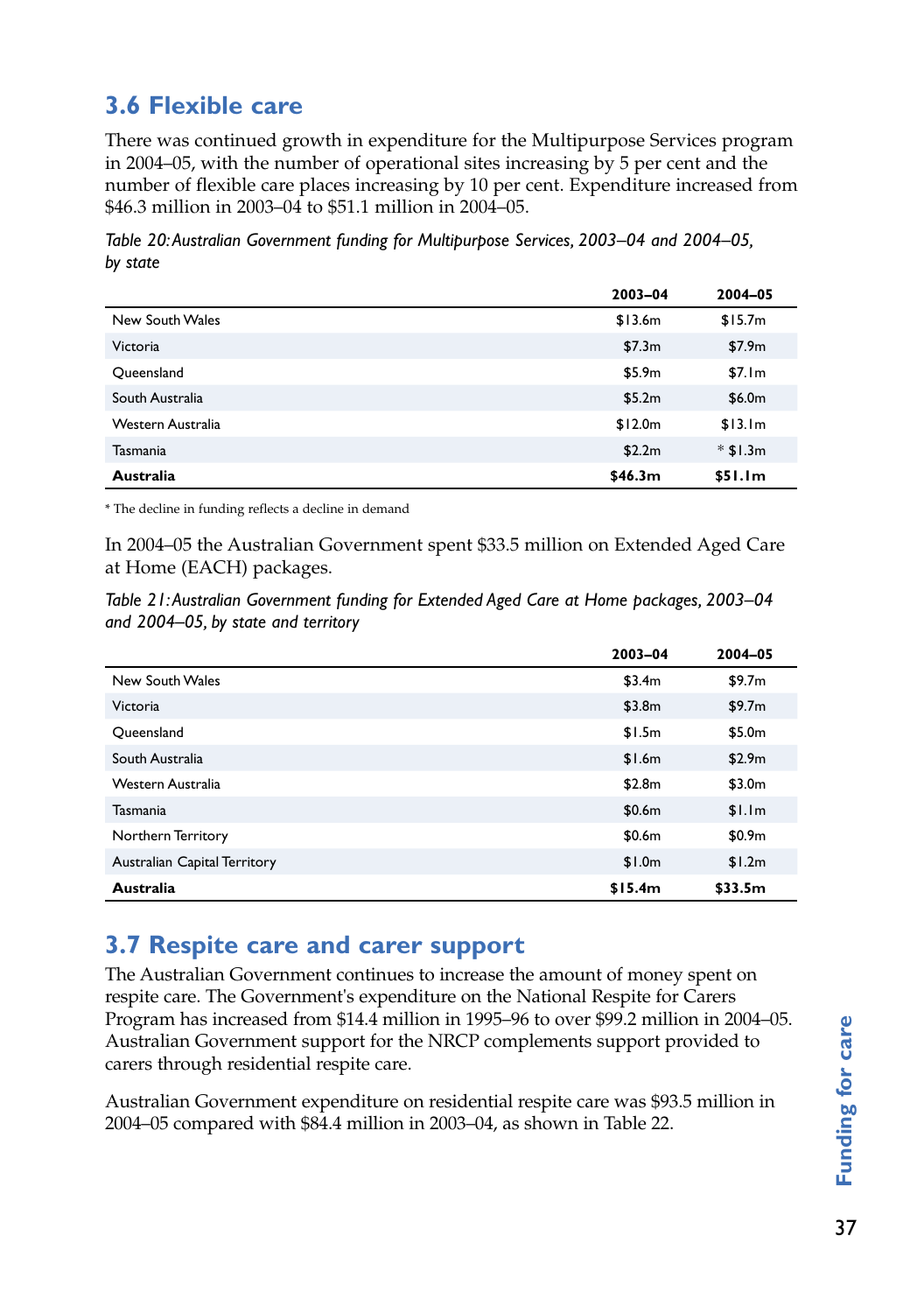*Table 22: Australian Government funding for residential respite care, 2003–04 and 2004–05, by state and territory*

|                              | 2003-04 | 2004-05 |
|------------------------------|---------|---------|
| New South Wales              | \$38.3m | \$42.9m |
| Victoria                     | \$16.3m | \$18.5m |
| Oueensland                   | \$12.2m | \$12.5m |
| South Australia              | \$8.5m  | \$9.6m  |
| Western Australia            | \$4.9m  | \$5.1m  |
| Tasmania                     | \$2.6m  | \$2.7m  |
| Northern Territory           | \$0.7m  | \$0.8m  |
| Australian Capital Territory | \$1.0m  | \$1.5m  |
| <b>Australia</b>             | \$84.4m | \$93.5m |

## **3.8 eBusiness**

As part of the 2004–05 Budget measure, *Investing in Australia's Aged Care— Streamlining administration for better care*, the Department is collaborating with aged care providers to introduce eBusiness to the aged care sector, thereby streamlining administration processes and increasing efficiency. The first stage of eBusiness was implemented in 2004–05 with a small number of aged care providers, to enable them to submit simple business transactions electronically. In 2005–06, more providers will be invited by the Department to participate and the eBusiness capability will be progressively extended to more complex transactions.

As mentioned above, the payment of \$1,000 per resident announced in the 2005–06 Budget was, among other things, to assist aged care providers take advantage of new technology and improve their business practices—complementing the extension of eBusiness into the aged care sector.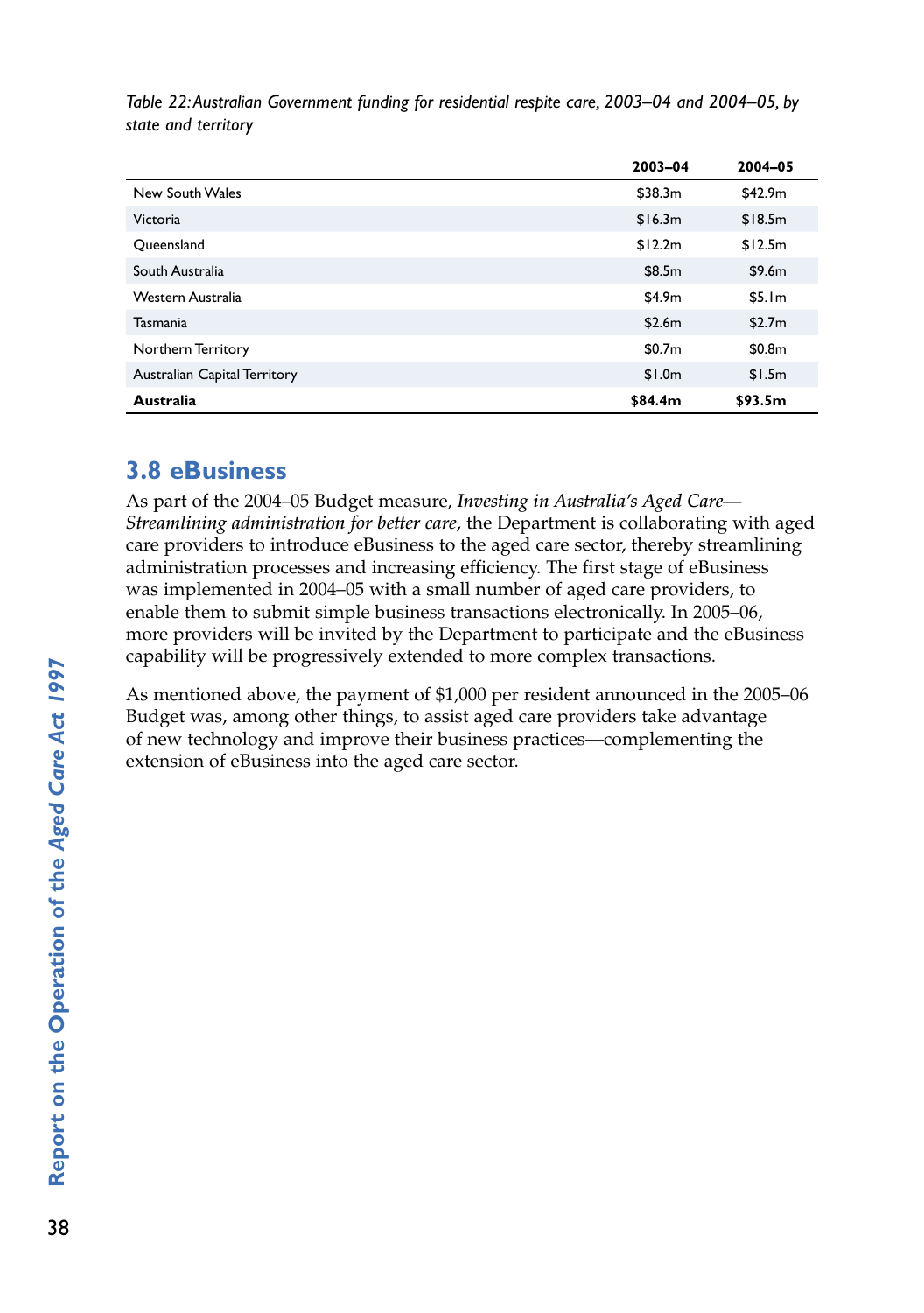# **4 Quality of care and accommodation**

The Australian Government is committed to ensuring the best possible aged care for frail older Australians. Strategies that support the provision of quality services include:

- legislated responsibilities for aged care providers;
- the work of the independent Aged Care Standards and Accreditation Agency;
- a continuous quality improvement process; and
- assistance to develop and maintain a sufficient and skilled aged care workforce.

A standards framework underpins the quality of care received by older Australians in aged care and the Act provides for sanctions to be applied against the small number of providers that do not meet their responsibilities.

# **4.1 Community care**

In the 2004–05 Budget, \$13.7 million was allocated for Quality Reporting in Community Care, with the first three-year cycle to commence nationally from 1 July 2005. The primary objectives are:

- to ensure that care recipients continue to receive the levels of care they need; and
- to improve measurement and reporting of the programs' operation.

Quality Reporting is a new process for Community Aged Care Packages (CACP), Extended Aged Care at Home (EACH) and the National Respite for Carers Program (NRCP). It involves three steps in which services report against uniform quality standards and departmental officers complete desk audits and validation visits.

Quality assurance processes are already well established in Home and Community Care. All Home and Community Care services are required to appraise their performance over a three-year cycle. In the first three-year cycle, from July 2001 to June 2004, 2,709 agencies providing Home and Community Care were appraised. The next three-year cycle will commence in 2006.

# **4.2 Residential care**

### **4.2.1 Quality of accommodation—Building standards and certification**

Certification focuses on the building quality of aged care homes. A home must be certified to be able to receive accommodation charges, accommodation bonds, Extra Service charges and concessional resident supplements. Residents expect high quality and safe accommodation in return for their direct and indirect contributions.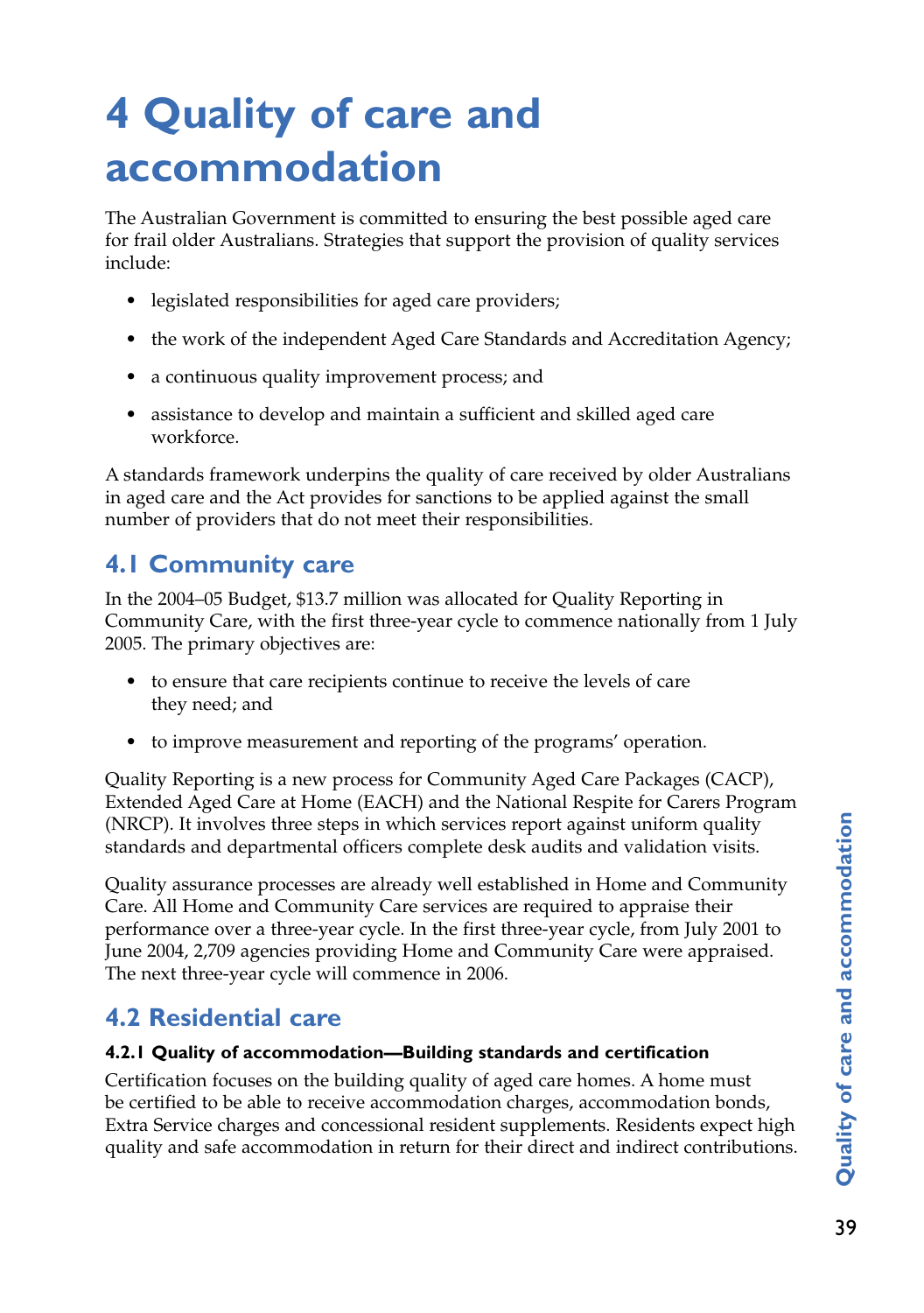While certification is not time limited, it is based on the principle of continuous improvement and an agreed ten-year plan, which gives homes a clear framework of safety, privacy and space standards.

By 2008, every existing service will be required to have no more than four residents accommodated in any room, no more than six residents sharing each toilet and no more than seven residents sharing each shower.

For new buildings, there is to be an average for the whole residential aged care service of no more than 1.5 residents per room. No room may accommodate more than two residents. There is also a mandatory standard of no more than three residents per toilet, including those off common areas, and no more than four residents per shower or bath.

The average number of residents per room has declined from 1.56 in July 1999 to 1.41 in June 2005, reflecting works carried out by homes to meet the targets.



*Figure 5: Average number of residents per room in aged care homes, 1998 to 2005*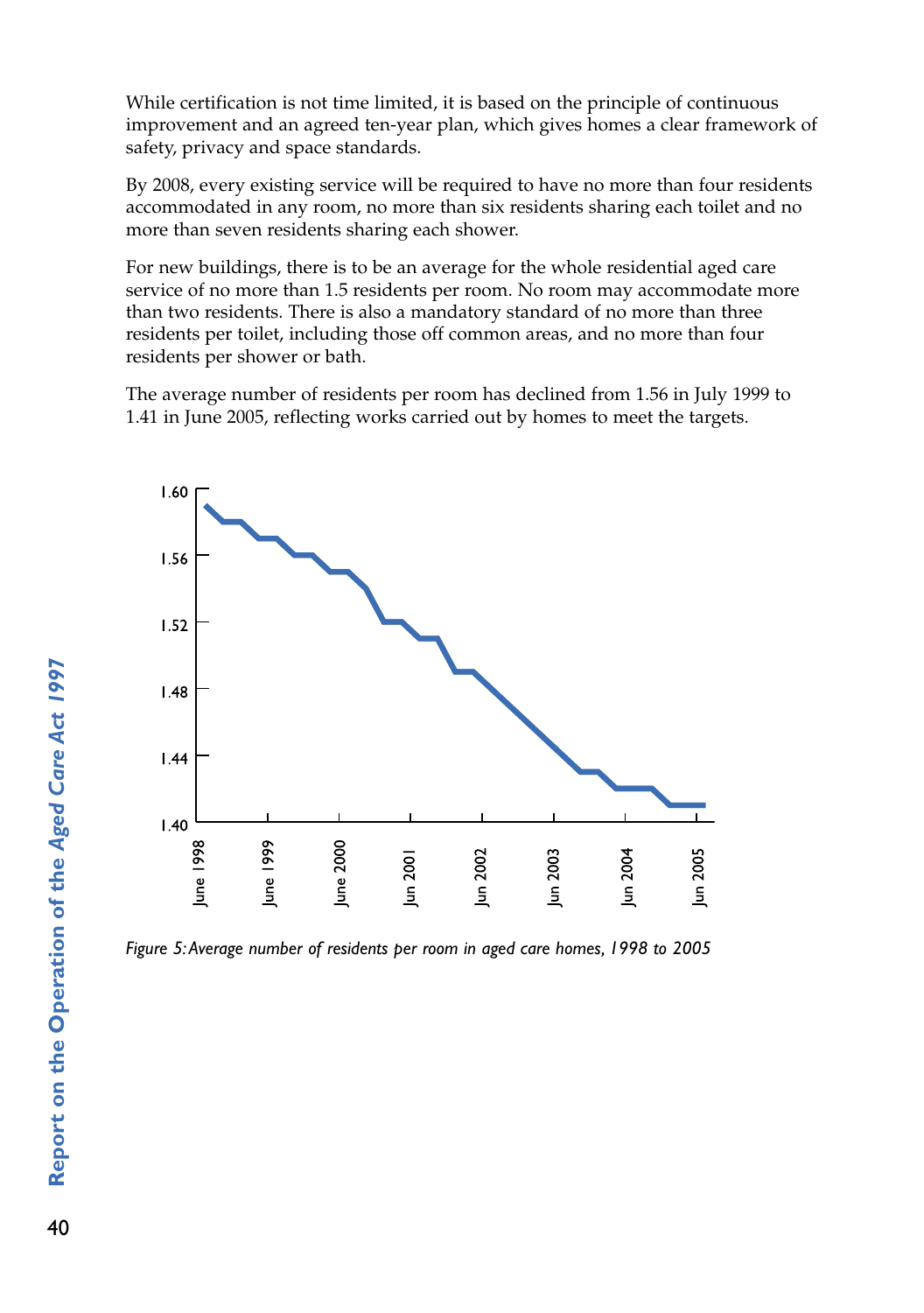The initiatives announced by the Government in the 2004–05 Budget included a payment of \$513.3 million (\$3,500 per resident) to aged care providers in June 2004. This payment enabled further investment in better aged care homes and recognised the investment made by providers towards achievement of the agreed 10-year forward plan for improved building standards for aged care homes by 2008, in particular improved fire safety. The requirements of the 1999 Certification Assessment Instrument do not override the building and fire safety regulations within each state and territory. Through the Building Code of Australia (BCA), the state and territory building regulations set the minimum community standard for safety, health and amenity of buildings.

Under the *Quality of Care Principles 1997*, approved providers of residential aged care are required to complete a fire safety declaration for each calendar year. The declaration seeks assurance that Australian Government-funded residential aged care services have complied with applicable state, territory and local government fire safety laws as at 31 December each year. Copies of non-compliant declarations are sent to local government authorities for their information and action. In 2004, all 2,943 fire safety declaration forms were received. Of these, 249 indicated noncompliance and have been referred to the applicable local government authorities for their consideration<sup>14</sup> and to the Aged Care Standards and Accreditation Agency.

The Department may take action if an approved provider fails to meet its responsibility to complete the fire safety declaration. The responsibility for monitoring compliance with fire safety laws rests with the appropriate state, territory or local government authorities.

### **4.2.2 Quality of accommodation—Building activity**

Through accommodation payments, residential aged care providers have access to funding for continued improvement to accommodation and care. The sector is continuing to invest significant funds in new buildings, rebuilding, and upgrading of homes. Table 23 sets out details.15

An estimated total of \$950.0 million of new building, refurbishment and upgrading work was completed during 2004–05, involving about 16.8 per cent of all homes. An estimated further \$1,134.3 million of work was in progress at 30 June 2005, involving about 12.1 per cent of all homes. At June 2005, an estimated 22.0 per cent of homes were planning building work.

<sup>14</sup> ACT non-compliant declarations were forwarded to the ACT Fire Brigade.

<sup>15</sup> Building activity data for 2004-05 are preliminary and subject to further refinement following detailed analysis of the survey results.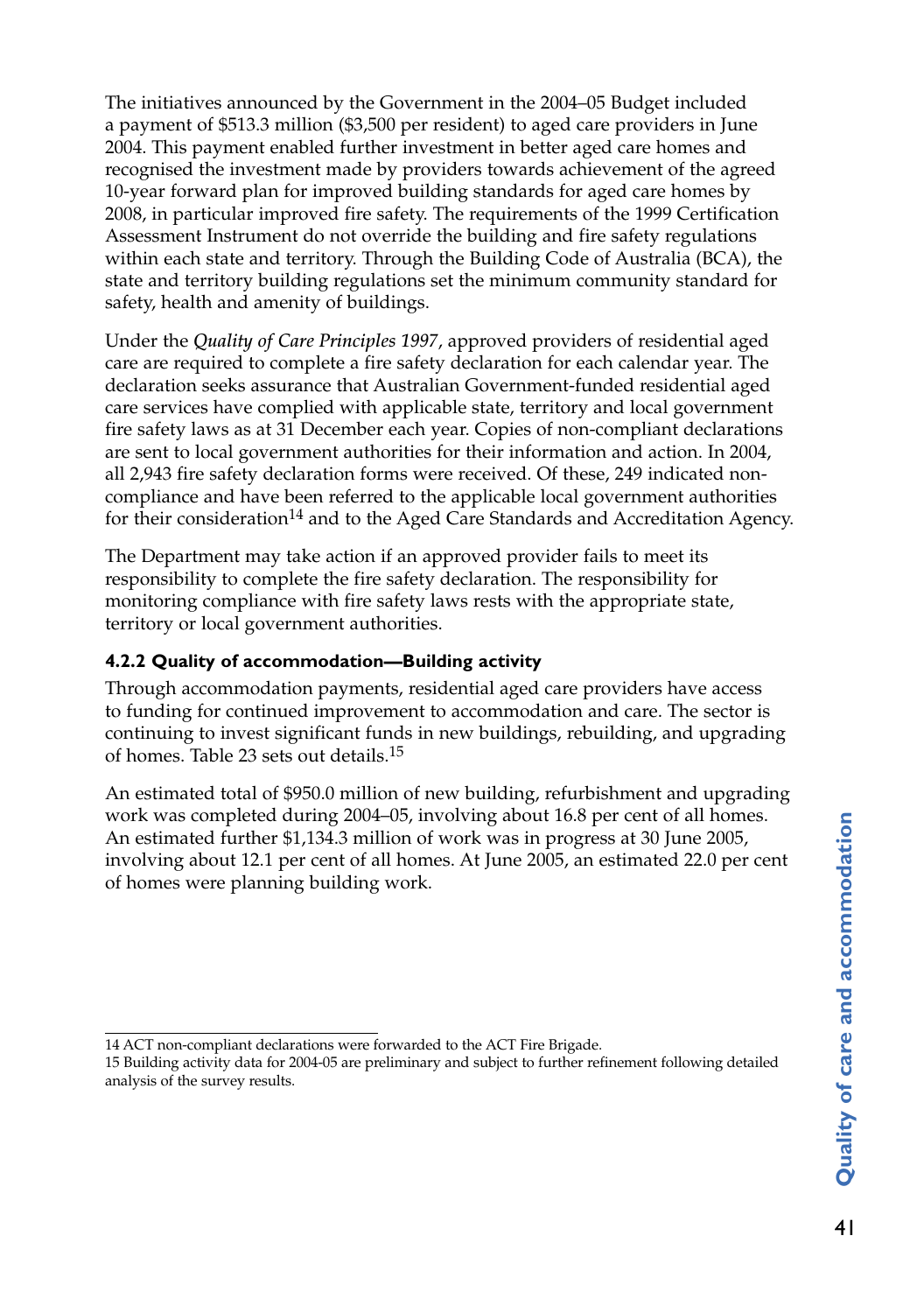|                                                                                      | 2002-03    | 2003-04    | 2004-05    |
|--------------------------------------------------------------------------------------|------------|------------|------------|
| Estimated total building work completed during<br>the year or in progress at 30 June | \$1,763.1m | \$2,046.6m | \$2,084.2m |
| Proportion of homes that completed any<br>building work during the year              | 22.8%      | 18.3%      | 16.8%      |
| Proportion of homes with any building work in<br>progress at the end of the year     | 11.7%      | 12.4%      | 12.1%      |
| Rebuilding Work <sup>17</sup>                                                        |            |            |            |
| Proportion of homes that completed rebuilding<br>work in the year                    | 1.0%       | 0.7%       | 0.8%       |
| Proportion of homes with rebuilding work in progress<br>at the end of the year       | 1.5%       | 1.2%       | 1.1%       |
| Estimated rebuilding work completed in the year                                      | \$82.9m    | \$59.2m    | \$85.3m    |
| Estimated rebuilding work in progress at the<br>end of the year                      | \$153.0m   | \$179.9m   | \$256.0m   |
| Upgrading work <sup>18</sup>                                                         |            |            |            |
| Proportion of homes that completed upgrading<br>work in the year                     | 18.9%      | 14.9%      | 12.6%      |
| Proportion of homes with upgrading work in<br>progress at the end of the year        | 7.8%       | 7.7%       | 8.8%       |
| Estimated upgrading work completed<br>in the year                                    | \$316.9m   | \$420.4m   | \$291.6m   |
| Estimated upgrading work in progress at the<br>end of the year                       | \$371.9m   | \$414.8m   | \$395.8m   |
| New Building Work <sup>19</sup>                                                      |            |            |            |
| Proportion of homes that completed new building<br>work in the year                  | 3.4%       | 2.9%       | 3.7%       |
| Proportion of homes with new building work in<br>progress at the end of the year     | 3.6%       | 3.7%       | 2.8%       |
| Estimated new building work completed<br>in the year                                 | \$421.6m   | \$362.3m   | \$573.1m   |
| Estimated new building work in progress<br>at the end of the year                    | \$416.8m   | \$610.0m   | \$482.5m   |
| <b>Planned building work</b>                                                         |            |            |            |
| Proportion of homes that were planning<br>new building work                          | 7.7%       | 7.9%       | 7.7%       |
| Proportion of homes that were planning<br>rebuilding work                            | 2.0%       | 3.5%       | 3.0%       |
| Proportion of homes that were planning<br>upgrading work                             | 16.9%      | 16.2%      | 11.3%      |

#### *Table 23: Estimated building work in residential aged care, 2002–03 to 2004–0516*

16 Source: Surveys of Aged Care Homes, 2003, 2004 and 2005.

17 Rebuilding work is defined as the complete demolition and reconstruction of an approved service on the same site.

18 Upgrading work is defined as renovation or refurbishment of an existing service including extensions. 19 New building is defined as work relating to a new building to accommodate new or transferred aged care places.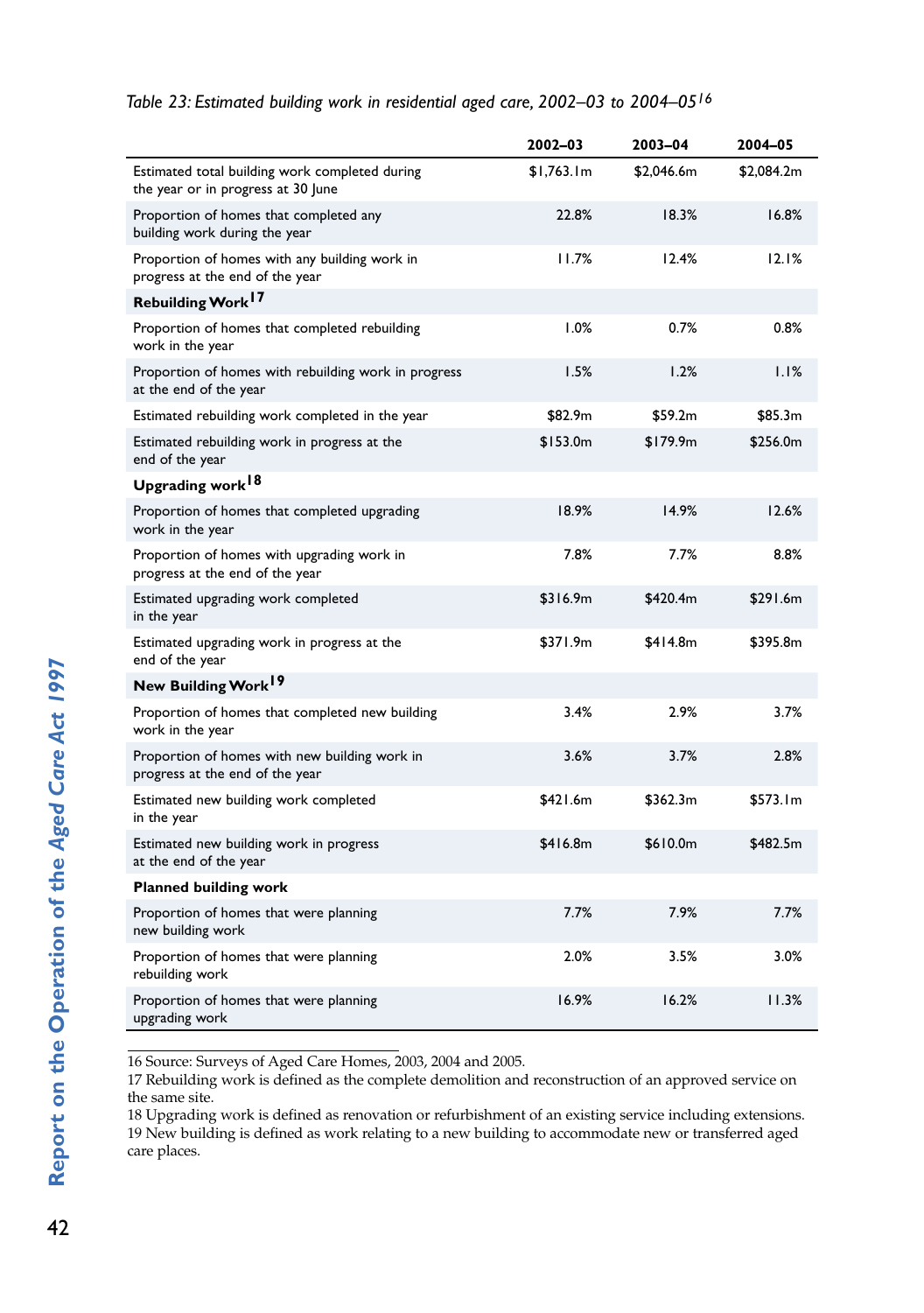### **4.2.3 Quality of care—Accreditation process**

The *Aged Care Act 1997* provides for an accreditation-based quality assurance system. Aged care homes must be accredited in order to receive Australian Government subsidies. The Review of Pricing Arrangements in Residential Aged Care found that, "There is broad industry support for accreditation and a general acknowledgment that it has substantially improved standards of care across the industry."20 Accreditation assesses the performance of homes against the 44 expected outcomes of the four Accreditation Standards:

- management systems, staffing and organisational development;
- health and personal care;
- resident lifestyle; and
- physical environment and safe systems.

The Aged Care Standards and Accreditation Agency manages the accreditation of aged care homes in accordance with the *Accreditation Grant Principles 1999*. It is a wholly owned Australian Government company limited by guarantee, registered with the Australian Securities and Investment Commission, and subject to the *Commonwealth Authorities and Companies Act 1997*. The Agency's functions include:

- managing the accreditation process using the Accreditation Standards;
- promoting high quality care and helping the sector to improve service quality, by identifying best practices and providing information, education and training;
- assessing, and strategically managing, services working towards accreditation; and
- liaison with the Department about services that do not comply with the Accreditation Standards.

In the 2004–05 Budget, the Australian Government provided the Agency with an additional \$36.3 million over four years to maintain and improve its accreditation, monitoring and education activities.

The Agency publishes its own annual report, which gives details about the operation of accreditation. Further information is at the Agency's website at http://www.accreditation.org.au.

<sup>20</sup> Review of Pricing Arrangements in Residential Aged Care. *Summary of the Report.* Canberra, 2004, pp. 38-39.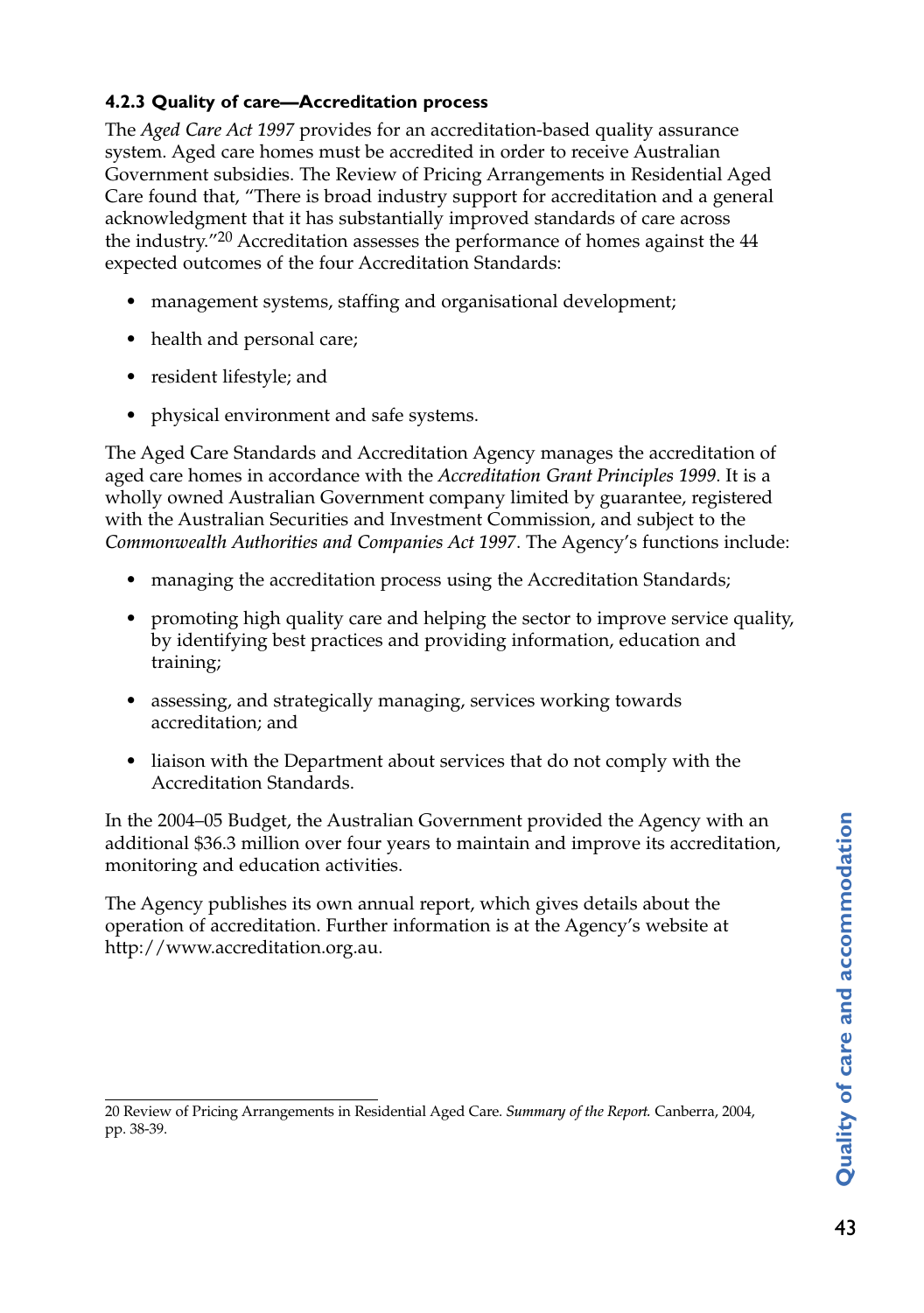### **4.2.4 Quality of care—Accreditation outcomes**

Aged care homes must be accredited to continue receiving Australian Government funding. At 30 June 2005, 2,700 or 92 per cent of homes were accredited for at least three years. As at 30 June 2005, almost 99 per cent of homes were compliant with all 44 Accreditation Standard Outcomes.

No homes were the subject of a decision not to accredit following a site audit. No homes were granted exceptional circumstances exemption under Section 42-5 of the *Aged Care Act 1997*.

During 2004–05, 83 review audits were conducted, from which 76 decisions were made:

- 40 homes were the subject of a decision not to revoke accreditation;
- 33 homes were the subject of a decision to vary accreditation; and
- three homes were subject to a decision to revoke accreditation.

During 2004–05, the Agency held Better Practice Seminars in Melbourne, Brisbane, Perth, Adelaide and Launceston. The seminars were part of the Agency's national program of Better Practice events. The events promote and celebrate better practice and innovation in aged care. Participants at the seminars hear the experiences of award-winning homes, and learn from subject-matter experts about ways to achieve better practices. There has been overwhelming support for the events, which attracted over 1,000 participants during 2004–05. The seminars enable the Agency to focus the sector on ways of working towards achieving continuous improvement, one of the foundations of the accreditation system.

The Agency developed a consumer DVD during 2004–05, to be launched in July 2005. The DVD, 'Quality of Care, Quality of Life', will provide important advice to potential residents and their families about residential aged care and the work of the Agency.

# **4.3 Compliance by approved providers with legislative requirements**

Providers of Australian Government-funded aged care must comply with responsibilities specified in the *Aged Care Act 1997* and in the Aged Care Principles. These responsibilities encompass quality of care, user rights and accountability for Government funding. The responsibilities of approved providers are outlined in Appendix B.

The public expects high standards of care in aged care homes. The quality and accreditation framework emphasises homes accepting responsibility for providing, maintaining and improving service. Sanctions can be used to compel compliance when other measures have failed. The regulatory processes give providers every opportunity to reach compliance. Measures to ensure providers meet their responsibilities include: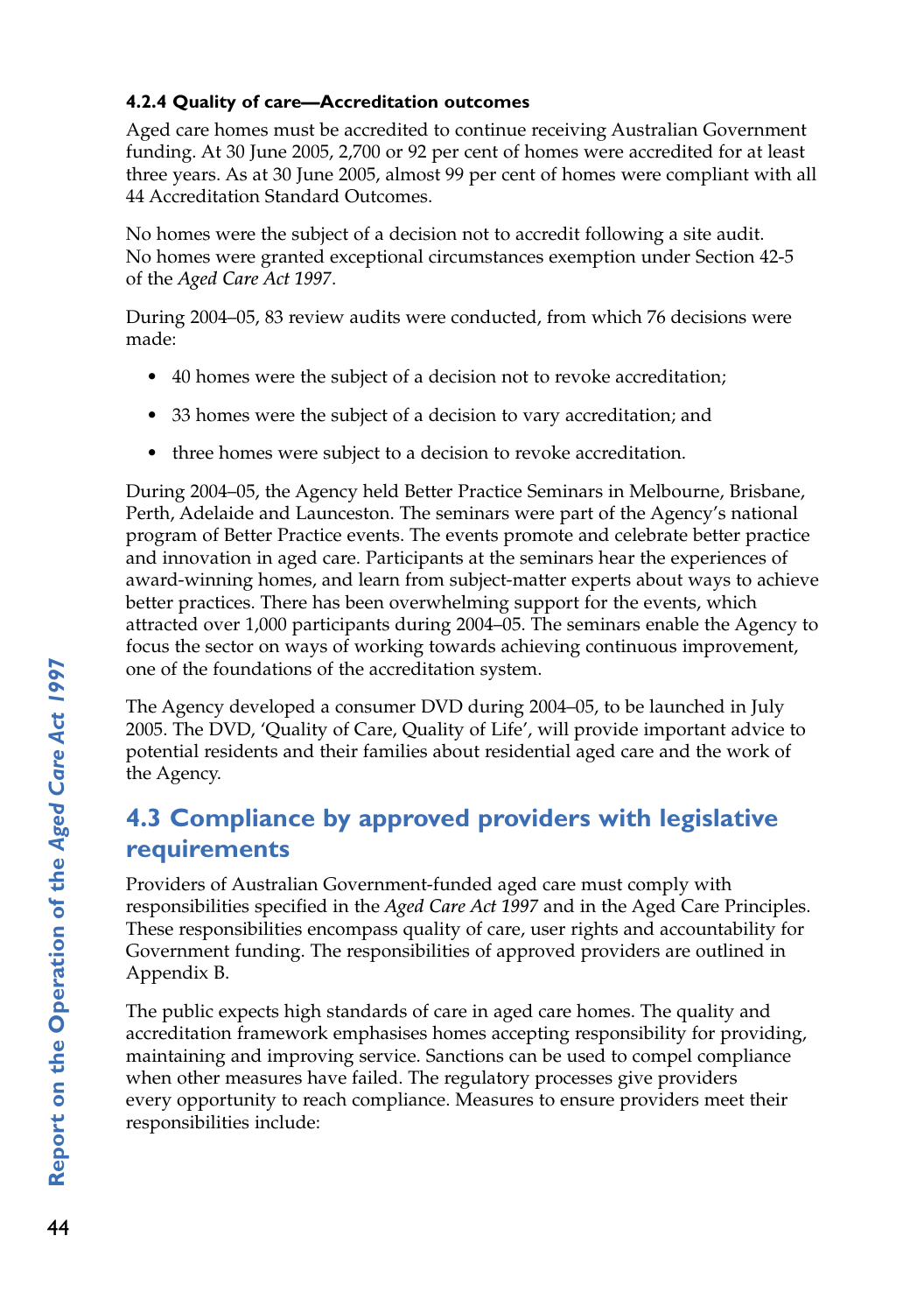- targeted and random spot checks on services;
- compliance notices to encourage improvement;
- sanctions for continued or serious non-compliance with responsibilities;
- reviews of resident classifications; and
- prudential arrangements to protect residents who pay bonds.

Both the Aged Care Standards and Accreditation Agency and the Department have a role in monitoring aged care homes. In broad terms, the Agency manages the accreditation process and monitors homes' compliance with the Accreditation Standards, while the Department monitors compliance by approved providers with their wider legislative responsibilities. The Department is responsible for taking sanctions action when approved providers breach their responsibilities, including failing to implement improvements required by the Agency.

Information about the standards achieved by homes is published on the Agency's website. All accreditation and review audit reports are also published on the site at www.accreditation.org.au.

### **4.3.1 Spot checks, site audits and visits**

The Aged Care Standards and Accreditation Agency conducts support visits and regularly monitors the progress homes are making towards continuous improvement. In addition, the Department conducts visits to monitor Australian Government-funded aged care homes for compliance with their responsibilities under the *Aged Care Act 1997*.

The Agency and the Department conducted a total of 4,705 visits in 2004–05 compared with 4,374 in 2003–04. During the year, the Agency conducted the following visits to assess and monitor Australian Government-funded aged care homes against the accreditation outcomes:

- 339 accreditation site audits;
- 83 review audits; and
- 4,016 support contact visits, of which 563 were spotchecks.

In the 2004–2005 Budget, the Australian Government provided the Agency with an additional \$36.3 million over four years to significantly increase its visiting program and ensure that all homes are visited annually. In 2004–2005, the Agency conducted a total of 4,438 visits compared with 3,780 visits in the previous year. The Agency undertook an average of 1.51 visits per home in 2004–05.

### **4.3.2 Sanctions**

In 2004–05, the Department took regulatory action against 129 approved providers, including the issuing of 12 Notices of Decision to Impose Sanctions and 208 Notices of Non-Compliance. As at 30 June 2005, six of the sanctions remained. Details of sanctions imposed in 2004–05 are included at Appendix C.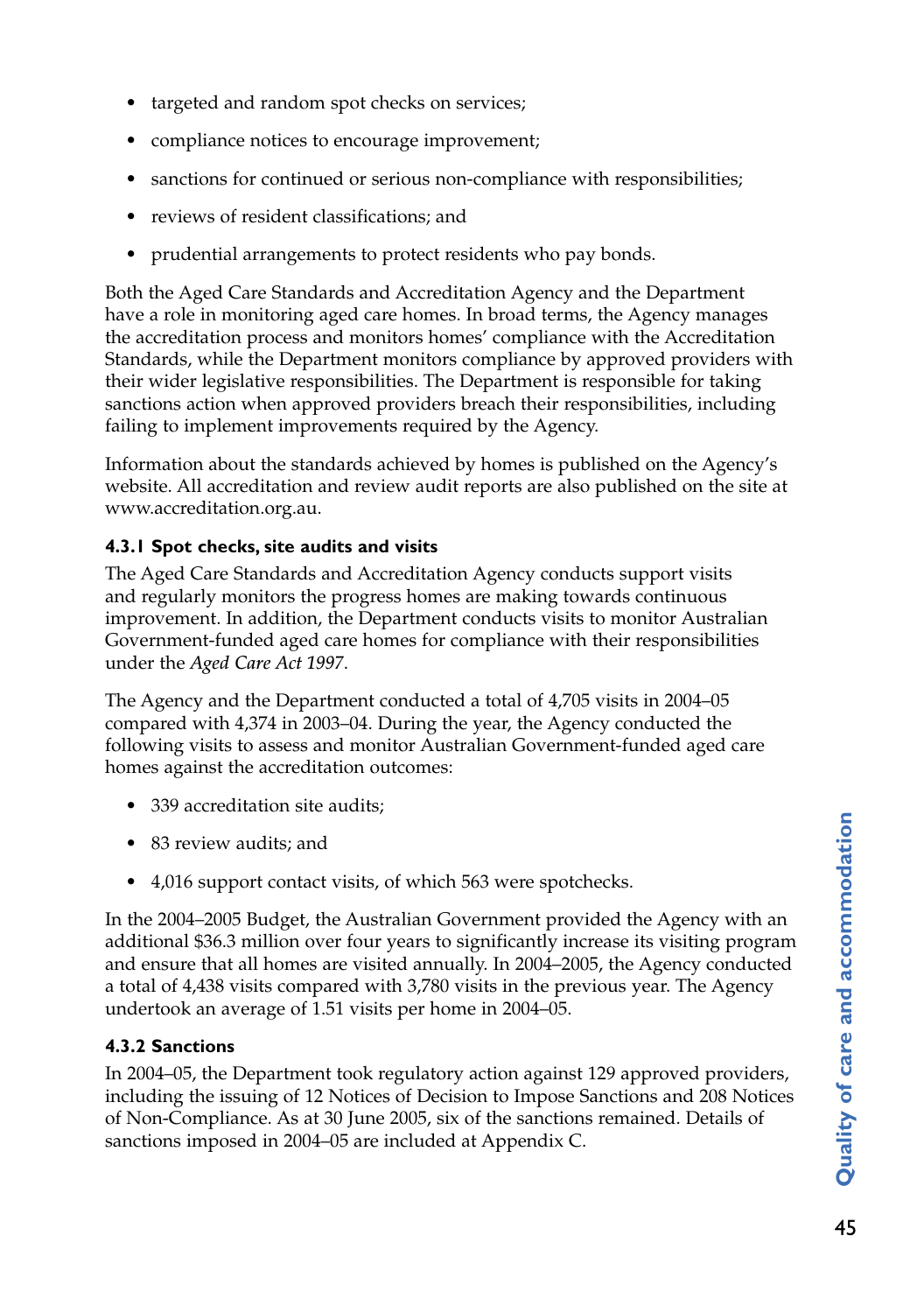### **4.3.3 Resident Classification Scale reviews**

Aged care providers are accountable for the subsidies they receive to give care to residents of aged care homes. As it is the staff of the home that use the Resident Classification Scale (RCS) to assess each resident for funding purposes, the Department checks the accuracy of classifications to protect taxpayer funding and ensure that the funding for each resident reflects his or her care needs. These RCS classification reviews are a primary accountability measure to safeguard public expenditure on residential aged care.

During 2004–05, approximately 18,500 reviews of RCS appraisals were completed. Of those reviews, 7,100, or 38 per cent, resulted in reductions of funding, of which 343, or five per cent, were appealed. On appeal to the Department, approximately 52 per cent of the 343 decisions appealed against were confirmed. In approximately 34 per cent of cases, the original classification by the home was reinstated. In the remaining cases, the review decision was set aside and a new decision substituted.

The Administrative Appeals Tribunal at the commencement of 2004–05 was considering one case of appeal against a review of an RCS appraisal. No cases were outstanding at the end of the year.

### **4.3.4 Prudential requirements**

All providers of residential care who collect bonds must comply with prudential arrangements specified under the *Aged Care Act 1997*. These prudential arrangements, developed in cooperation with the sector, provide accountability for residents who pay bonds. They include a contractual guarantee of repayment from the provider to the resident. Providers must submit a certified annual statement, within four months from the end of their financial year, stating that they have refunded accommodation bonds to residents within the statutory timeframe, are able to repay bond liabilities and have maintained adequate insurance.

Notices of Non-Compliance were issued against 208 approved providers in 2004–05 for failure to meet prudential requirements in relation to accommodation bonds. At the time of publication, all compliance actions in relation to these 208 instances had been finalised.

The Australian Government will introduce new legislation to underpin new prudential regulatory arrangements together with a scheme to guarantee that residents' bond balances will be repaid if an aged care provider defaults. The new prudential arrangements will ensure that residents' bonds are both well managed and secure (see also Section 3.4.2).

# **4.4 Aged care workforce**

An adequate and well-qualified workforce is fundamental to the delivery of quality aged care.

The Australian Government has committed \$47.5 million over four years in the 2002– 03 Budget and an additional \$101.4 million over four years in the 2004–05 Budget to assist providers of aged care services to meet their responsibilities under the *Aged Care Act 1997* and develop a well-trained aged care workforce.

## **4.4.1 More aged care nurses**

In the 2002–03 Budget, the Australian Government committed \$26.3 million to fund up to 1,000 aged care nursing scholarships over four years to encourage more people to enter or re-enter aged care nursing, particularly in rural and regional areas.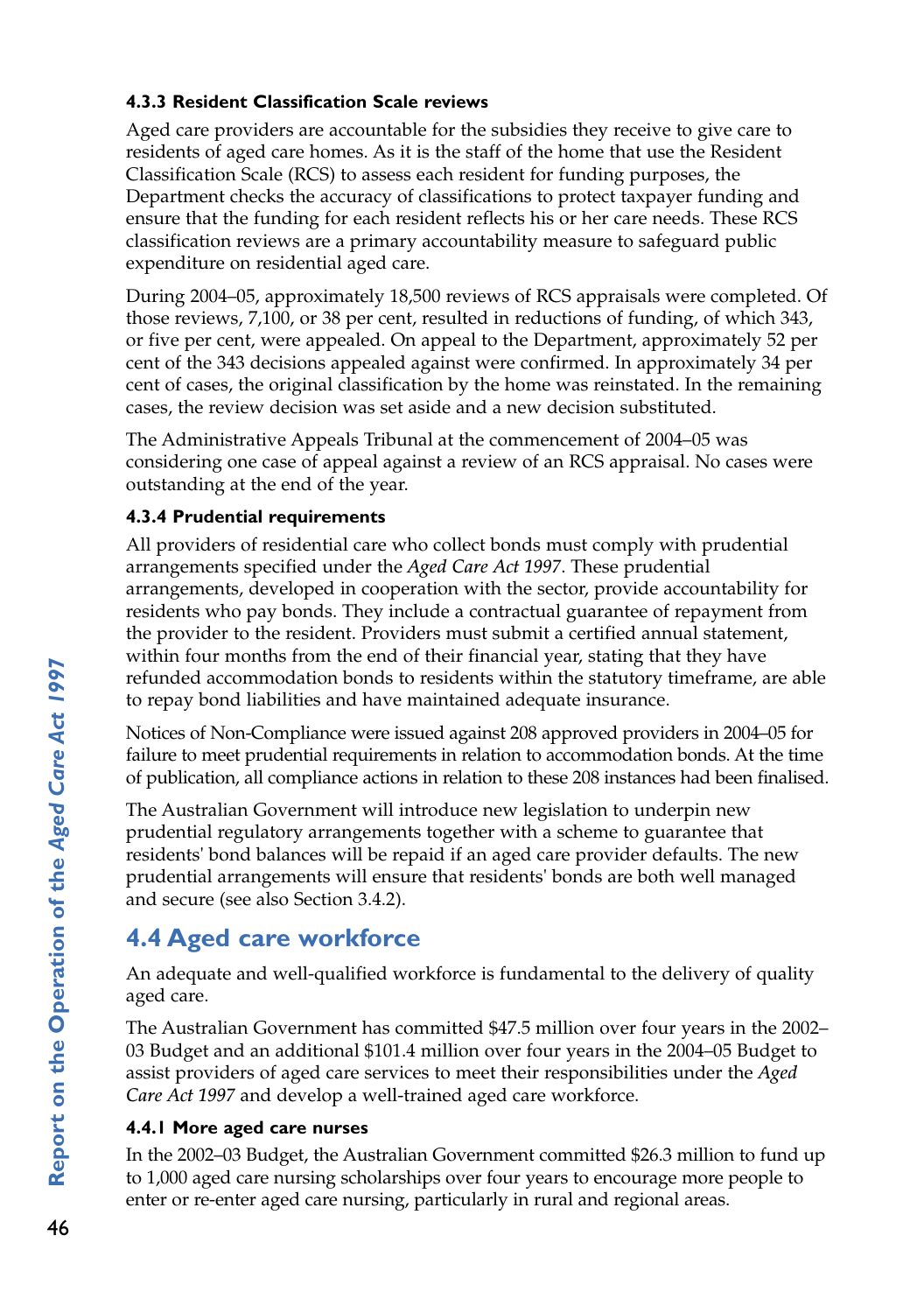The Australian Government continues a partnership with the Royal College of Nursing Australia that provides undergraduate, postgraduate and continuing professional development scholarships to people from rural and regional areas who are committed to caring for older Australians. The scholarships are offered by the College to candidates selected in accordance with guidelines approved by the Department. During 2004–05, 300 undergraduate scholarships, 94 continuing professional development scholarships and 10 honours scholarships were offered. A total of 626 undergraduate scholarships, 329 continuing professional development scholarships and 17 honours scholarships has been offered since the Scheme commenced in 2003. The Australian Government also provides funds to the College and the University of Tasmania for programs to support the scholarship recipients. The scholarships are increasing the availability of professionally qualified aged care staff.

The Australian Government, together with ACT Health, is also funding a pilot project to explore the role of Aged Care Nurse Practitioners in the care of older people and identify benefits to the health of older people and the health care sector more broadly. The pilot commenced in May 2004 and is being conducted across a number of settings including residential aged care and community care.

### **4.4.2 Support for Aged Care Workers**

The 2002–03 Budget provided \$21.2 million over four years to ensure that personal care workers employed in aged care are provided with training opportunities. The funds are being invested in the training of care staff in smaller, less viable, aged care homes to upgrade their skills. This frees registered nurses to concentrate on clinical care. In 2004–05, the program reached 1,216 staff through 33 training programs in 73 aged care homes. In the three years since its establishment, it has benefited more than 5,700 staff through 70 training programs in over 470 aged care homes throughout Australia.

### **4.4.3 Better Skills for Better Care**

The Australian Government provided \$101.4 million over four years in the 2004–05 Budget to:

- assist up to 15,750 care workers to access recognised education and training opportunities such as Certificate Level III or IV in aged care work;
- assist up to 8,000 aged care workers to access the Workplace English Language and Literacy (WELL) program;
- assist up to 5,250 Enrolled Nurses to access recognised and approved medication administration education and training programs;
- fund up to an estimated 1,700 new nursing places at universities that demonstrate their ability to meet aged care nursing education benchmarks; and
- make higher payments to providers to enable them to pay more competitive wages to improve the quality of care and maintain and attract qualified staff.

In 2004–05, 88 approved providers and 72 training organisations were contracted to provide medication management training for enrolled nurses and vocational education and training for personal care workers to enhance the quality of care provided to frail older Australians.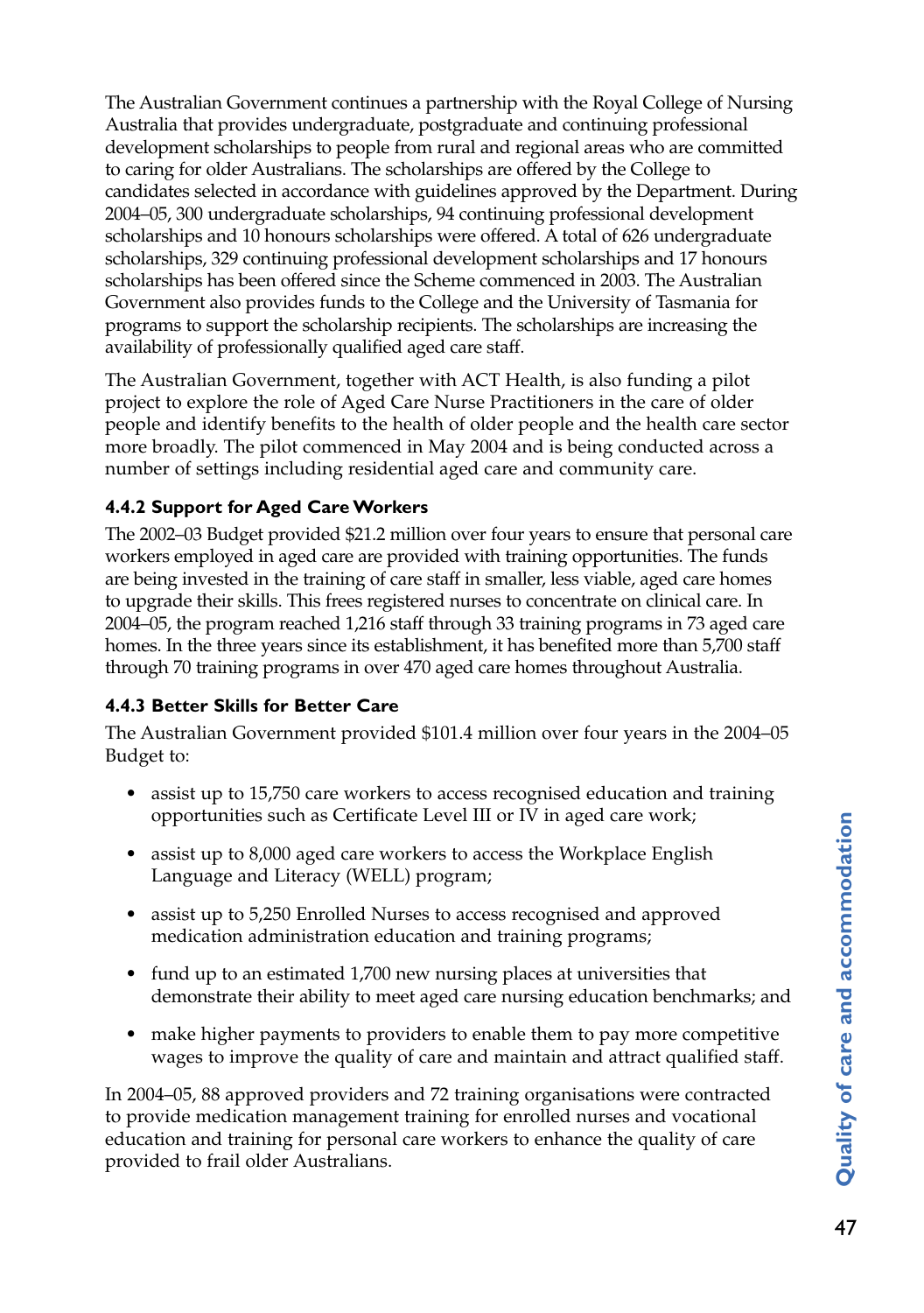### **4.4.4 National Aged Care Workforce Strategy**

The Australian Government assisted the Aged Care Workforce Committee, which represents the industry, to produce the National Aged Care Workforce Strategy, released in 2004–05. The Strategy provides a framework for the aged care sector to plan and develop best practice workplace models. It supports the aged care workforce in sustaining the flexibility, skills mix and numbers essential for effective care.

# **4.5 Supporting consumers**

### **4.5.1 Aged Care Complaints Resolution Scheme**

The Aged Care Complaints Resolution Scheme was established in 1997 to deal with complaints about Australian Government-funded aged care services provided or available to people receiving care. The Scheme is free and available to anyone who wishes to make a complaint, including residents of aged care homes, people receiving Community Aged Care Packages or flexible care and relatives, guardians and representatives of those receiving care. The national toll free telephone number for the Scheme is 1800 550 552.

A complaint may be about anything that is a possible breach of a provider's responsibilities under the *Aged Care Act 1997*. Complaints may be made orally or in writing and on a confidential or anonymous basis. The Scheme aims to work with all parties to ensure that they understand and accept the actions needed to resolve a complaint. If a complaint cannot be resolved through negotiation and mediation, a Complaints Resolution Committee will decide what the parties must do to resolve the complaint.

In 2004–05 there were 1,004 new complaints, compared with 967 in 2003–04. Of these, 84 per cent were lodged as open complaints, 13 per cent as confidential and 3 per cent as anonymous. The number of complaints per 1,000 residents remained at 6.8. Ninety-six per cent of complaints handled by the scheme related to aged care homes.

|                              | 2003-2004               |                                                 | 2004-2005               |                                                 |
|------------------------------|-------------------------|-------------------------------------------------|-------------------------|-------------------------------------------------|
|                              | Number of<br>complaints | <b>Complaints</b><br>per 1,000<br>residents (*) | Number of<br>complaints | <b>Complaints</b><br>per 1,000<br>residents (*) |
| New South Wales              | 223                     | 4.5                                             | 280                     | 5.6                                             |
| Victoria                     | 382                     | 10.6                                            | 290                     | 7.8                                             |
| Queensland                   | 83                      | 3.2                                             | 105                     | 3.9                                             |
| South Australia              | 105                     | 7.5                                             | 101                     | 7.0                                             |
| Western Australia            | 105                     | 8.8                                             | 151                     | 2.1                                             |
| Tasmania                     | 44                      | 11.5                                            | 44                      | 11.0                                            |
| Northern Territory           | 6                       | 16.1                                            | $\overline{4}$          | 10.3                                            |
| Australian Capital Territory | 19                      | 13.1                                            | 29                      | 19.8                                            |
| <b>Australia</b>             | 967                     | 6.8                                             | 1,004                   | 6.8                                             |

*Table 24: Complaints received by the Aged Care Complaints Resolution Scheme, 2003–04 and 2004–05* 

(\*) based on the number of permanent residents at 31 December; the rates for 2003–04 have been revised.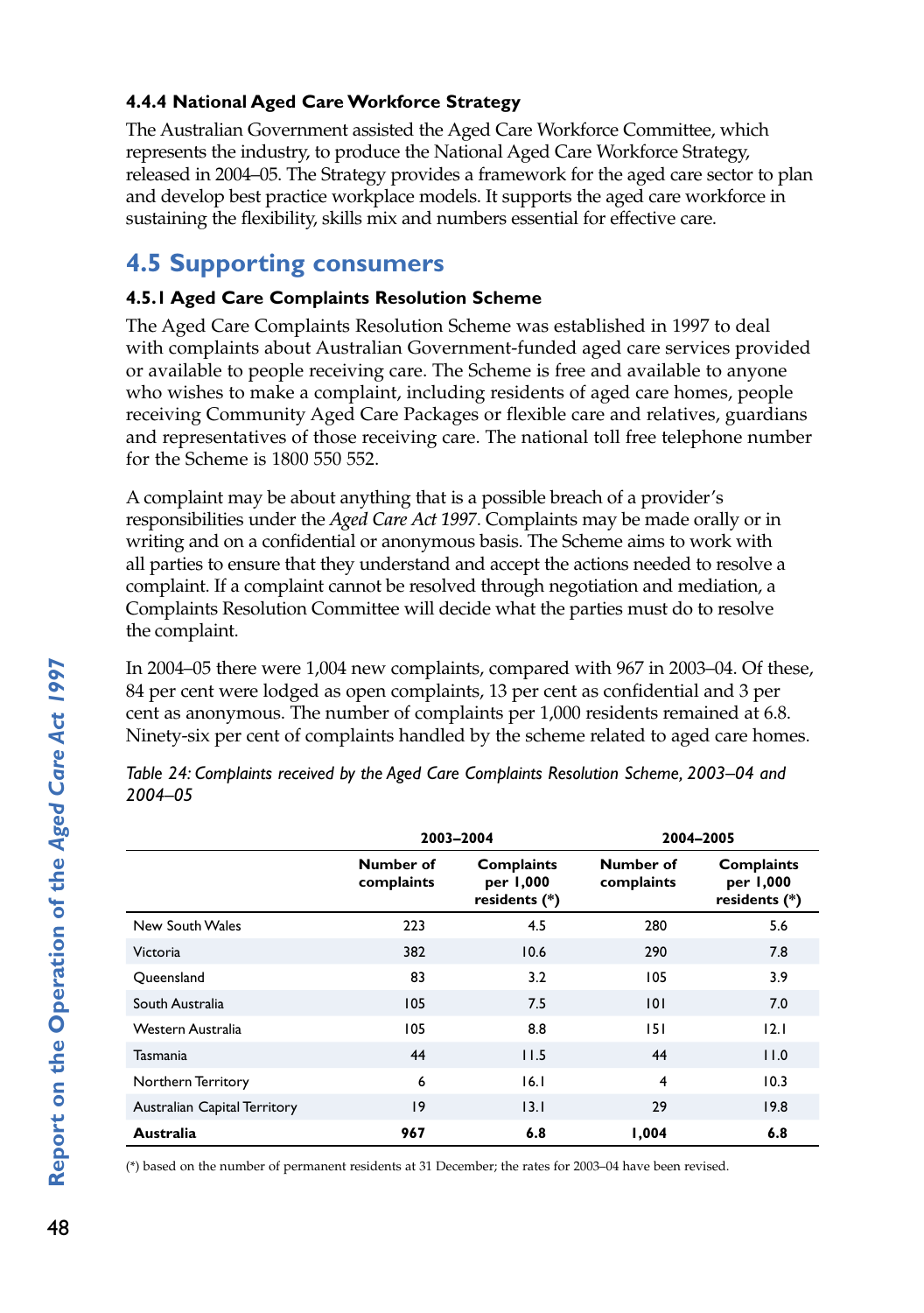The Committee Amendment Principles 2004 (No.1) came into effect on 1 July 2004. These amendments provide for a more effective and efficient complaint handling process. Complaints made to the Scheme are often complex, requiring detailed assessment and referral of systemic issues to appropriate authorities.

The Commissioner for Complaints is required to report annually on the operation of the Scheme to the Minister for Ageing, for presentation to Parliament. Further information can be found at the Commissioner's web site at http://www.cfc.health. gov.au.

### **4.5.2 Community Visitors Scheme**

The Community Visitors Scheme improves the quality of life of residents of aged care services who have limited family and social contact and may be at risk of isolation from the general community for social or cultural reasons, or through disability. The Scheme has wide acceptance in the community and the aged care sector. It currently coordinates over 6,588 volunteer visitors operating through 158 auspices Australia-wide and cost approximately \$6.38 million in 2004–05.

### **4.5.3 Advocacy Services**

Under Part 5.5 of the *Aged Care Act 1997*, the Department funds Aged Care Advocacy Services in each state and territory. Advocacy services provide independent advocacy and information to recipients or potential recipients of aged care services, their relatives, representatives and carers. The services perform an educative role for recipients and providers on the rights and entitlements of care recipients. They complement the role of the Aged Care Complaints Resolution Scheme within the quality assurance framework.

The National Aged Care Advocacy Program (NACAP) second Strategic Plan covers the years 2002 to 2005. It aims to ensure consumer protection in the current aged care environment of accreditation and continuous improvement. Total expenditure for the program in 2004–05 was \$2.4 million.

In 2003–04, NACAP services undertook 4,335 advocacy cases, handled 4,993 general enquiries and provided 1,697 face-to-face education sessions. Compared with 2002–03, this was a decrease of three per cent in cases and five per cent in general enquiries, and an increase of 70 per cent in education sessions. Although the number of direct advocacy cases decreased, NACAP services reported an increase in the complexity of cases and an overall increase in all activities of two per cent. Preliminary data for 2004–05 indicate that this increase will be maintained.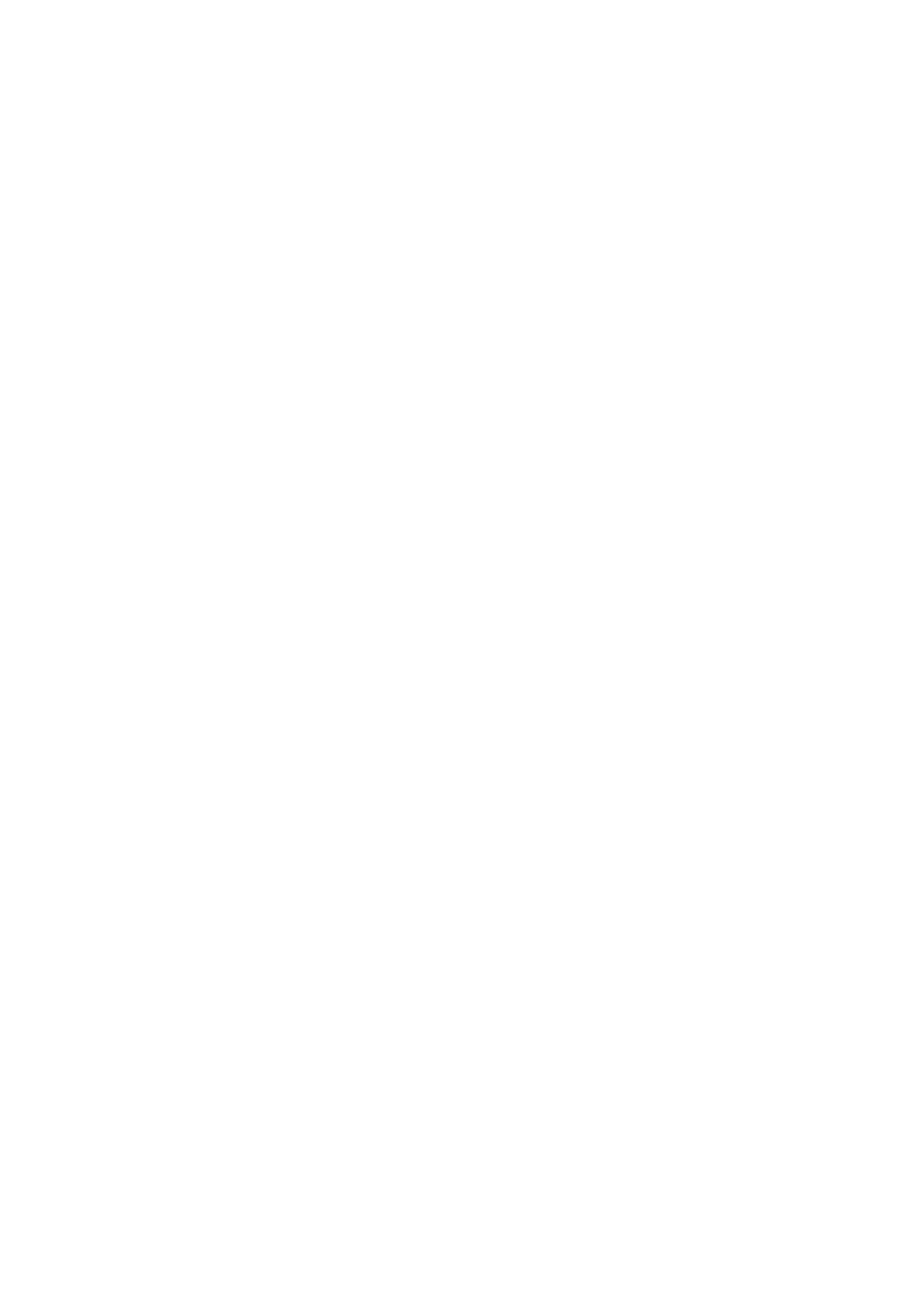# **Appendix A**

# **Amendments to the** *Aged Care Act 1997* **and the Aged Care Principles**

The *Aged Care Act 1997* was amended in 2004–05 by the *Aged Care Amendment (Transition Care and Assets Testing) Act 2005* as follows:

| Amendment:                                       | <b>Effect</b>                                                                                                                                                                                                                                                                                                                                                                                                 | <b>References in the</b><br>amended Act                                                                                                                                                                                                               | Date commenced |
|--------------------------------------------------|---------------------------------------------------------------------------------------------------------------------------------------------------------------------------------------------------------------------------------------------------------------------------------------------------------------------------------------------------------------------------------------------------------------|-------------------------------------------------------------------------------------------------------------------------------------------------------------------------------------------------------------------------------------------------------|----------------|
| Leave from residential<br>care for flexible care | Provides leave<br>arrangements for existing<br>recipients of residential<br>care to allow them to<br>receive transition care<br>(a type of flexible care)<br>following a hospital stay                                                                                                                                                                                                                        | ss.42-2(3A)<br>ss. 42-2(4)<br>para. 44-4(1)(a)<br>ss. 44-4(1) (note)<br>ss. 44-6(3)                                                                                                                                                                   | 21 March 2005  |
| Assets testing                                   | Provides for the transfer<br>from 1 July 2005 of assets<br>testing for residents and<br>prospective residents of<br>aged care facilities from<br>approved providers of<br>residential aged care<br>to the Secretary of the<br>Dept Health and Ageing,<br>delegated to Centrelink<br>and the Dept of Veterans'<br>Affairs. Also provides for<br>a 12-month transitional<br>period in certain<br>circumstances. | $s.44-7$<br>$s.44-8$<br>s. 44-8AA<br>s. 44-8AB<br>s. 44-9 (including note)<br>s. $44 - 10$<br>s. 57-2<br>s. 57-12 (including note)<br>ss. 57-16(2) (note 2)<br>s. 57A-2<br>s. 57A-6<br>s. 85-1 (inserting items<br>39A, 39B, 39C and 39D)<br>$s.96-2$ | I July 2005    |

The *Aged Care Act 1997* was also amended in 2004–05 by the *Aged Care Amendment (Extra Service) Act 2005* as follows:

| Amendment:    | <b>Effect</b>                                                                                                            | <b>References in the</b><br>amended Act                                                                                                                                                                                  | Date commenced |
|---------------|--------------------------------------------------------------------------------------------------------------------------|--------------------------------------------------------------------------------------------------------------------------------------------------------------------------------------------------------------------------|----------------|
| Extra Service | Removes the requirement<br>that extra service<br>providers need to reapply<br>for extra service status<br>every 5 years. | para. $31-1(a)$<br>s. $31-2$<br>para. $33-1(a)$<br>$s. 33-2$<br>Div 34<br>para. $35 - 1(2)(c)$<br>ss. 36-3(1) (note)<br>sp. $63-1(1)(i)$<br>s. 85-1 (item 32)<br>cl. I of Schedule I<br>(definition of "expiry<br>date") | I July 2005    |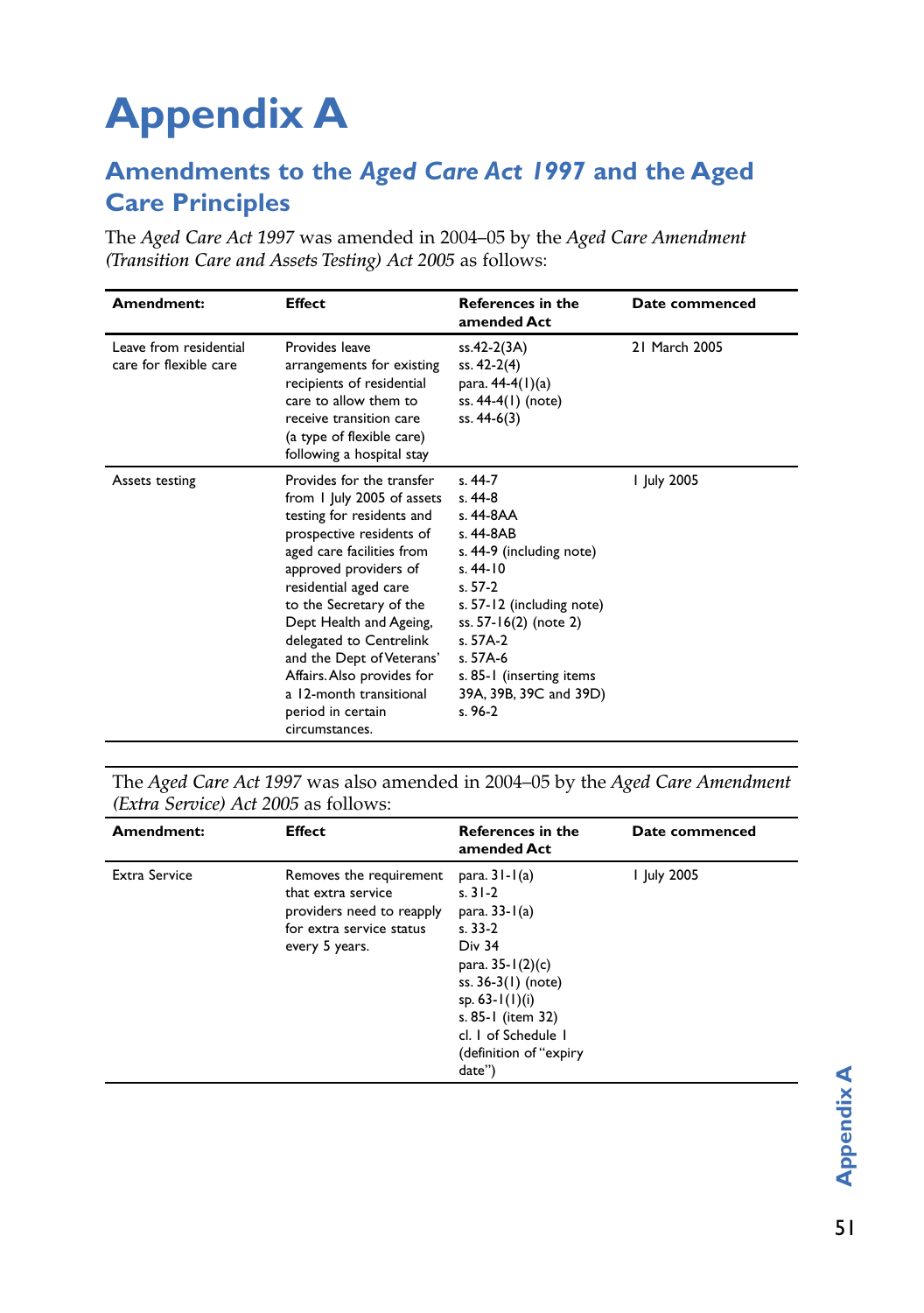| Amendment:                                                                                                                  | <b>Effect</b>                                                                                                                                                                                                                             | <b>References in the</b><br>amended Principles                                       | Date commenced   |
|-----------------------------------------------------------------------------------------------------------------------------|-------------------------------------------------------------------------------------------------------------------------------------------------------------------------------------------------------------------------------------------|--------------------------------------------------------------------------------------|------------------|
| Residential Care Subsidy<br><b>Amendment Principles</b><br>2004 (No. 4)-Prisoners<br>of War                                 | Extends the exemption<br>from income-tested<br>residential care fees for<br>all former Australian<br>prisoners of war in high<br>level residential care to<br>all former Australian<br>prisoners of war in low<br>level residential care. | sub para. 21.30(1)(e)(ii)                                                            | 1 January 2005   |
| <b>Residential Care</b><br><b>Subsidy Amendment</b><br>Principles 2004 (No. 4)-<br><b>Conditional Adjustment</b><br>Payment | Increases the amount of<br>funds payable to approved<br>providers of aged care<br>by way of the transitional<br>supplement.                                                                                                               | para. 21.26(b)                                                                       | I July 2004      |
| Approval of Care<br>Recipients Amendment<br>Principles 2005 (No. I)                                                         | Establishes eligibility<br>criteria, assessment and<br>approval processes for<br>transition care.                                                                                                                                         | s. 5.3<br>s. 5.7A<br>s. 5.12<br>s. 5.13<br>ss. 5.14(1)                               | 24 June 2005     |
| <b>Classification Amendment</b><br>Principles 2005 (No. I)                                                                  | Establishes the expiry<br>date for a classification<br>where a residential care<br>recipient takes hospital<br>leave (for a period of 30<br>days or more) followed<br>by leave for transition<br>care.                                    | s. 9.3<br>s. 9.29A<br>s. 9.29B (including note)<br>Div. 4 (s. 9.29C and s.<br>9.29D) | 24 June 2005     |
| Community Care Subsidy<br><b>Amendment Principles</b><br>2005 (No. I)                                                       | Provides for leave<br>arrangements for existing<br>recipients of community<br>care to allow them<br>to receive transition<br>care following an acute<br>hospital episode                                                                  | s. 12.3<br>s. 12.7                                                                   | 24 June 2005     |
| Flexible Care Subsidy<br><b>Amendment Principles</b><br>2005 (No. I)                                                        | Establishes transition<br>care as a kind of care<br>for which flexible care<br>subsidy may be payable<br>and sets down the<br>requirements for the<br>provision of transition<br>care                                                     | s. 15.3<br>Ch. 5 (s. 15.27-15.34)                                                    | 24 June 2005     |
| Residential Care Subsidy<br><b>Amendment Principles</b><br>2005 (No. I)                                                     | Gives effect to the<br>eligibility criteria and<br>allows payment of the<br><b>Conditional Adjustment</b><br>Payment until June 2008                                                                                                      | Part 10<br>Division 4 (s. 21.26A-<br>s.21.26H)                                       | 19 February 2005 |

The Aged Care Principles were amended in 2004–05 as follows: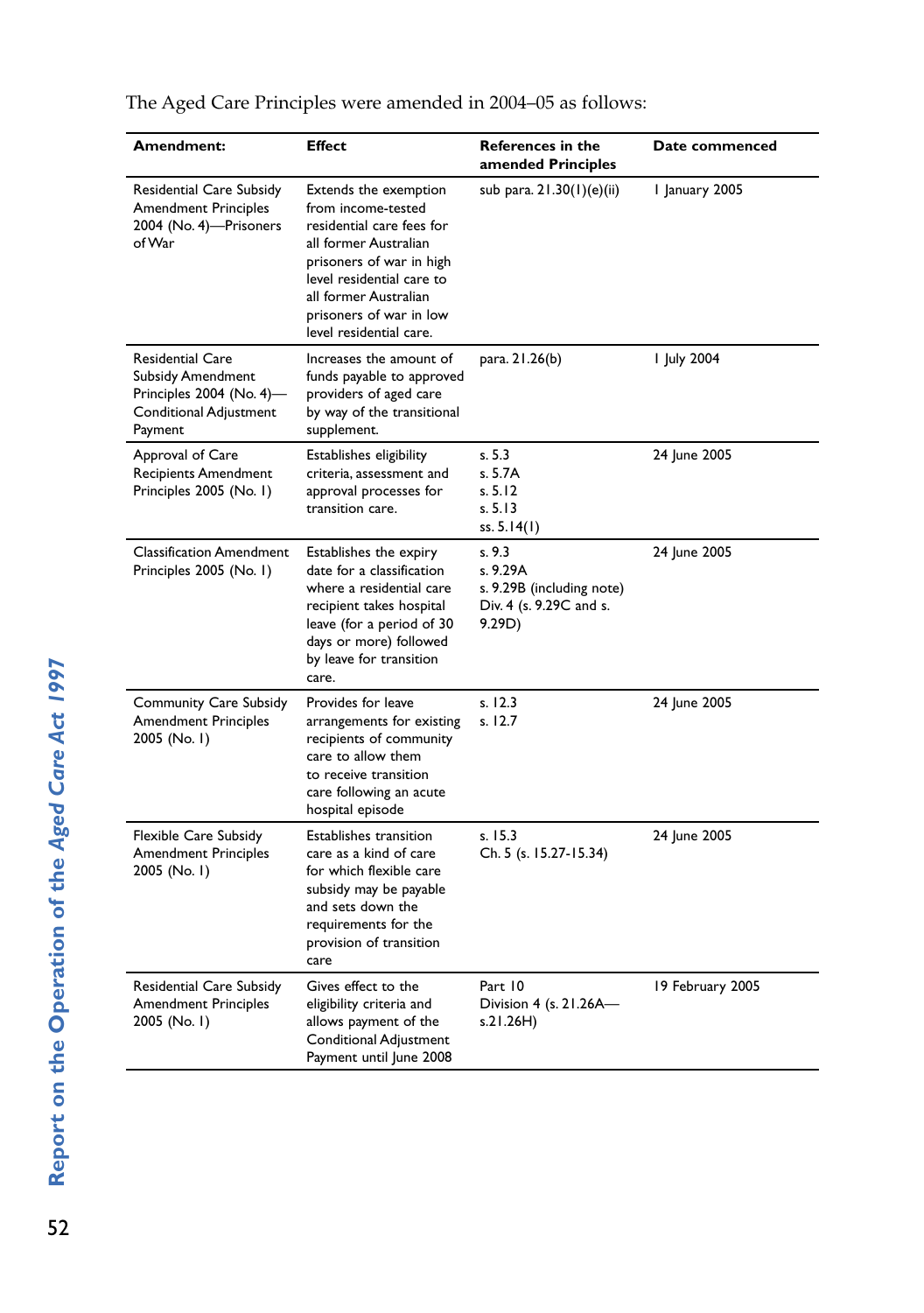| Amendment:                                                                                                             | <b>Effect</b>                                                                                                                                                              | <b>References in the</b><br>amended Principles                           | Date commenced |
|------------------------------------------------------------------------------------------------------------------------|----------------------------------------------------------------------------------------------------------------------------------------------------------------------------|--------------------------------------------------------------------------|----------------|
| Residential Care Subsidy<br><b>Amendment Principles</b><br>2005 (No. 2)                                                | Provides for leave<br>arrangements for existing<br>recipients of residential<br>care to allow them<br>to receive transition<br>care following an acute<br>hospital episode | s. 21.3<br>Part IAA (s. 21.3AA-s.<br>31.3AB)                             | 24 June 2005   |
| Residential Care Subsidy<br><b>Amendment Principles</b><br>2005 (No. 3)                                                | Inserts reference to new<br>sections of the Aged Care<br>Act 1997 in relation to<br>asset testing                                                                          | para. 21.14(2)(a)<br>para. 21.14(2)(b)                                   | I July 2005    |
| <b>Residential Care</b><br><b>Subsidy Amendment</b><br>Principles $2005$ (No. 4)-<br>Conditional Adjustment<br>Payment | Clarifies the operation<br>of the financial reporting<br>requirement for the<br><b>Conditional Adjustment</b><br>Payment                                                   | ss. 21.26B(3)<br>s. 21.26C<br>s. 21.26F<br>s. 21.26FA<br>para. 21.26H(b) | I July 2005    |
| Residential Care Subsidy<br><b>Amendment Principles</b><br>2005 (No. 4)-Viability<br>Supplement                        | Changes the<br>arrangements for the<br>payment of viability<br>supplement under section<br>44-29 of the Aged Care<br>Act 1997                                              | Part 14                                                                  | 1 January 2005 |
| User Rights Amendment<br>Principles 2005 (No. I)                                                                       | Inserts references to new<br>sections of the Aged Care<br>Act 1997 in relation to<br>concessional residents                                                                | ss. 23.56(4)<br>ss. $23.81U(4)$                                          | I July 2005    |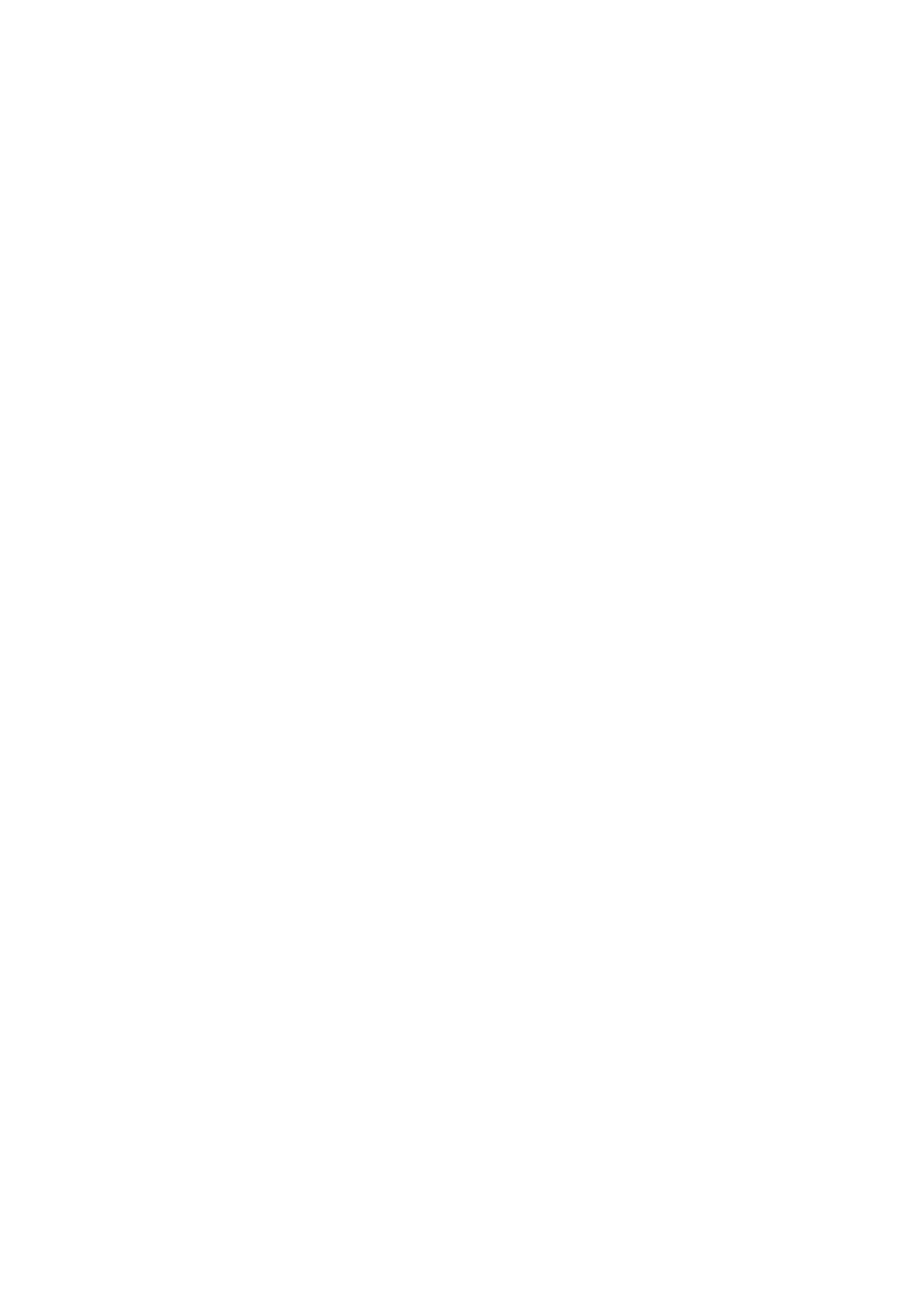# **Appendix B**

# **Responsibilities of approved providers under the**  *Aged Care Act 1997*

Approved providers are required to comply with their responsibilities under the *Aged Care Act 1997*. These include meeting their responsibilities in relation to:

### **Quality of care**

- providing the care and services that are specified in the Quality of Care Principles for the type and level of aged care that is provided by the service;
- complying with the Accreditation Standards; and
- maintaining an adequate number of skilled staff to ensure that the care needs of care recipients are met.

### **User rights**

- providing care and services of a quality consistent with the Charter of Residents Rights and Responsibilities and the requirements in the User Rights Principles relating to:
- residents' security of tenure of their places;
- access to the service by residents' representatives, advocates and community visitors;
- providing information to residents about their rights and responsibilities and about the financial viability of the service;
- restrictions on moving a resident within a residential service;
- booking fees for respite days; and
- complying with the prudential and other requirements in relation to any accommodation payments charged for a resident's entry to a service.
- charging no more than the amount permitted under the *Aged Care Act 1997* and User Rights Principles for the care and services that it is the approved provider's responsibility to provide;
- charging no more for other care or services than an amount agreed beforehand with the resident, accompanied by an itemised account of the care and services provided;
- offering to enter into a resident agreement with the resident and, if the resident wishes, entering into such an agreement;
- ensuring that personal information about the resident is used only for purposes connected with providing aged care to the resident, or for a purpose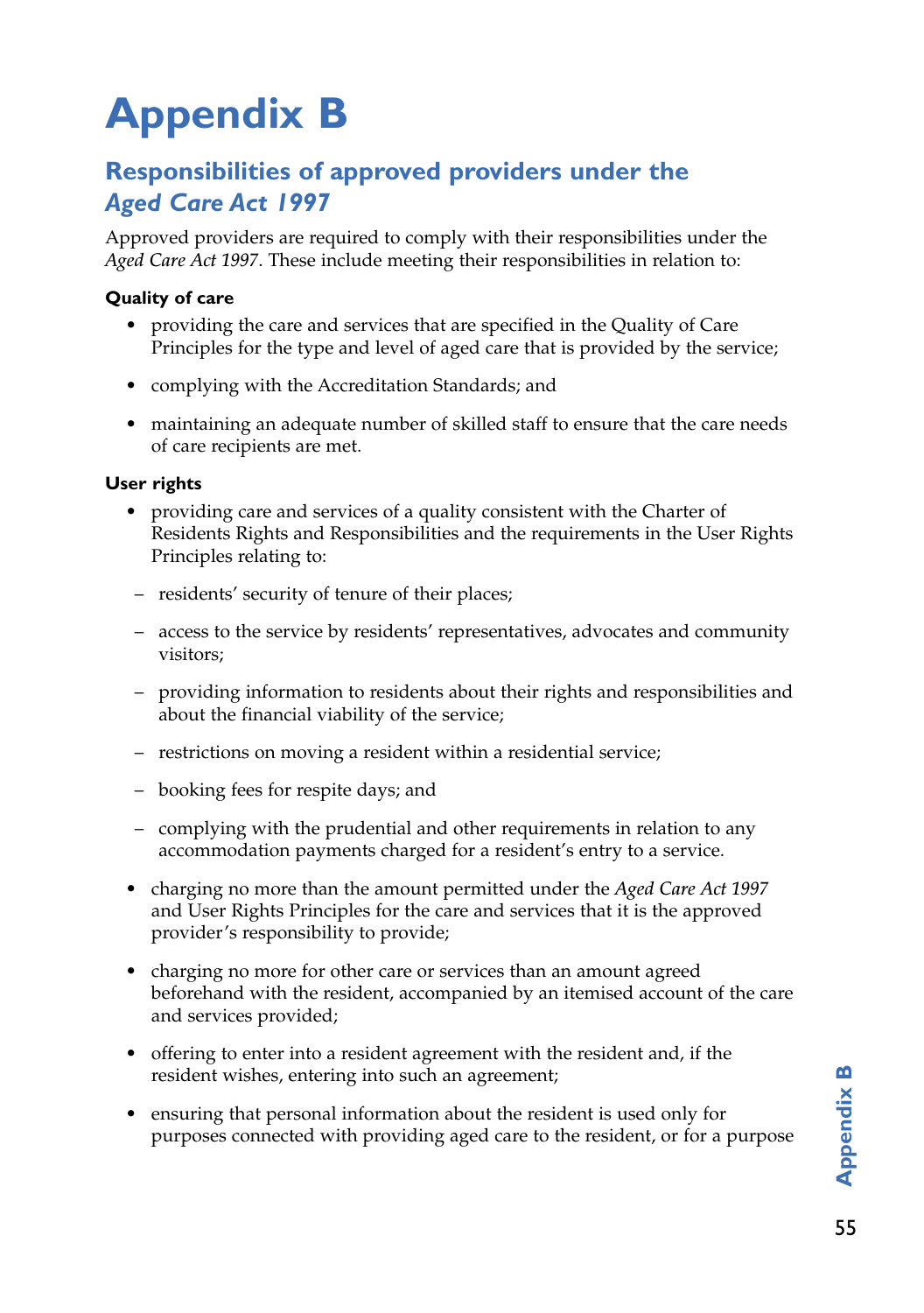for which the information was given to the provider by the resident or their representative;

- establishing a complaints resolution mechanism for the service and using it to address any complaints made by, or on behalf of, a resident; and
- if the service has Extra Service status, complying with the requirements of the *Aged Care Act 1997* and the Extra Service Principles in relation to extra service fees and agreements.

#### **Accountability requirements**

- keeping and maintaining records that enable claims for payments of Residential Care Subsidy to be verified and proper assessments to be made of whether the approved provider has complied with, or is complying with, its responsibilities;
- cooperating with any person who is exercising the powers of an authorised officer under the *Aged Care Act 1997* and complying with the provider's responsibilities in relation to the exercise of those powers;
- notifying the Department of any change of circumstances that materially affects the provider's suitability to be a provider of aged care, and responding within 28 days to any request by the Secretary of the Department to provide further information in this regard;
- notifying the Department of any change to the provider's key personnel within 28 days after the change occurs;
- taking the steps required under section 63-1A of the Act and specified in the Sanctions Principles to ensure that none of the provider's key personnel is a disqualified individual;
- complying with any conditions that apply to the allocation of any places included in the service;
- providing records or copies of records to another approved provider relating to any places transferred to that provider;
- if the provider intends to relinquish any places:
- notifying the Department at least 60 days beforehand of the proposed date of relinquishment;
- complying with any proposal accepted or specified by the Secretary for ensuring that the care needs of residents occupying those places are met;
- allowing people authorised by the Secretary access to the service to assess whether residents have been approved to receive care at an appropriate level;
- conducting in a proper manner appraisals or reappraisals of the care required by residents;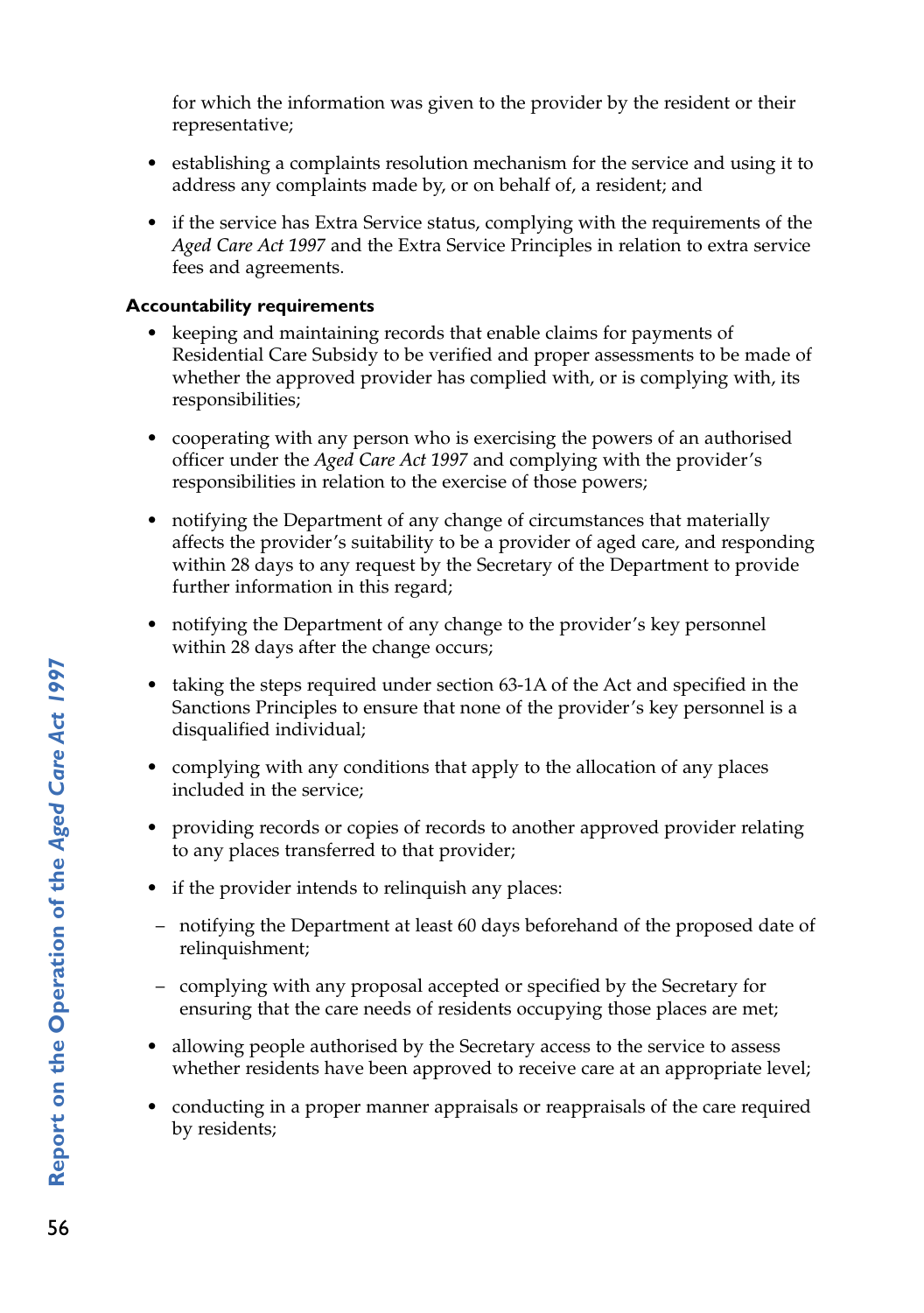- if the service or a distinct part of the service has extra service status, complying with the conditions of grant or renewal of extra service status;
- allowing people authorised by the Secretary access to the service to review the service's certification;
- complying with any undertaking given to the Secretary, and agreed by the Secretary, to remedy non-compliance with the provider's responsibilities;
- allowing people acting for an accreditation body to have access to the service for the purpose of accrediting the service, or reviewing its accreditation;
- allowing people representing the Secretary to have access to the service for the purpose of making a preliminary assessment of a compliant;
- allowing a person appointed as a mediator to have access to the service for the purpose of mediating between the parties to a complaint;
- allowing a member of a Complaints Resolution Committee to have access to the service for the purpose of resolving a complaint by making a determination; and
- allowing a member of a Determinations Review panel to have access to the service for the purpose of reviewing a determination made by a Complaints Resolution Committee.

#### **Allocation of places**

- complying with the conditions on the allocation of places to the provider relating to the proportion of places that must be provided to:
- people with special needs;
- concessional and assisted residents;
- people needing a particular level of care;
- people receiving respite care; and
- other people specified in the notice of allocation of places to the provider.
- complying with the requirements of the Act in relation to:
- any variation of the conditions of allocation of places; and
- any transfer of places.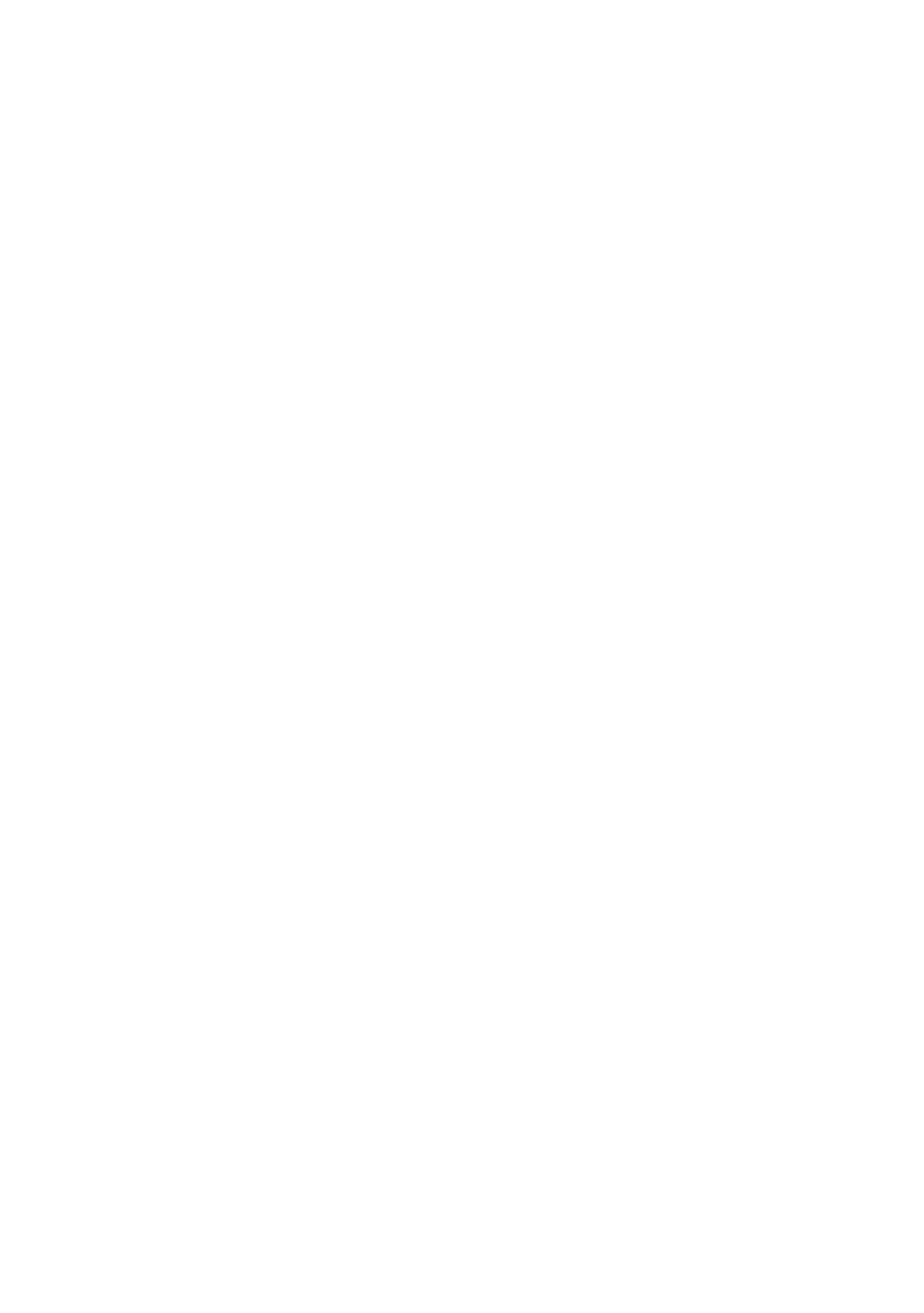# **Appendix C:**

# **Sanctions imposed under the** *Aged Care Act 1997* **1 July 2004 to 30 June 2005**

| <b>State and Service</b><br>Name | Sanction Imposed                                                                                                                                                                                                                 | Imposed<br>Date     | Reason for Imposing Sanction                                                                                                                                                                                                                                                                             | <b>Outcomes</b><br>E                                                                                           |
|----------------------------------|----------------------------------------------------------------------------------------------------------------------------------------------------------------------------------------------------------------------------------|---------------------|----------------------------------------------------------------------------------------------------------------------------------------------------------------------------------------------------------------------------------------------------------------------------------------------------------|----------------------------------------------------------------------------------------------------------------|
| New South Wales                  |                                                                                                                                                                                                                                  |                     |                                                                                                                                                                                                                                                                                                          |                                                                                                                |
| Missionholme Nursing<br>Home     | I. Approval as an approved provider of<br>adviser is appointed for a period of six<br>2. No Australian Government funding<br>aged care services revoked unless an<br>for new residents for a period of six<br>months.<br>months. | 21 January<br>2005  | Department determined the serious risk<br>was an immediate and severe risk to the<br>health, safety or well-being of residents.<br>with all of its responsibilities in relation<br>The approved provider did not comply<br>Agency identified serious risk and the<br>to the Accreditation Standards. The | lifted following<br>to closure of<br>own motion<br>review due<br>Sanctions<br>Service.                         |
| Missionholme<br>Hostel           | I. Approval as an approved provider of<br>adviser is appointed for a period of six<br>2. No Australian Government funding<br>aged care services revoked unless an<br>for new residents for a period of six<br>months.<br>months. | 28 January<br>2005  | Department determined the serious risk<br>was an immediate and severe risk to the<br>health, safety or well-being of residents.<br>with all of its responsibilities in relation<br>The approved provider did not comply<br>Agency identified serious risk and the<br>to the Accreditation Standards. The | Sanction   still<br>30 June 2005.<br>30 June 2005.<br>in place as at<br>Sanction 2<br>lifted on                |
| Victoria                         |                                                                                                                                                                                                                                  |                     |                                                                                                                                                                                                                                                                                                          |                                                                                                                |
| Bayview Aged Care<br>Facility    | 2. Approval as an approved provider of<br>adviser is appointed for a period of six<br>I. No Australian Government funding<br>aged care services revoked unless an<br>for new residents for a period of six<br>months.<br>months. | 26 February<br>2005 | Department determined the serious risk<br>was an immediate and severe risk to the<br>health, safety or well-being of residents.<br>with all of its responsibilities in relation<br>The approved provider did not comply<br>Agency identified serious risk and the<br>to the Accreditation Standards. The | Sanctions still<br>30 June 2005.<br>in place as at                                                             |
| Emerald Glades                   | 2. Approval as an approved provider of<br>adviser is appointed for a period of six<br>I. No Australian Government funding<br>aged care services revoked unless an<br>for new residents for a period of six<br>months.<br>months. | 6 October<br>2004   | was an immediate and severe risk to the<br>Department determined the serious risk<br>health, safety or well-being of residents.<br>with all of its responsibilities in relation<br>The approved provider did not comply<br>Agency identified serious risk and the<br>to the Accreditation Standards. The | 22 December<br>6 April 2005.<br>Sanctions <sub>2</sub><br>expired on<br>Sanction  <br>lifted on<br><b>2004</b> |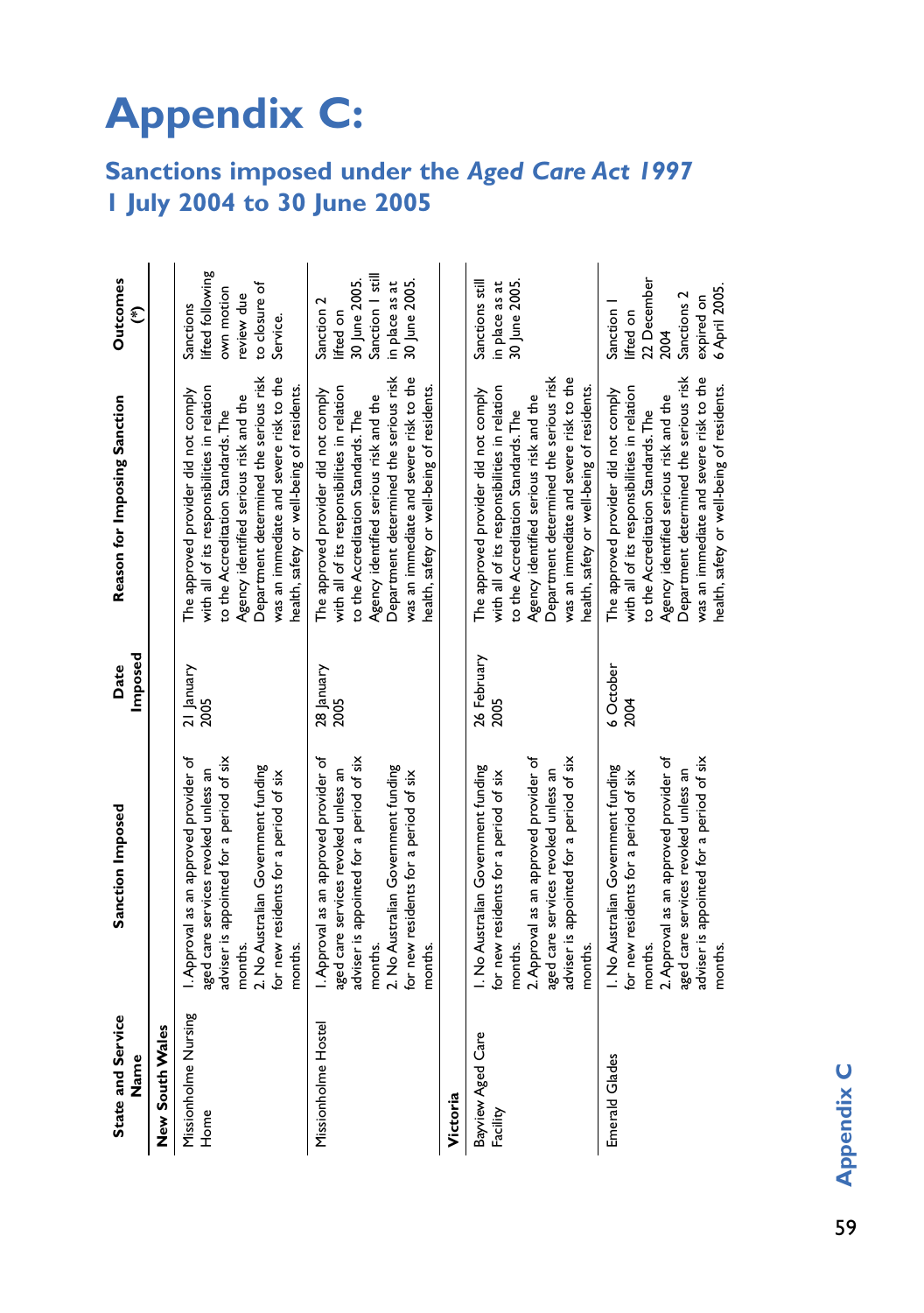# Report on the Operation of the Aged Care Act 1997 60**Report on the Operation of the** *Aged Care Act 1997* 60

| State and Service<br>Name                  | Sanction Imposed                                                                                                                                                                                                                 | Imposed<br>Date    | Reason for Imposing Sanction                                                                                                                                                                                                                                                                             | <b>Outcomes</b><br>E                                                                            |
|--------------------------------------------|----------------------------------------------------------------------------------------------------------------------------------------------------------------------------------------------------------------------------------|--------------------|----------------------------------------------------------------------------------------------------------------------------------------------------------------------------------------------------------------------------------------------------------------------------------------------------------|-------------------------------------------------------------------------------------------------|
| Victoria (cont)                            |                                                                                                                                                                                                                                  |                    |                                                                                                                                                                                                                                                                                                          |                                                                                                 |
| Werribee Terrace Aged<br>Care              | I. Approval as an approved provider of<br>adviser is appointed for a period of six<br>2. No Australian Government funding<br>aged care services revoked unless an<br>for new residents for a period of six<br>months.<br>months. | 7 June 2005        | Department determined the serious risk<br>was an immediate and severe risk to the<br>with all of its responsibilities in relation<br>health, safety or well-being of residents.<br>The approved provider did not comply<br>Agency identified serious risk and the<br>to the Accreditation Standards. The | Sanctions still<br>in place as at<br>30 June 2005.                                              |
| Viewhills Manor                            | 2. Approval as an approved provider of<br>adviser is appointed for a period of six<br>I. No Australian Government funding<br>aged care services revoked unless an<br>for new residents for a period of six<br>months.<br>months. | 8 October<br>2004  | Department determined the serious risk<br>was an immediate and severe risk to the<br>with all of its responsibilities in relation<br>health, safety or well-being of residents.<br>The approved provider did not comply<br>Agency identified serious risk and the<br>to the Accreditation Standards. The | 2005. Sanction<br>2 expired on<br>8 April 2005.<br>15 March<br>Sanction<br>lifted on            |
| South Australia                            |                                                                                                                                                                                                                                  |                    |                                                                                                                                                                                                                                                                                                          |                                                                                                 |
| Eyre Peninsula Old<br>Folks Home           | I. No Australian Government funding<br>for new residents for a period of six<br>months.                                                                                                                                          | 21 October<br>2004 | breach of the Accountability Principles<br>under the Aged Care Act 1997 where<br>the approved provider failed to allow<br>The sanction was imposed due to a<br>the Agency access to the home                                                                                                             | Sanction lifted<br>on 15 March<br>2005.                                                         |
| St Catherine's Nursing<br>H <sub>ome</sub> | I. Approval as an approved provider of<br>adviser is appointed for a period of six<br>2. No Australian Government funding<br>aged care services revoked unless an<br>for new residents for a period of six<br>months.<br>months. | 7 January 2005     | Department determined the serious risk<br>was an immediate and severe risk to the<br>with all of its responsibilities in relation<br>health, safety or well-being of residents.<br>The approved provider did not comply<br>Agency identified serious risk and the<br>to the Accreditation Standards. The | Sanction   still<br>15 June 2005.<br>30 June 2005.<br>in place as at<br>Sanction 2<br>lifted on |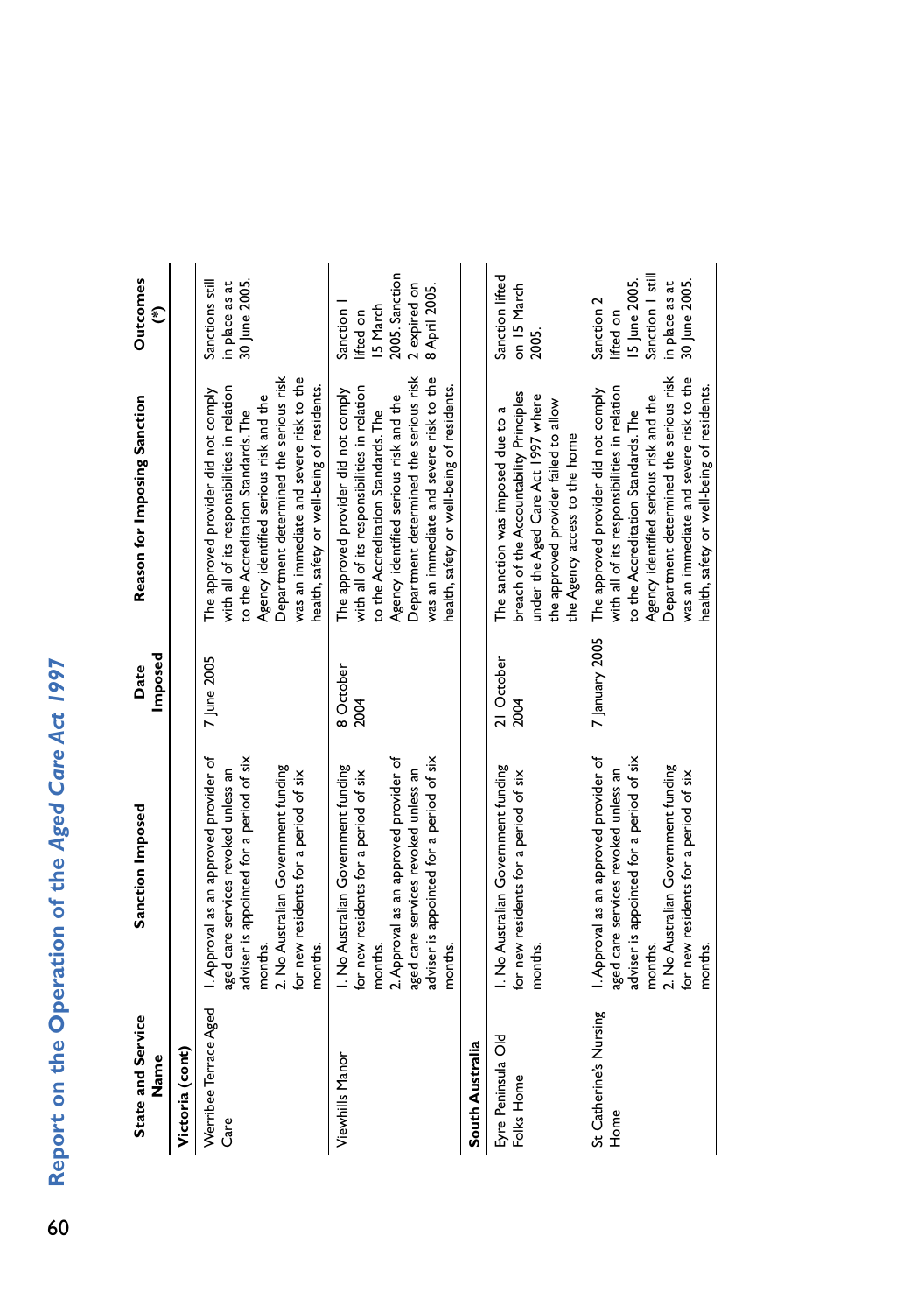| Queensland                                         |                                                                                                                                                                                    |                     |                                                                                                                                                                                                                                                                                                       |                                                   |
|----------------------------------------------------|------------------------------------------------------------------------------------------------------------------------------------------------------------------------------------|---------------------|-------------------------------------------------------------------------------------------------------------------------------------------------------------------------------------------------------------------------------------------------------------------------------------------------------|---------------------------------------------------|
| Masonic Care QLD—<br>Sandgate Hostel               | I. Approval as an approved provider of<br>adviser is appointed for a period of six<br>aged care services revoked unless an<br>months.                                              | 4 February<br>2005  | was an immediate and severe risk to the<br>Department determined the serious risk<br>health, safety or well-being of residents.<br>The approved provider did not comply<br>Agency identified serious risk and the<br>with all its responsibilities in relation<br>to the Accreditation Standards. The | 30 June 2005.<br>in place as at<br>Sanction still |
| Persons Hostel                                     | no new residents assessed as requiring a<br>high level of care can be admitted for a<br>Mornington Island Aged   I. Vary the allocation condition so that<br>period of six months. | 28 February<br>2005 | was an immediate and severe risk to the<br>Department determined the serious risk<br>health, safety or well-being of residents.<br>The approved provider did not comply<br>Agency identified serious risk and the<br>with all its responsibilities in relation<br>to the Accreditation Standards. The | 30 June 2005.<br>in place as at<br>Sanction still |
| Ridgehaven Retirement<br>Complex (Hostel)          | I. Approval as an approved provider of<br>adviser is appointed for a period of six<br>aged care services revoked unless an<br>months.                                              | 10 December<br>2004 | with all its responsibilities in relation to<br>The approved provider did not comply<br>the Accreditation Standards.                                                                                                                                                                                  | Sanctions<br>expired<br>period                    |
| Ridgehaven Retirement<br>Complex (Nursing<br>Home) | I. Approval as an approved provider of<br>adviser is appointed for a period of six<br>aged care services revoked unless an<br>months                                               | 10 December<br>2004 | with all its responsibilities in relation to<br>The approved provider did not comply<br>the Accreditation Standards.                                                                                                                                                                                  | Sanctions<br>expired.<br>period                   |

(\*) Note: Section 68-1 of the Aged Care Act 1997 provides that a sanction that has been imposed on an approved provider for non-compliance with its<br>responsibilities ceases to apply if (a) the sanction period ends or (b) th responsibilities ceases to apply if (a) the sanction period ends or (b) the Secretary decides under section 68-3 of the Act that it is appropriate for the sanction to be (\*) Note: Section 68-1 of the *Aged Care Act 1997* provides that a sanction that has been imposed on an approved provider for non-compliance with its lifted. When applicable, the duration of a sanction is fixed by the Secretary and specified in the notice of decision to impose a sanction.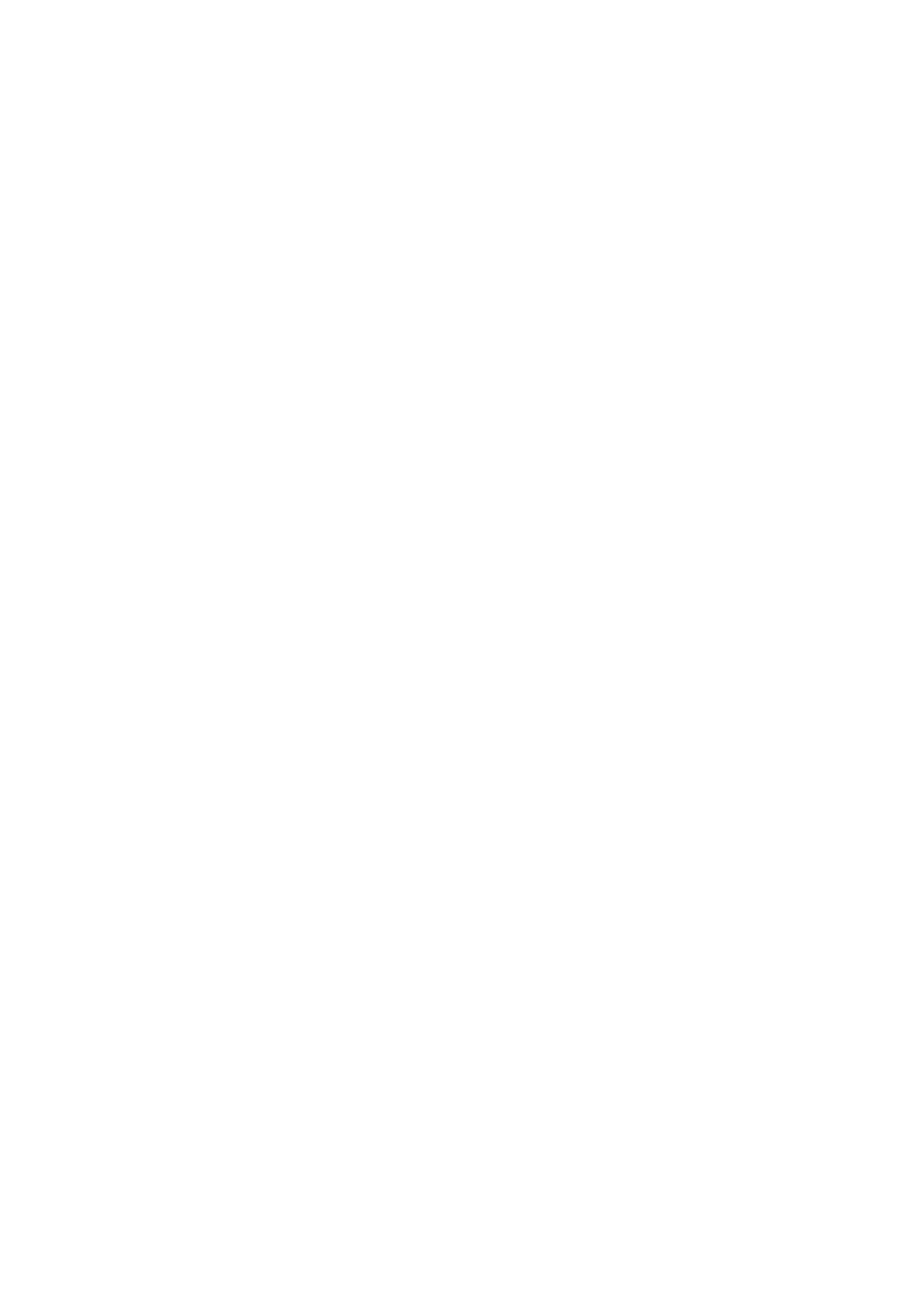# **Appendix D**

# **Aged Care Assessment Teams**

There are 119 Aged Care Assessment Teams (ACATs) Australia wide. A number of these have outposted team members away from their main location. Listed subteams are included under their parent ACAT.

| <b>Aged Care Assessment Teams</b>      | Locations             |
|----------------------------------------|-----------------------|
| <b>Australian Capital Territory</b>    |                       |
| <b>ACT</b>                             | Canberra City         |
|                                        |                       |
| <b>New South Wales</b>                 |                       |
| Albury                                 | Albury                |
| Bankstown                              | Bankstown             |
| <b>Bathurst</b>                        | <b>Bathurst</b>       |
| Bega Valley                            | Pambula               |
| Blacktown                              | Blacktown             |
| <b>Blue Mountains</b>                  | Lawson                |
| Camden                                 | Camden                |
| Canterbury                             | Campsie               |
| <b>Central Coast</b>                   | Gosford               |
| Clarence Valley                        | Grafton               |
| Coffs Harbour                          | Coffs Harbour         |
| Concord                                | Concord               |
| Cooma                                  | Cooma                 |
|                                        | sub-team – Queanbeyan |
| Eurobodalla                            | Moruya                |
| Far West                               | <b>Broken Hill</b>    |
| Glebe                                  | Glebe                 |
| Goulburn                               | Goulburn              |
| Hornsby/Ku-ring-gai                    | Hornsby               |
| Hunter Rural Aged Care Assessment Team |                       |
| Hunter Rural ACAT                      | Kurri Kurri           |
| <b>Upper Hunter ACAT</b>               | Muswellbrook          |
| Hunter Urban<br>(Newcastle)            | New Lambton Heights   |
| Kogarah Community                      |                       |
| Rehabilitation and Geriatric Service   | Kogarah               |
| Liverpool / Fairfield                  | Liverpool             |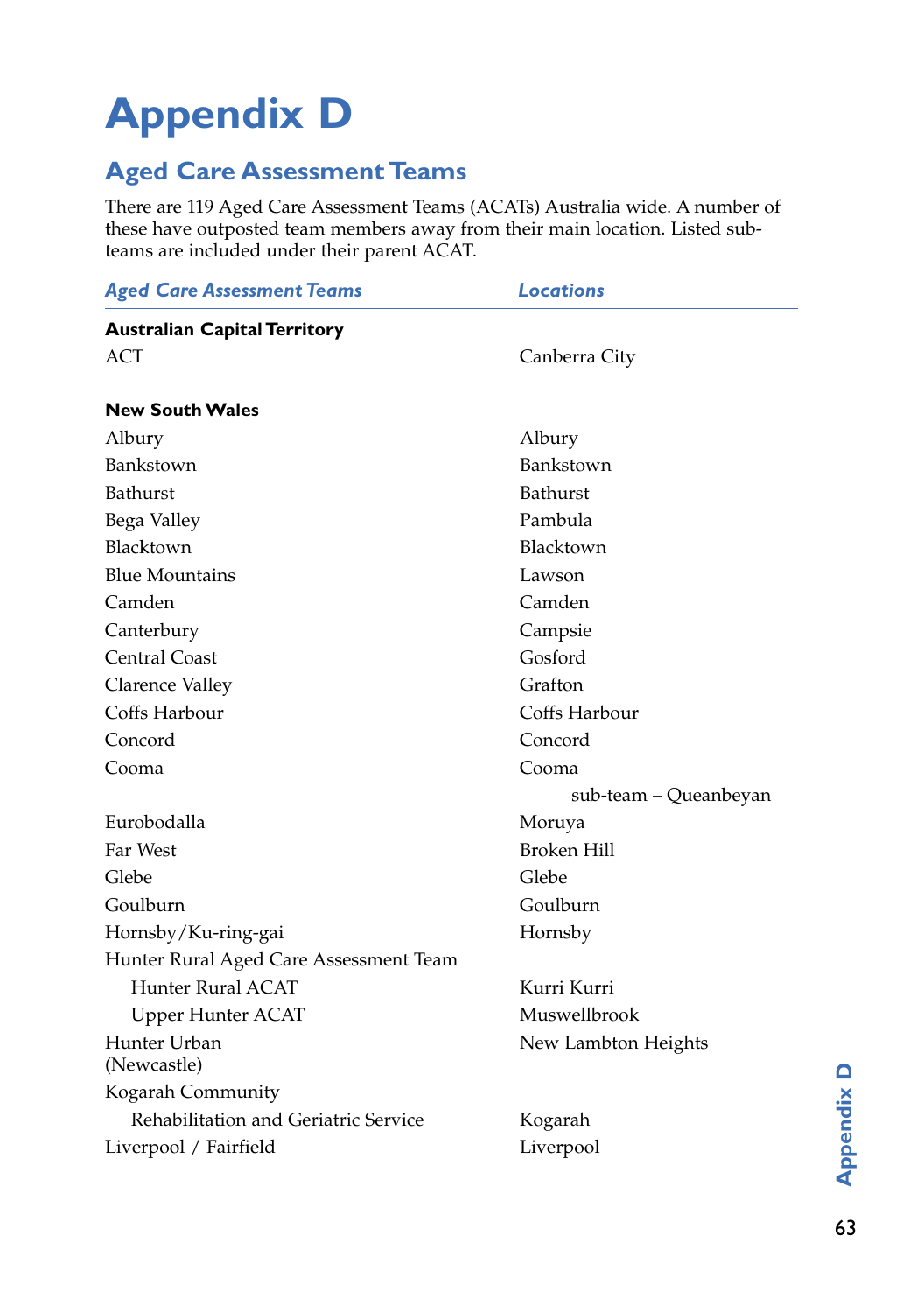| Lourdes                          | Dubbo                       |
|----------------------------------|-----------------------------|
| <b>Lower North Shore</b>         | St Leonards                 |
| Macleay-Hastings (Kempsy)        | Port Macquarie              |
| Manly/Warringah                  | Seaforth                    |
| Manning/Great Lakes Lower        |                             |
| Mid North Coast Hunter (HNE)     |                             |
| Aged and Extended Care Service   | <b>Taree</b>                |
| Milton/Ulladulla                 | Milton                      |
| Mona Vale                        | Mona Vale                   |
| Murrumbidgee                     | Griffith                    |
| Narrabri                         | Narrabri                    |
| Northern Illawarra               | Warrawong                   |
| Northern Tablelands              | Armidale                    |
| Orange Extended Care Service     | Orange                      |
| Parkes                           | Parkes                      |
| Randwick/Botany                  | Randwick                    |
| Richmond                         | Lismore                     |
| Ryde                             | Eastwood                    |
| Shoalhaven                       | Berry                       |
| Southcare Aged and Extended Care | Miranda                     |
| Tamworth                         | Tamworth                    |
| <b>Tweed Valley</b>              | <b>Tweed Heads</b>          |
| Wagga Wagga                      | Wagga Wagga                 |
| Waverley                         | Waverley                    |
| Wentworth/Penrith                | Kingswood                   |
| Westmead                         | Westmead                    |
|                                  | sub-team – Auburn           |
| Wingecarribee                    | Bowral                      |
| Young                            | Young                       |
| <b>Northern Territory</b>        |                             |
| Darwin                           | Casuarina                   |
|                                  | sub-team - Nhulunbuy        |
| Alice Springs                    | Alice Springs               |
|                                  | sub-team for remote clients |

sub-team – Tennant Creek

Katherine Katherine

Report on the Operation of the Aged Care Act 1997 64**Report on the Operation of the** *Aged Care Act 1997*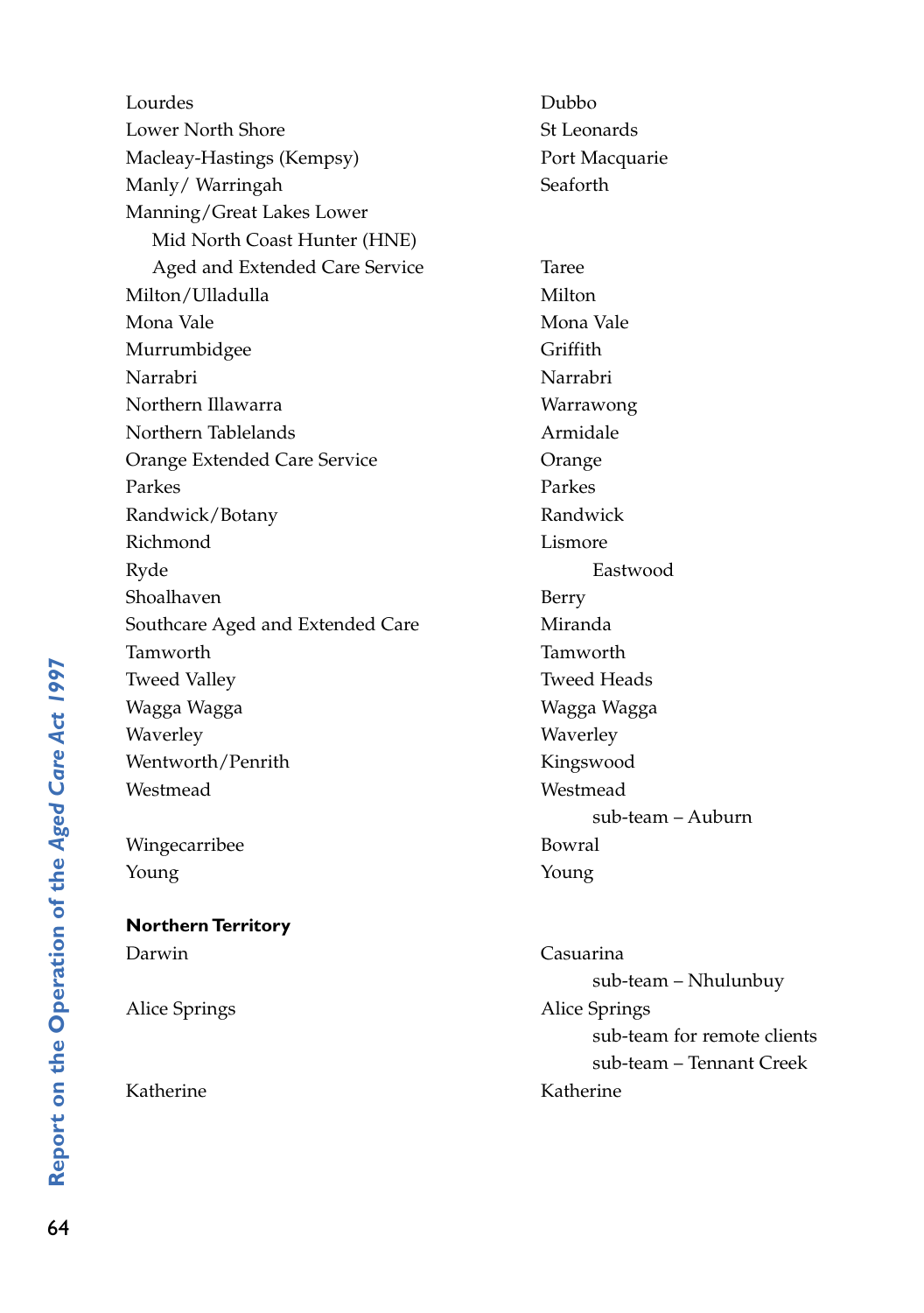### **Queensland**

Central West Longreach Fraser Coast Maryborough Gold Coast Southport Mackay Mackay Mount Isa Mount Isa Queen Elizabeth EII (Brisbane South) Acacia Ridge Redcliffe-Caboolture Health Services District Caboolture Rockhampton Rockhampton Royal Brisbane Hospital Windsor Sunshine Coast Nambour The Prince Charles Hospital Chermside

West Moreton Ipswich

# **South Australia**

Adelaide Hills and Southern Fleurieu Mt Barker Barossa Angaston Angaston Flinders and Far North Port Augusta Kangaroo Island Kingscote Lower Eyre Peninsula<br>
Port Lincoln Lower North Clare Lower South East Mount Gambier Mid North Port Pirie Murray Mallee Murray Bridge Adelaide Northern Area Northfield Riverland Berri Adelaide Southern Area Woodville Upper South East Naracoorte Whyalla Whyalla Yorke Peninsula Wallaroo

Cairns Cairns sub-team–Innisfail sub-team (Tablelands)— Mareeba sub-team – Strathpine Toowoomba Toowoomba sub-team – Roma Townsville Thuringowa Central

65**Appendix B**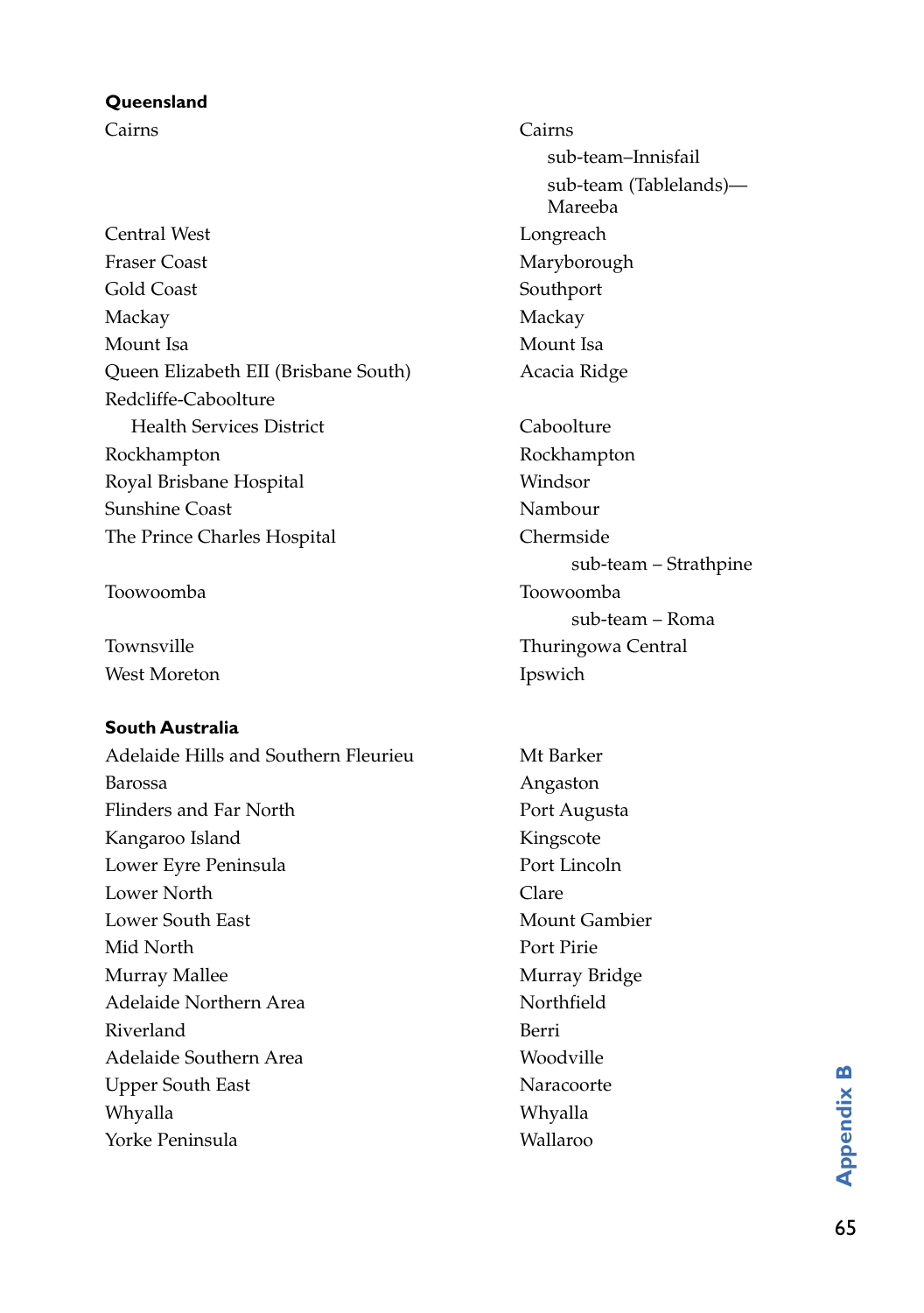## **Tasmania**

## **Victoria**

| Grampians                               | Balla |
|-----------------------------------------|-------|
| Loddon Mallee                           | Benc  |
| Northern Metropolitan                   | Buno  |
| Southern Metropolitan                   | Caul  |
| Central Eastern Metropolitan            | Fore  |
| Barwon South Western                    | Nort  |
| Gippsland                               | Tara  |
| Northern Metropolitan                   | West  |
| Southern Metropolitan (Kingston)        | Park  |
| Loddon Mallee                           | Mild  |
| Southern Metropolitan                   | Mt E  |
| Western Metropolitan (North West)       | Park  |
| Eastern Outer Metropolitan (Outer East) | Upp   |
| Hume (Shepparton/Hume)                  | Shep  |
| Eastern Metropolitan and                |       |
| Northern Metropolitan                   |       |
| (North East Metro St George's)          | Kew   |
| Hume (Wangaratta)                       | Wan   |
| South Western (Warrnambool)             | Warı  |
| Western Metropolitan (Western)          | St Al |

# **Western Australia**

Albany Albany Armadale/Kelmscott Armadale Bentley Geriatric Bentley Bunbury Bunbury Freemantle Freemantle Geraldton Geraldton Kalgoorlie Kalgoorlie Kimberley Broome Mandurah Mandurah Narrogin Narrogin Northam Northam

North West Ulverstone Northern Launceston Southern Battery Point

> Ballarat Bendigo Bundoora Caulfield Forest Hill North Geelong Taralgon West Heidelberg Parkdale Mildura Mt Eliza Parkville Upper Ferntree Gully Shepparton

Wangaratta Warrnambool St Albans